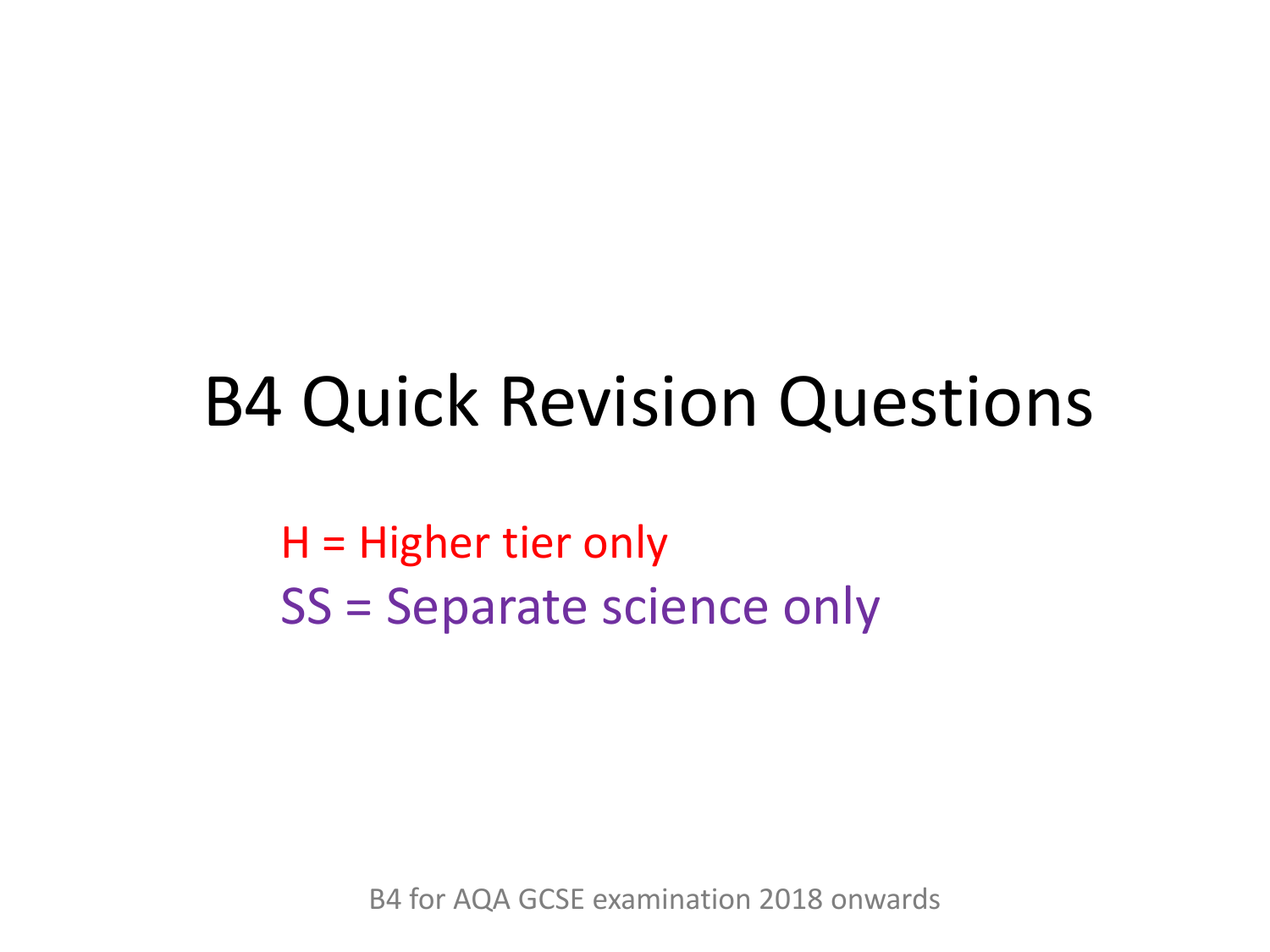#### Question 1 .... of 50

• What are the major causes of physical and mental ill health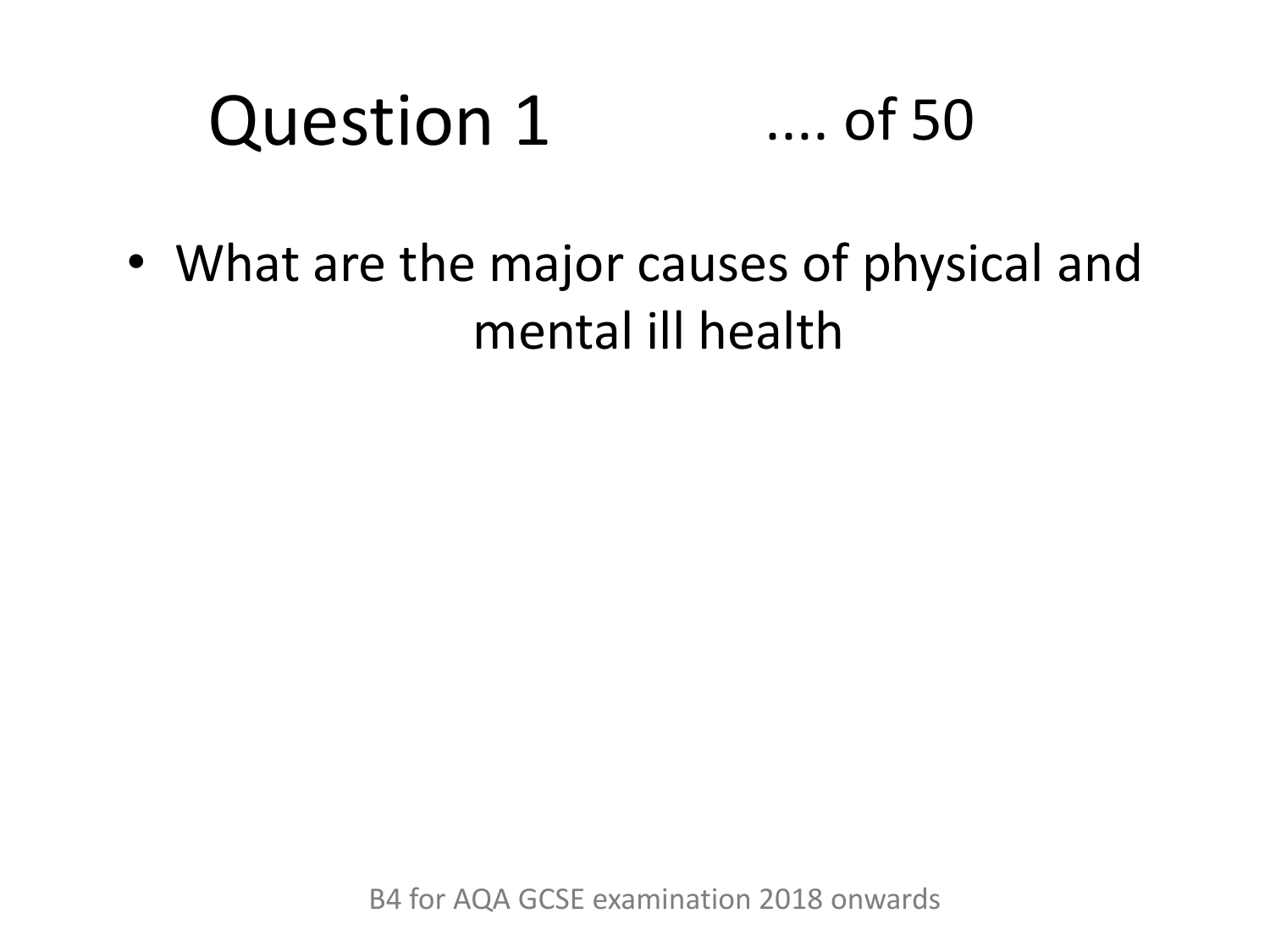### Answer 1 .... of 50

- Disease
- Diet
- Stress
- Life situations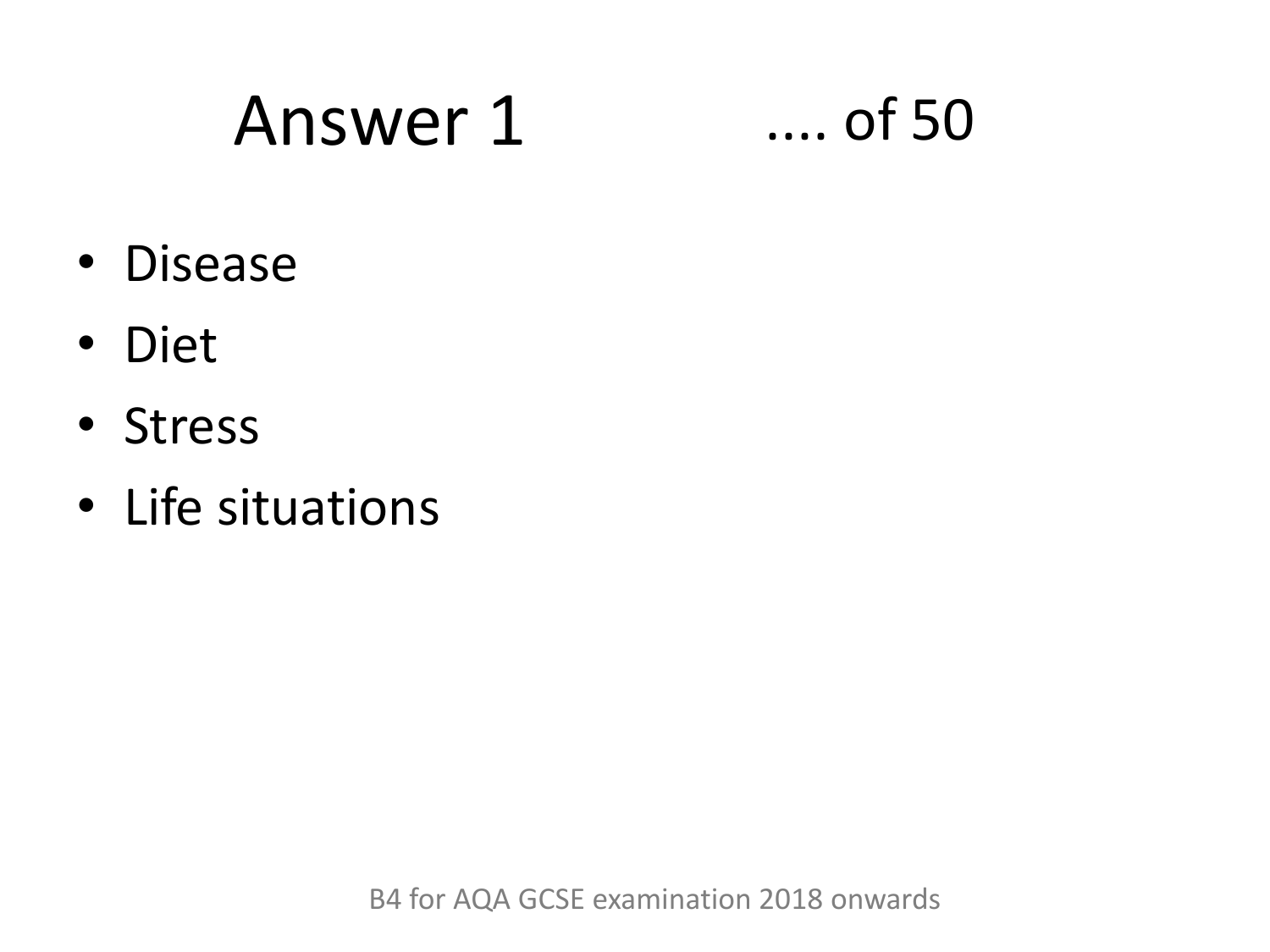#### Question 2 .... of 50

• Give two examples of poor nutrition that can contribute to the risk of developing some diseases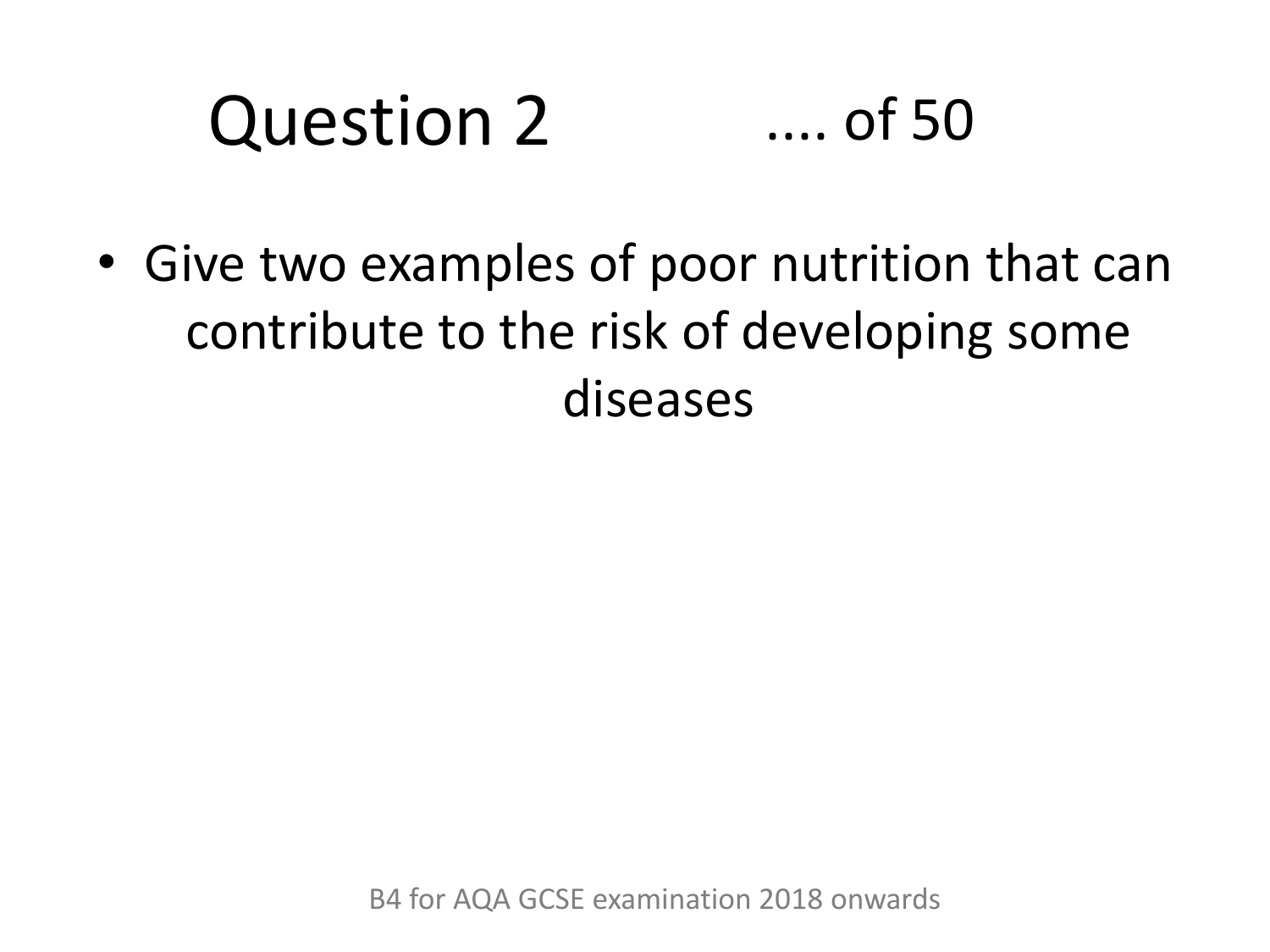## Answer 2 .... of 50

- High fat or sugar rich diet high blood pressure, depression, heart disease and stokes, eating disorders and type-2 diabetes
- Low calcium diet osteoporosis
- Red meat and processed meat bowel cancer risk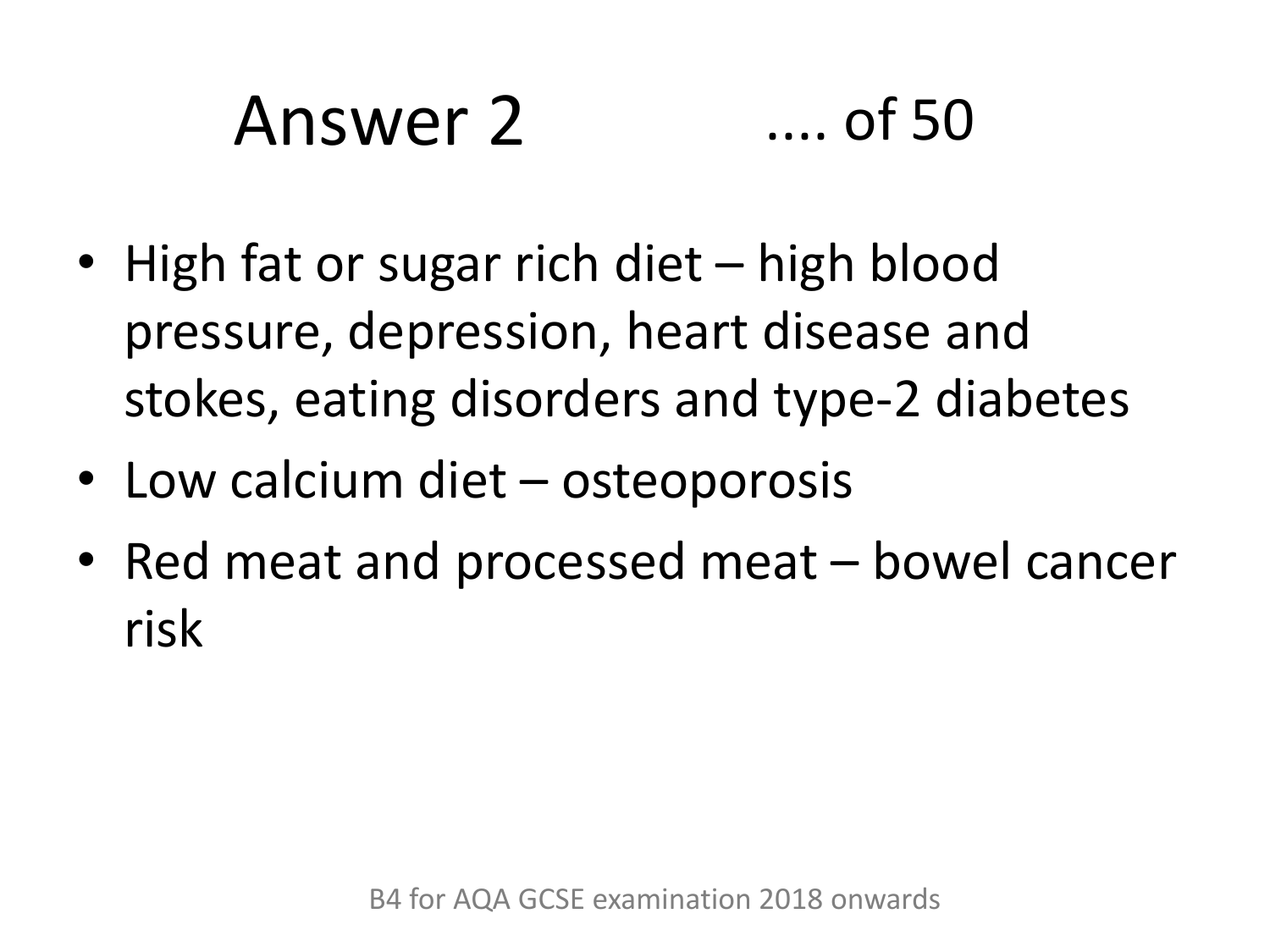#### Question 3 .... of 50

• Give three factors that can be involved in liver disease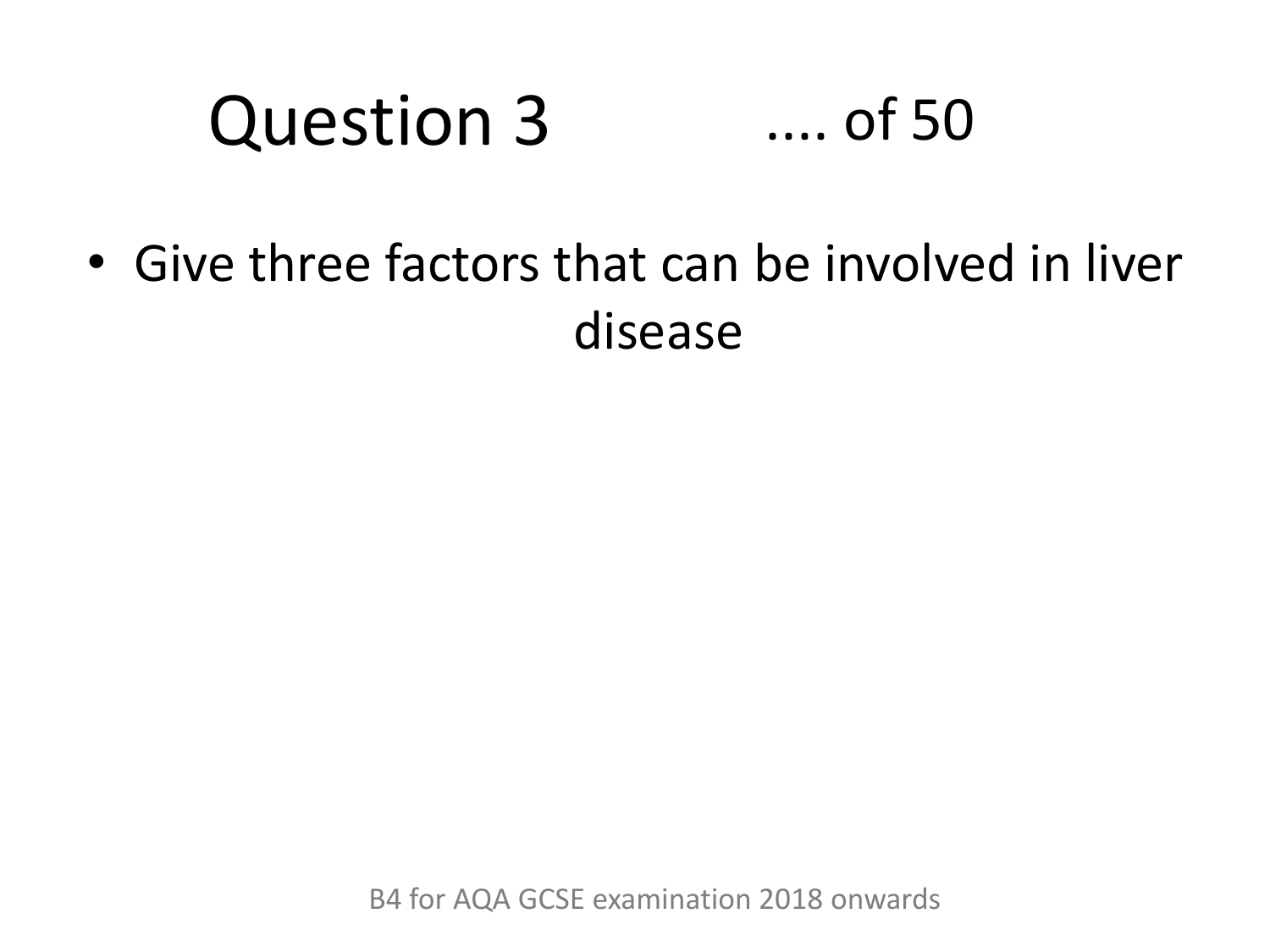## Answer 3 .... of 50



- Alcohol
- Diet/obesity
- Genetics
- Drugs
- Viral infection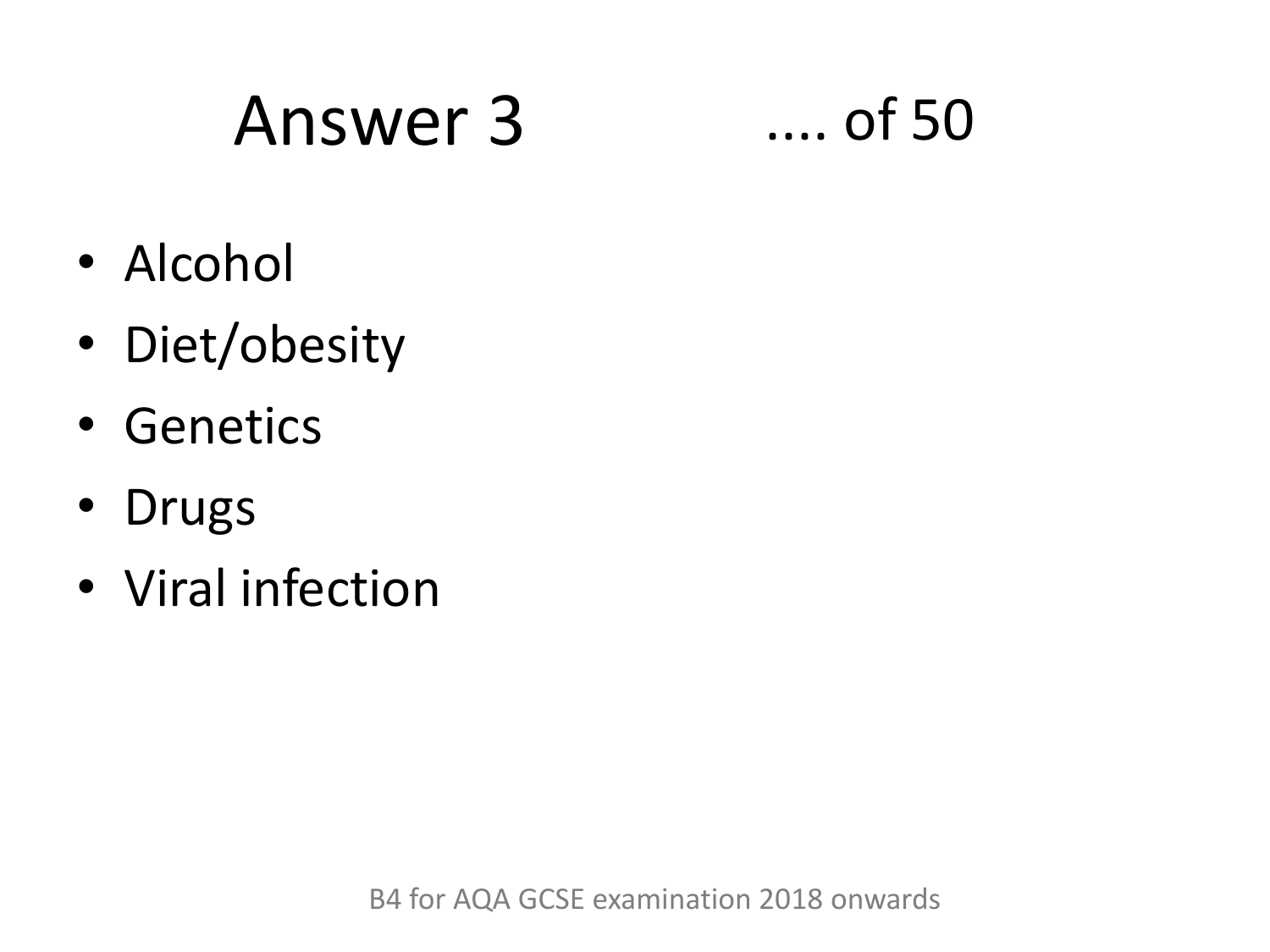#### Question 4 .... of 50

• Give two risk factors that increase the chance of an individual having a disease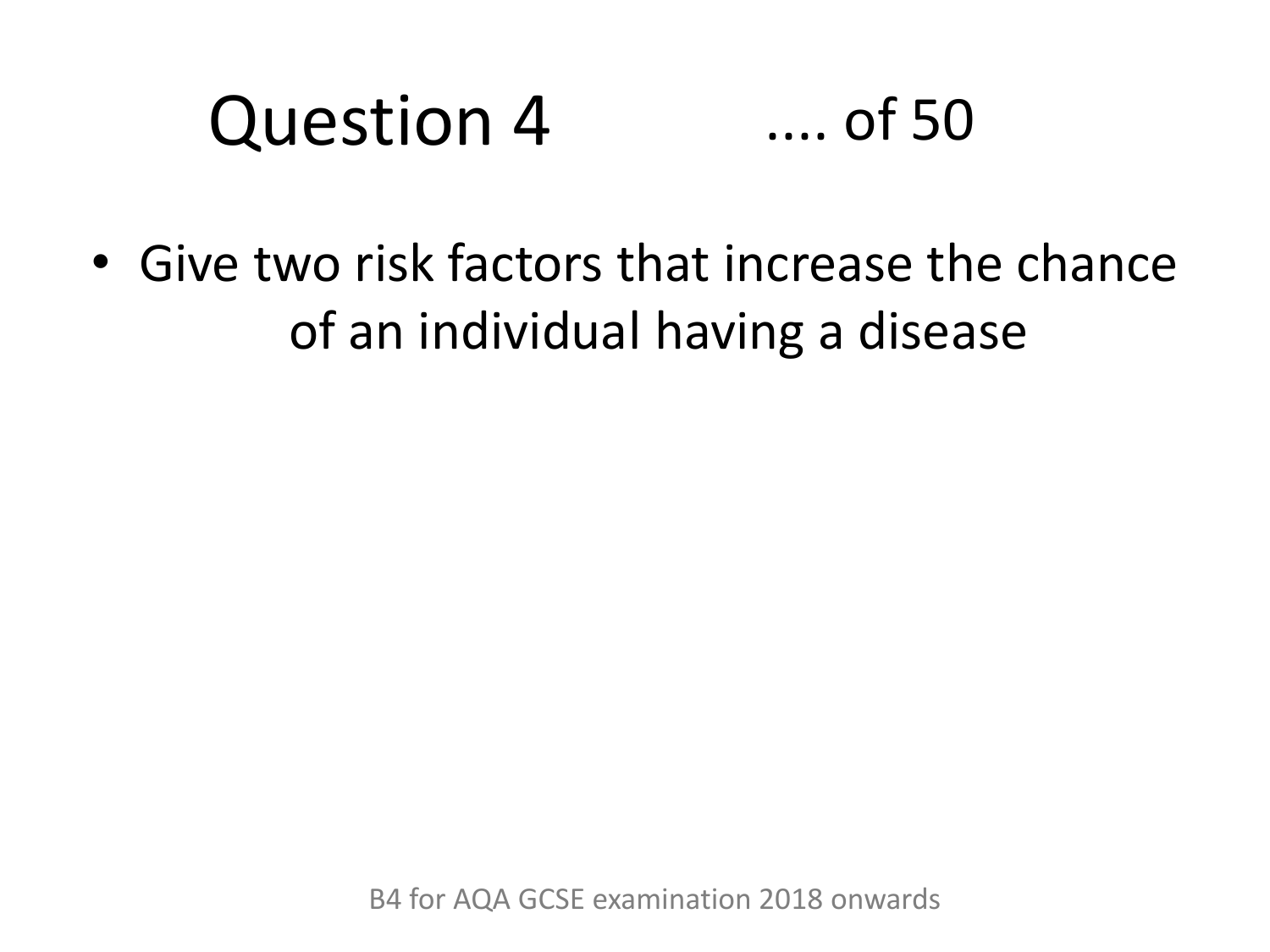### Answer 4 .... of 50

- Diet
- Lack of exercise
- Type of workplace
- Sexual habits
- Smoking
- Drinking
- Drug-taking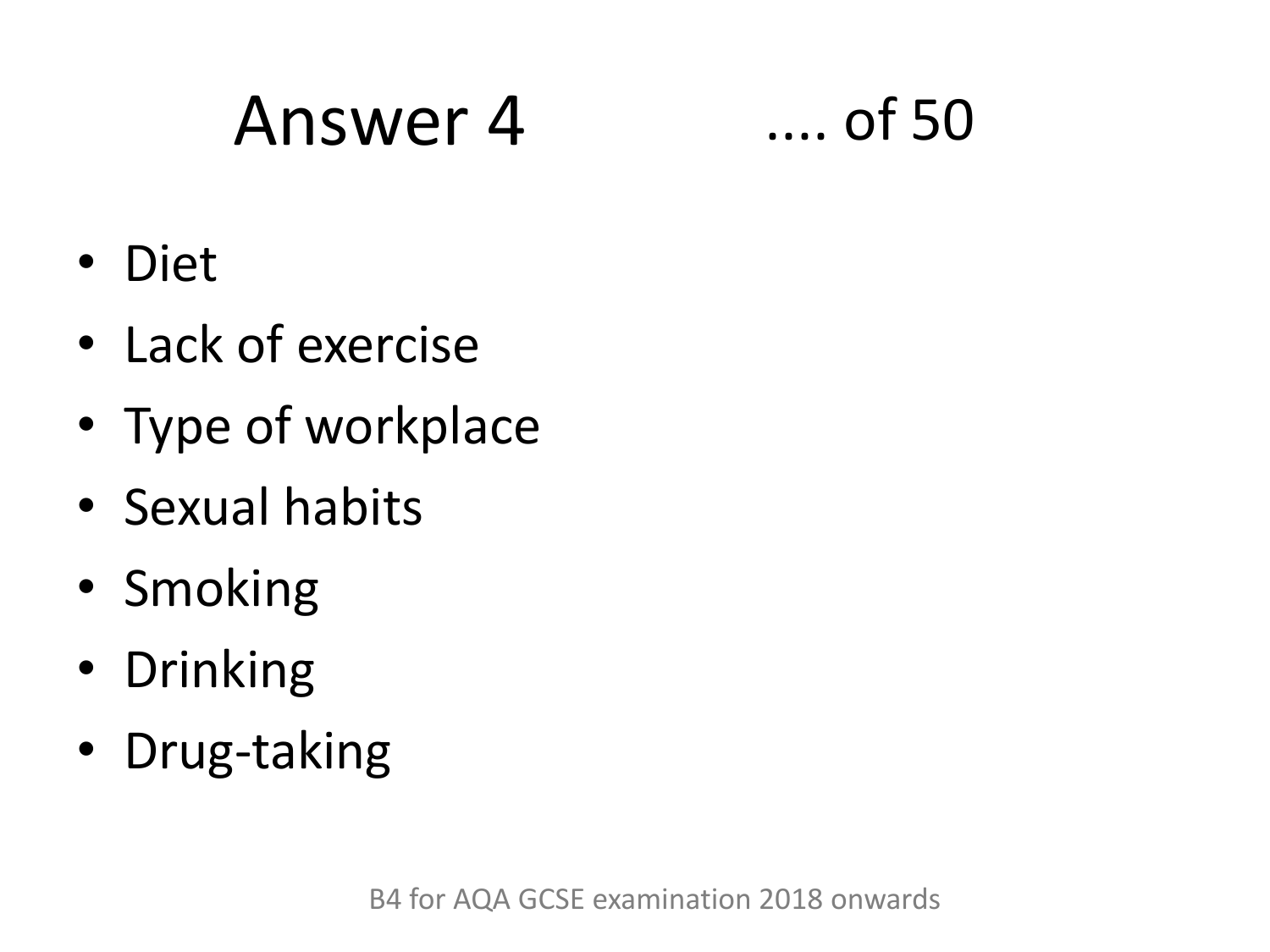#### Question 5 .... of 50

• What is a causal mechanism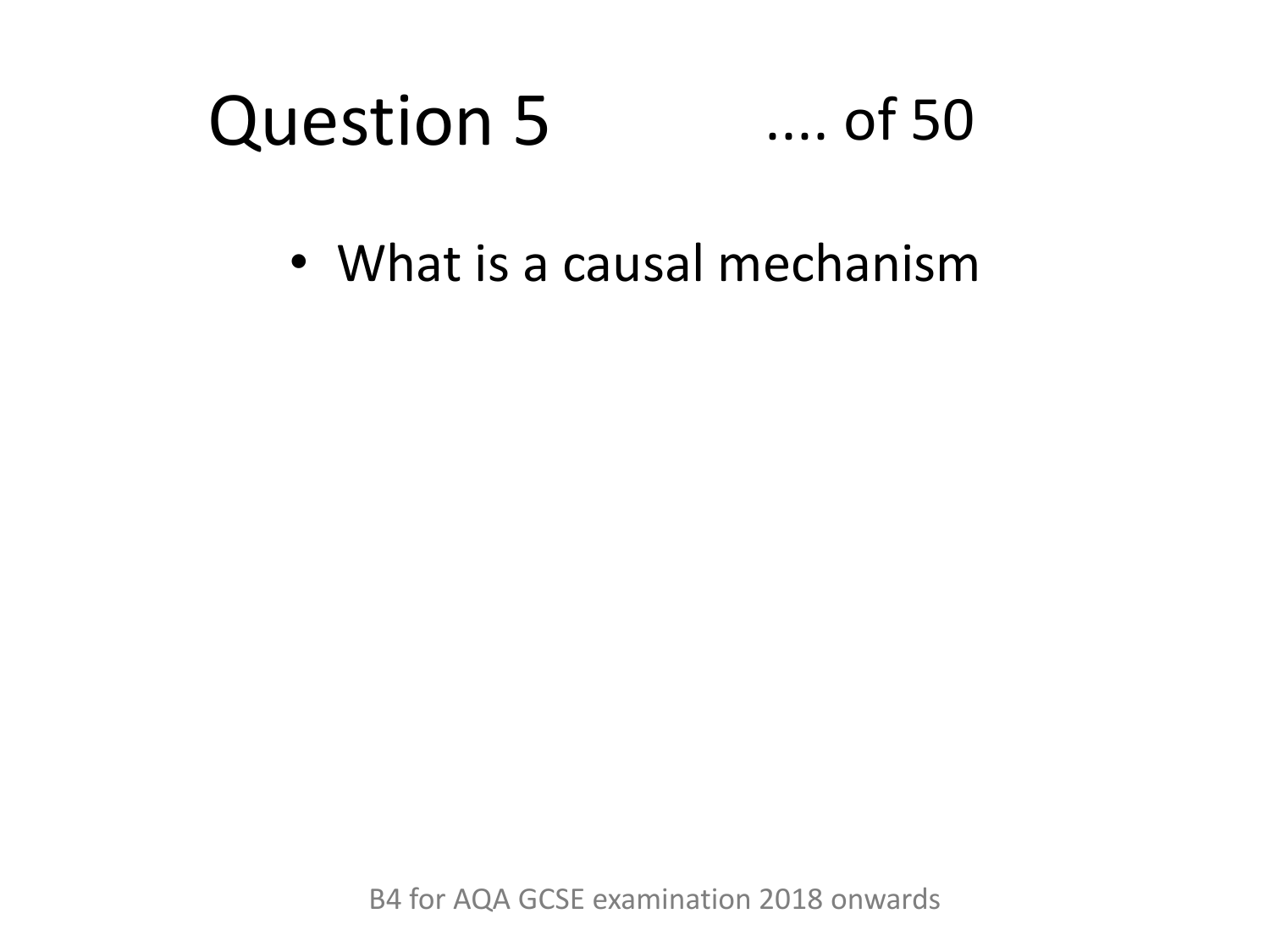## Answer 5 .... of 50

• One risk factor that may be partly responsible for a disease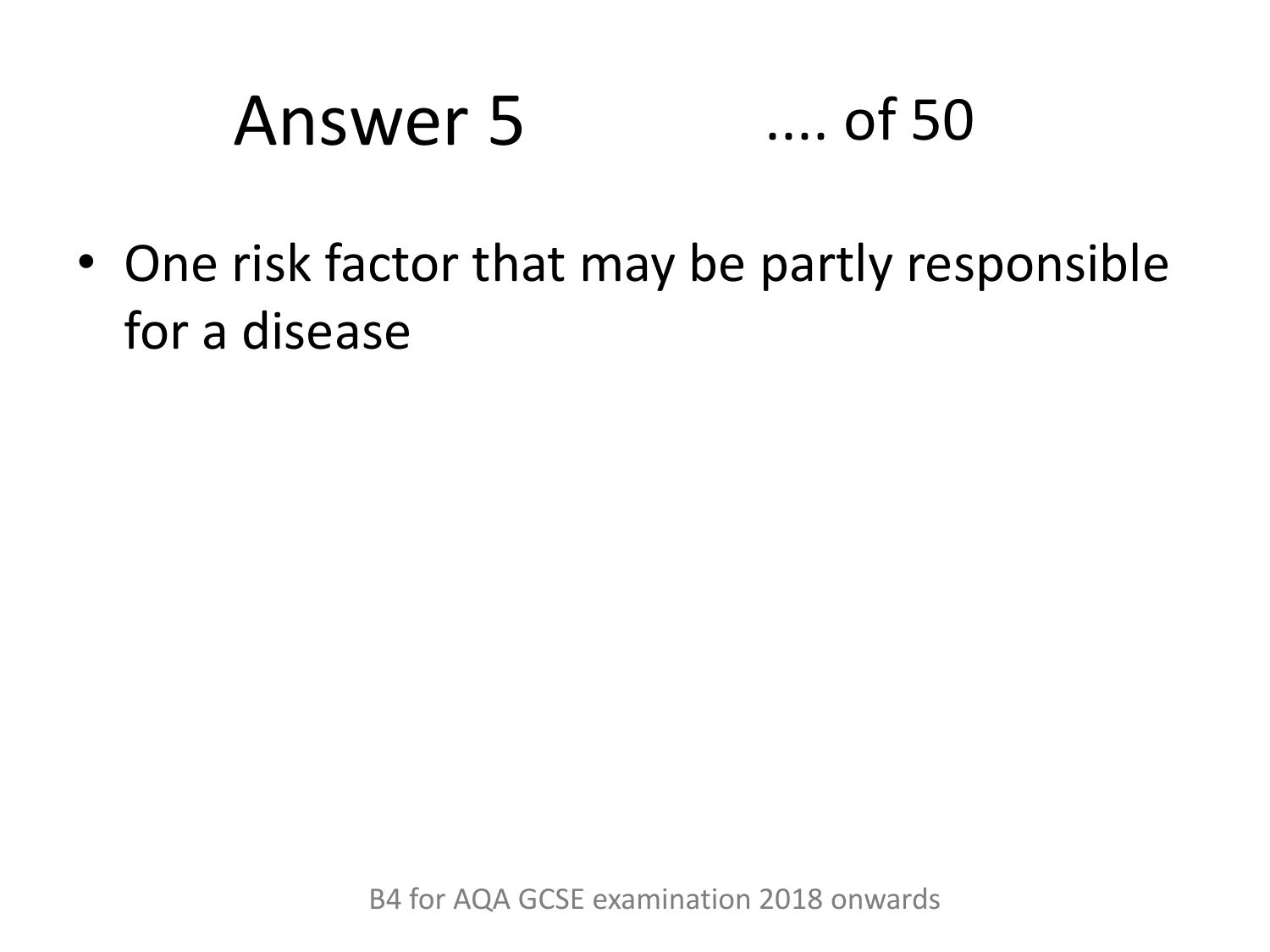#### Question 6 .... of 50

• What causes a tumour and what are the two types of tumour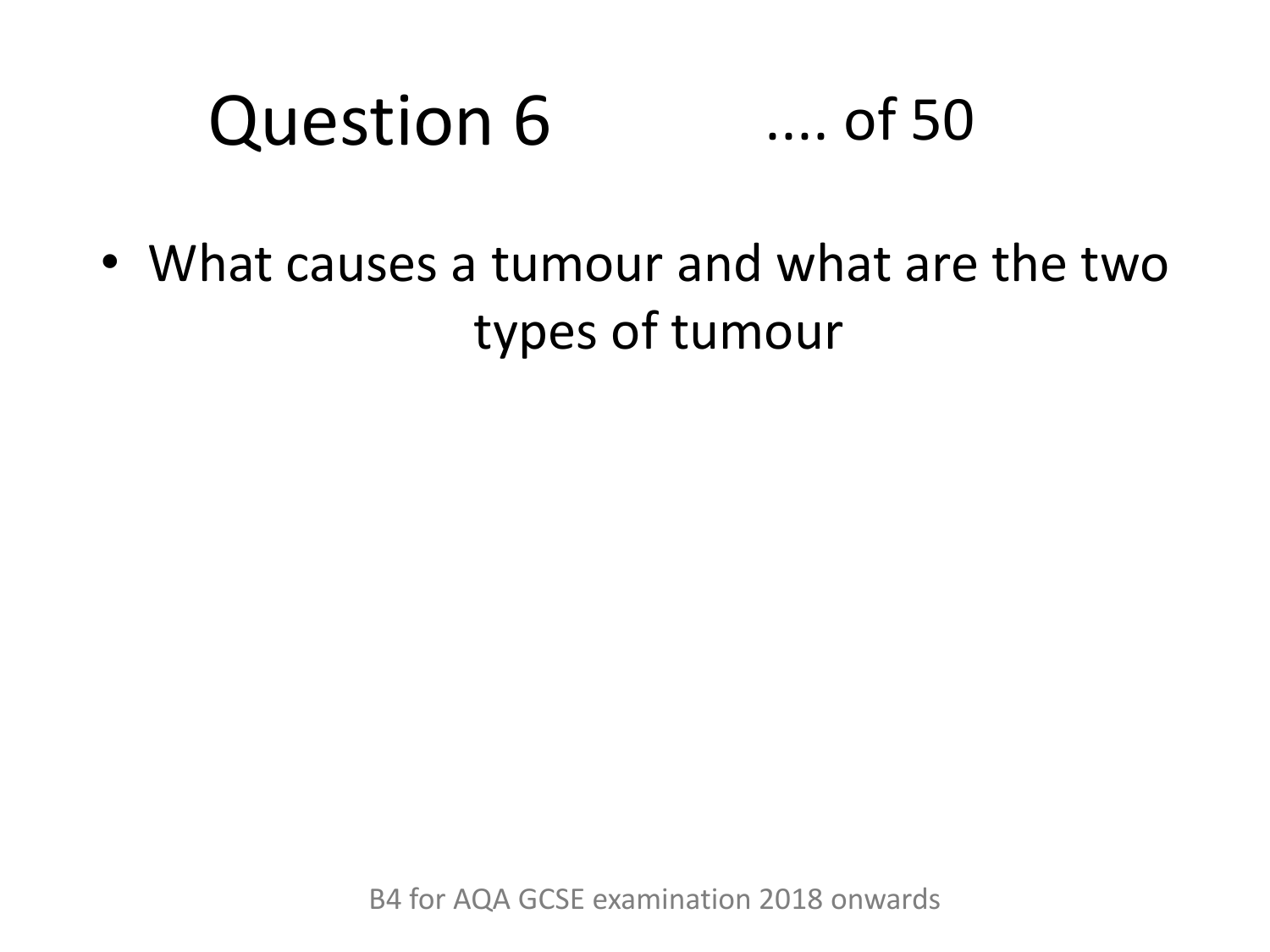### Answer 6 .... of 50

- Cell division becomes uncontrolled
- Benign harmless
- Malignant cancerous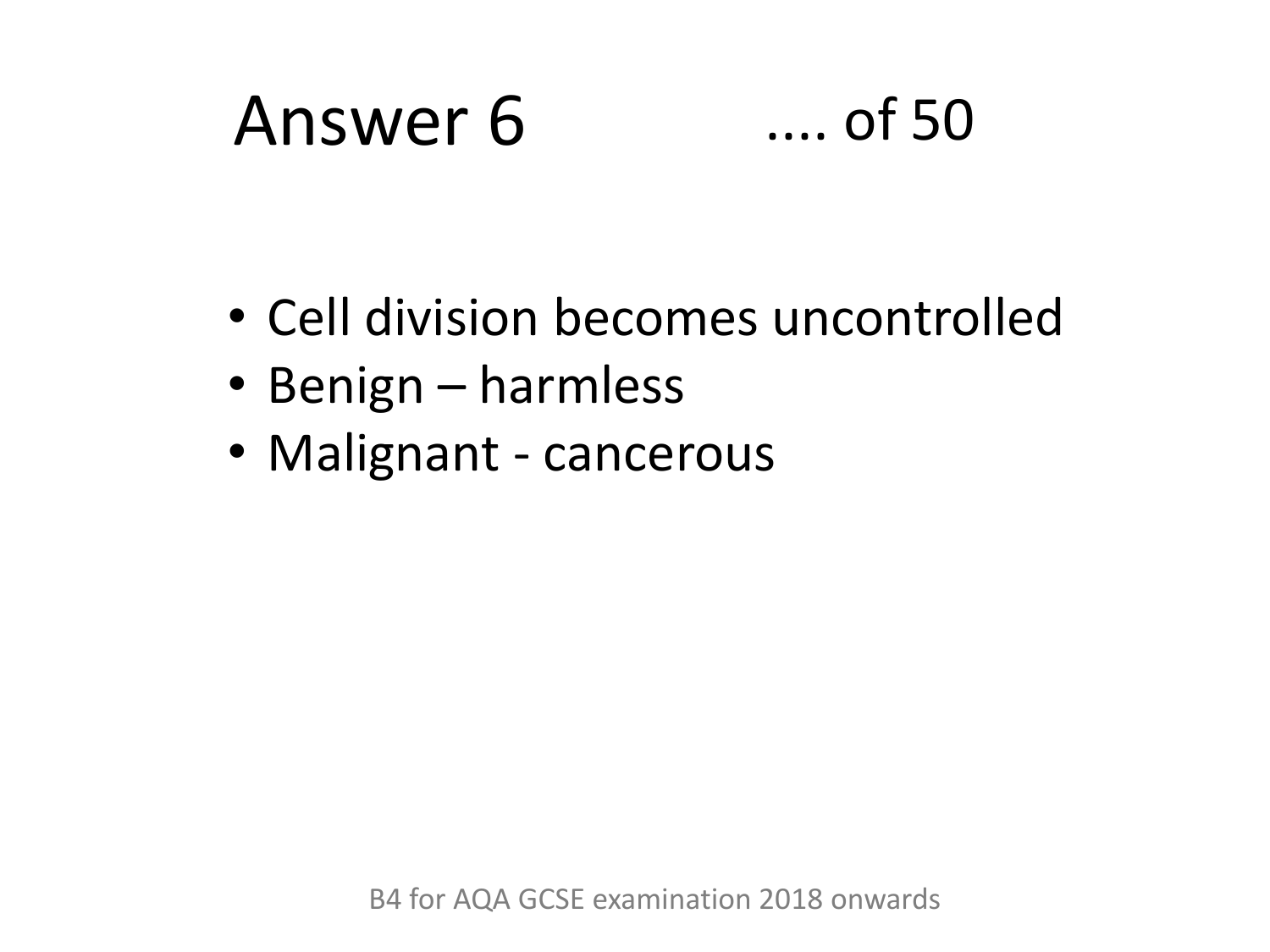### Question 7

### .... of 50

- What is a carcinogen?
	- Give two examples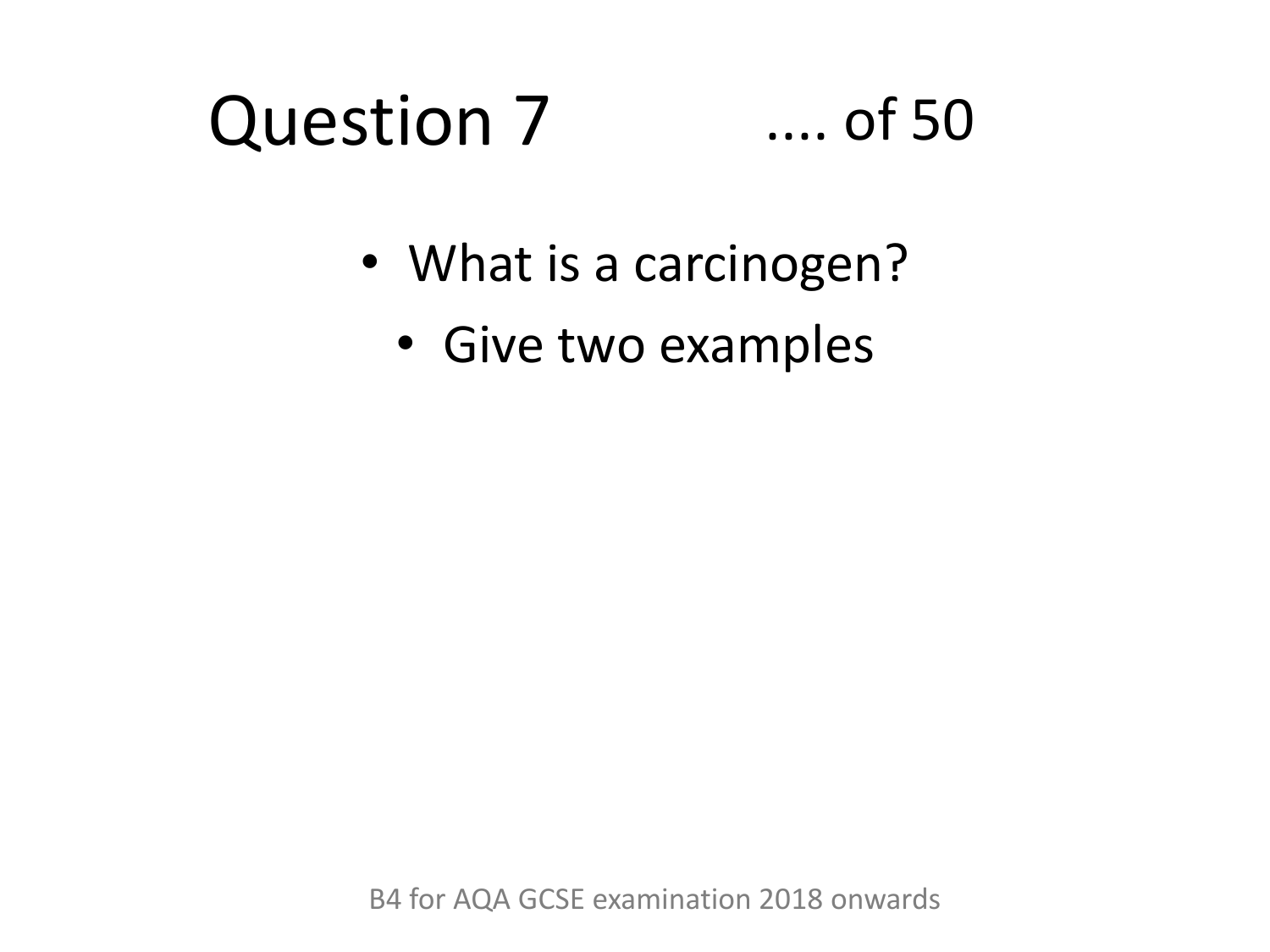## Answer 7 .... of 50

- Substances or viruses that increase the risk of cancer
- Tar in tobacco smoke
- Asbestos
- Human papilloma viruses (HPV)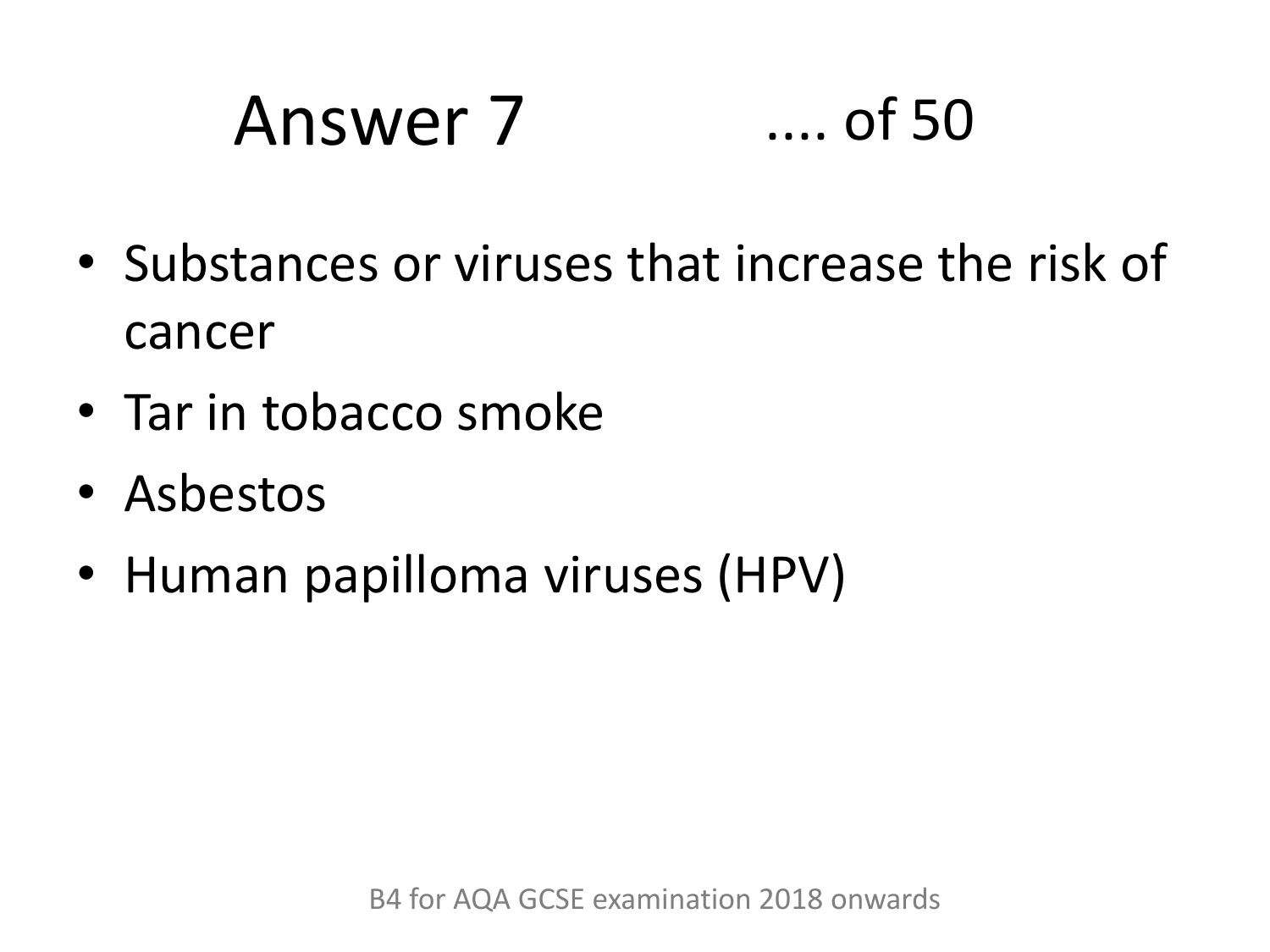#### Question 8 .... of 50

• Give two factors that will reduce the risk of developing cancer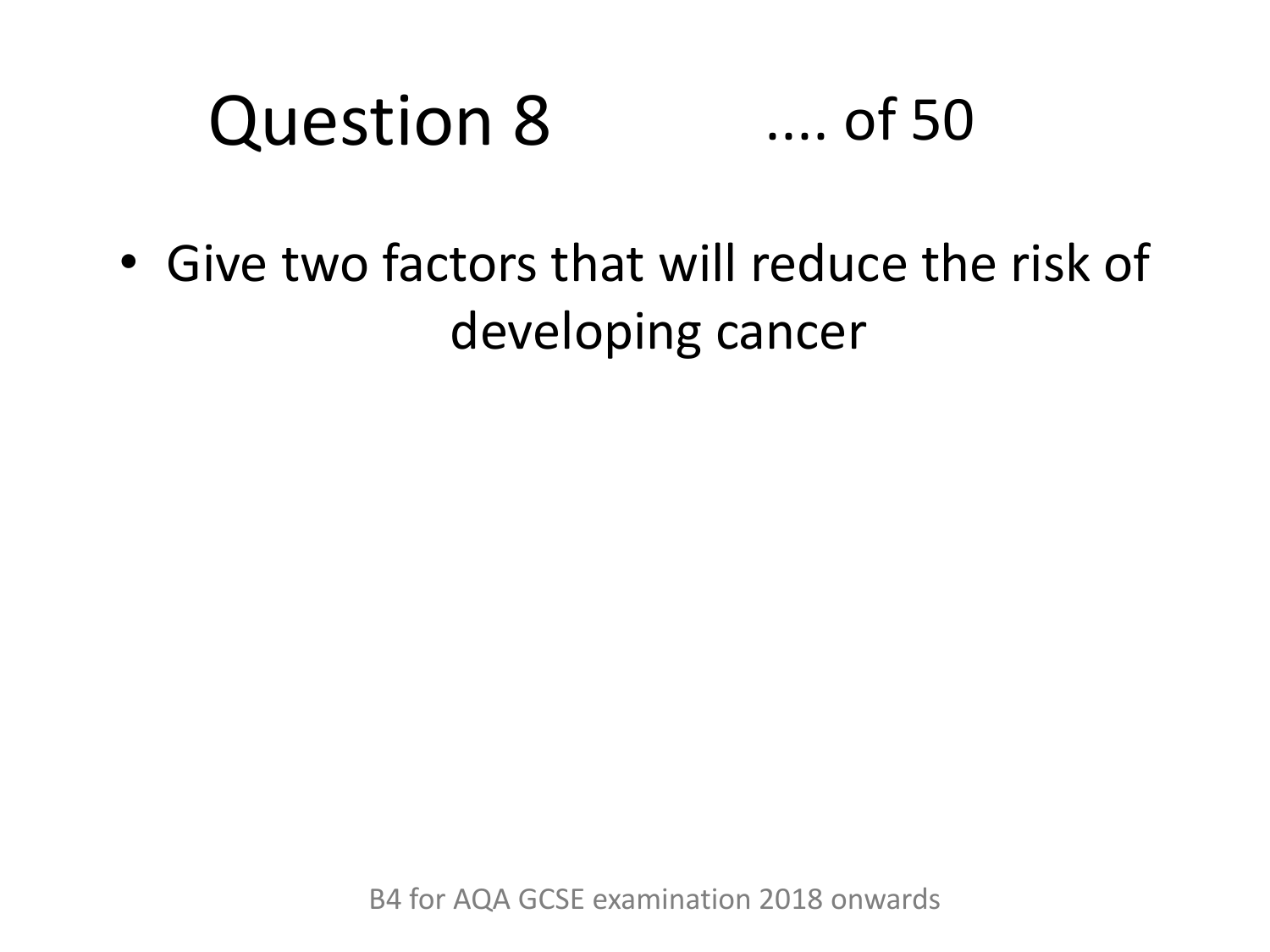### Answer 8 .... of 50



- Not smoking
- Staying out of the sun and using sunscreen
- Drinking alcohol in moderation
- Healthy diet and exercise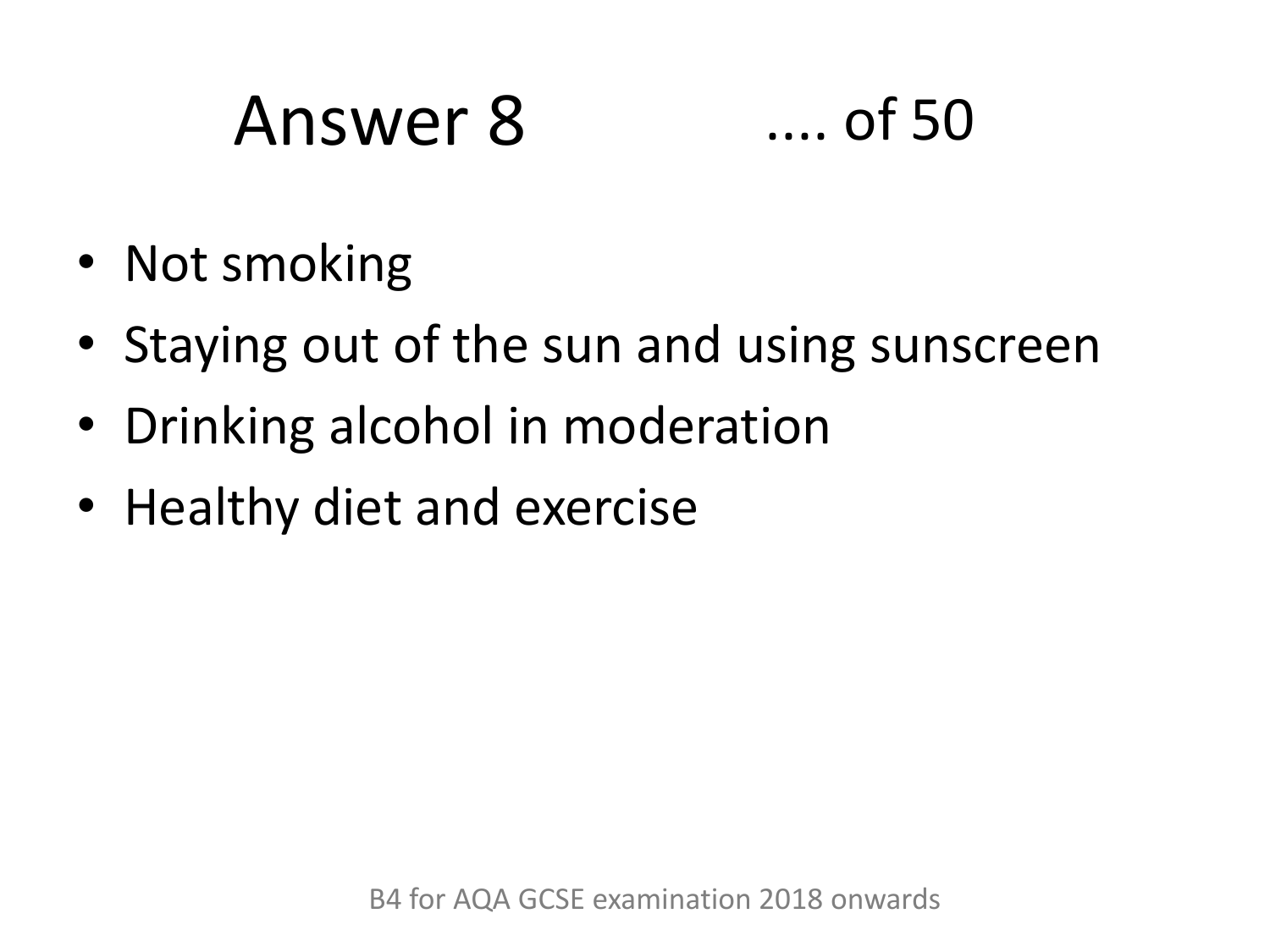#### Question 9 .... of 50

• What is a correlation?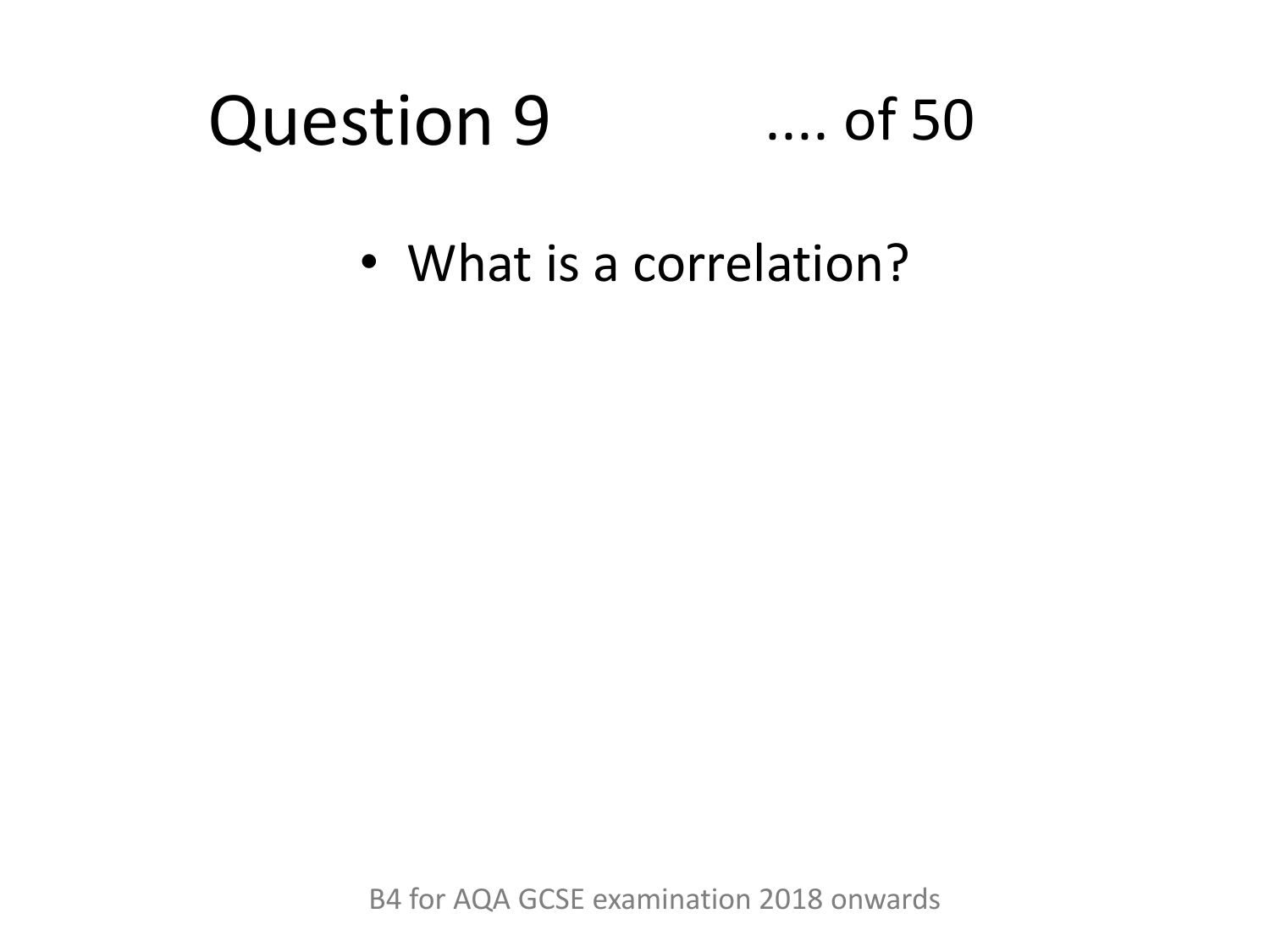## Answer 9 .... of 50

• An association between two sets of random data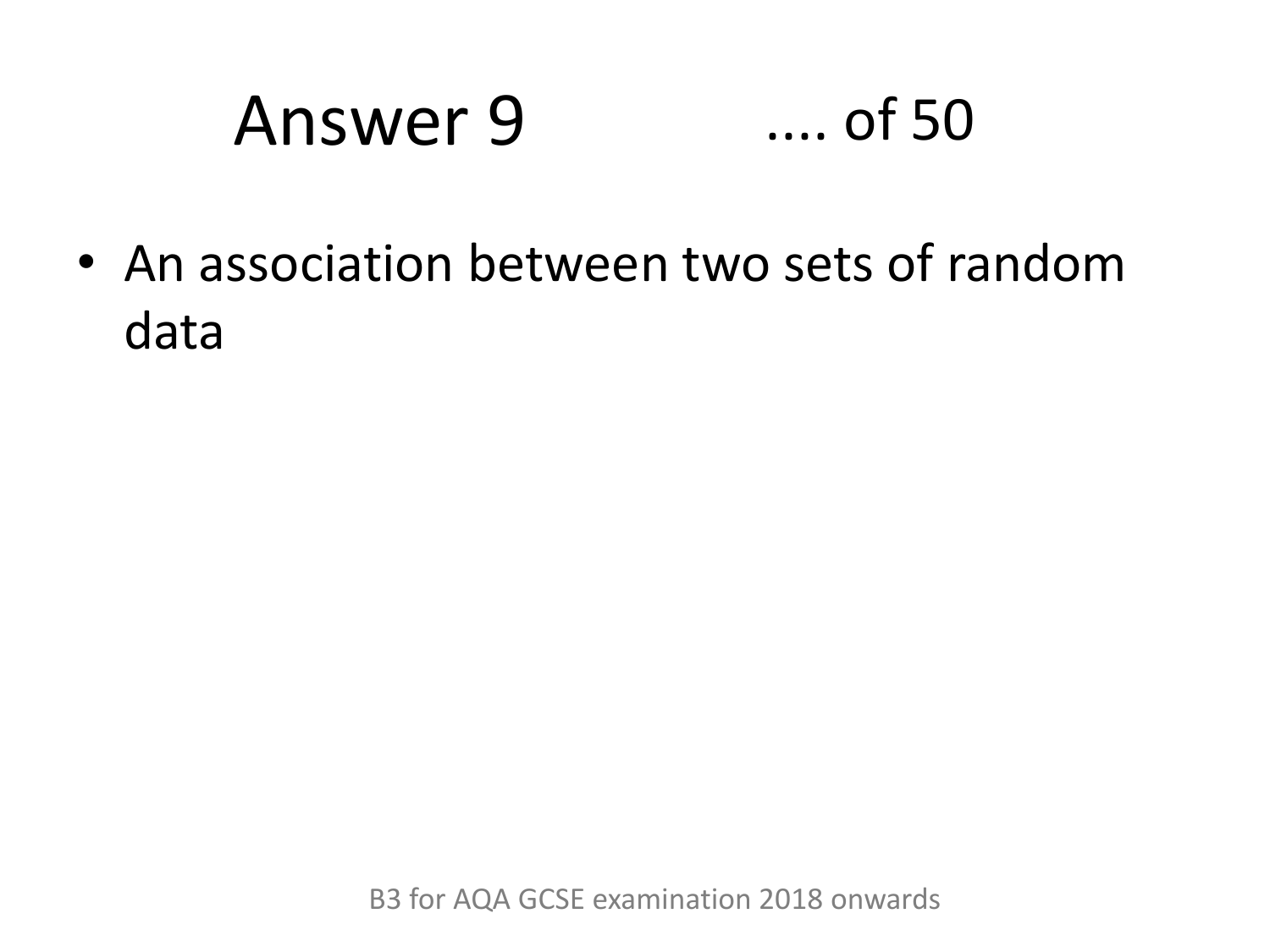### Question 10 .... of 50

• What are pathogens? Give two examples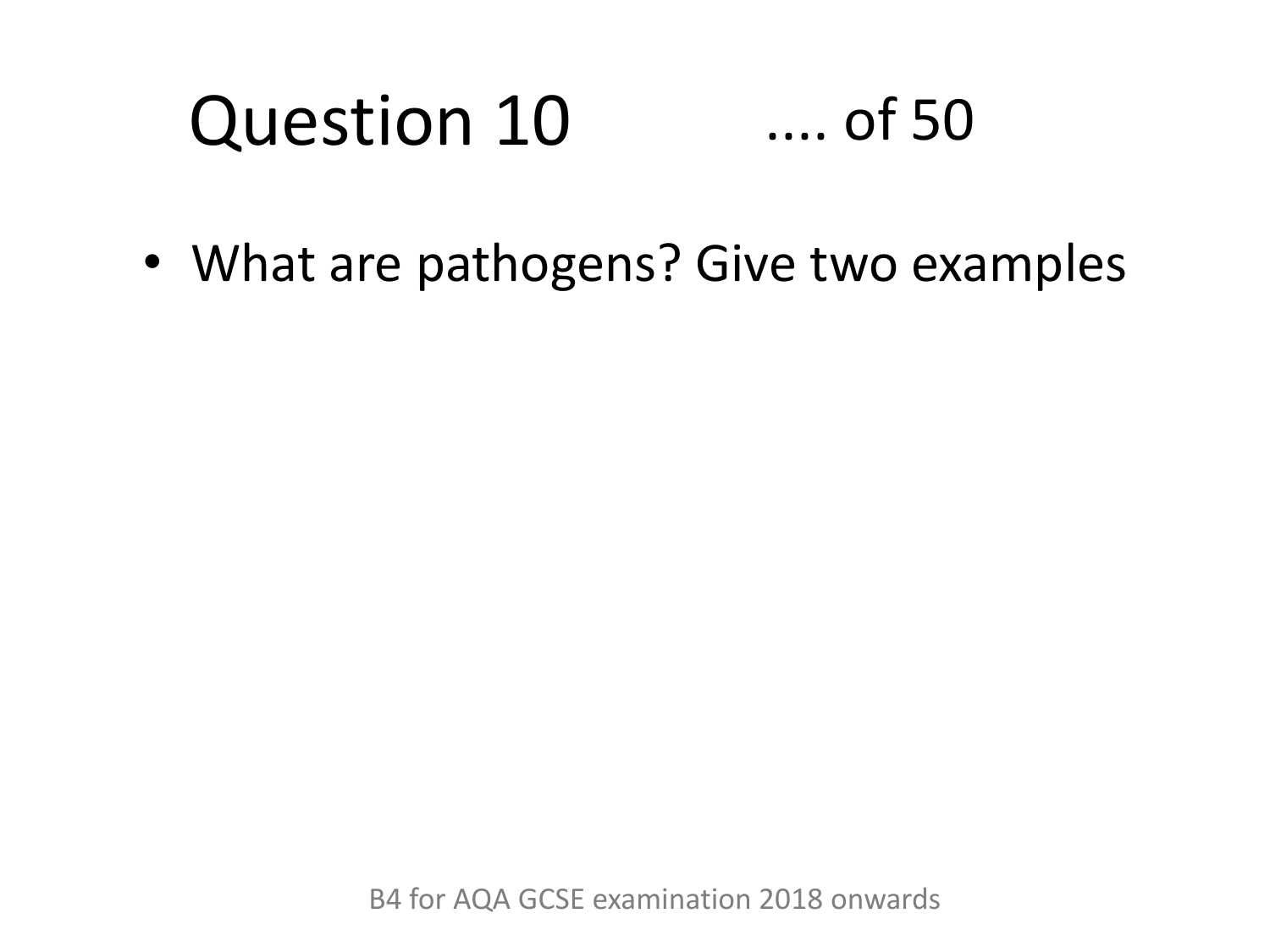# Answer 10 .... of 50

- Pathogens are microorganisms that cause infectious diseases
- Viruses e.g. measles
- Bacteria e.g. salmonella
- Protists e.g. cause malaria
- Fungi e.g. rose black spot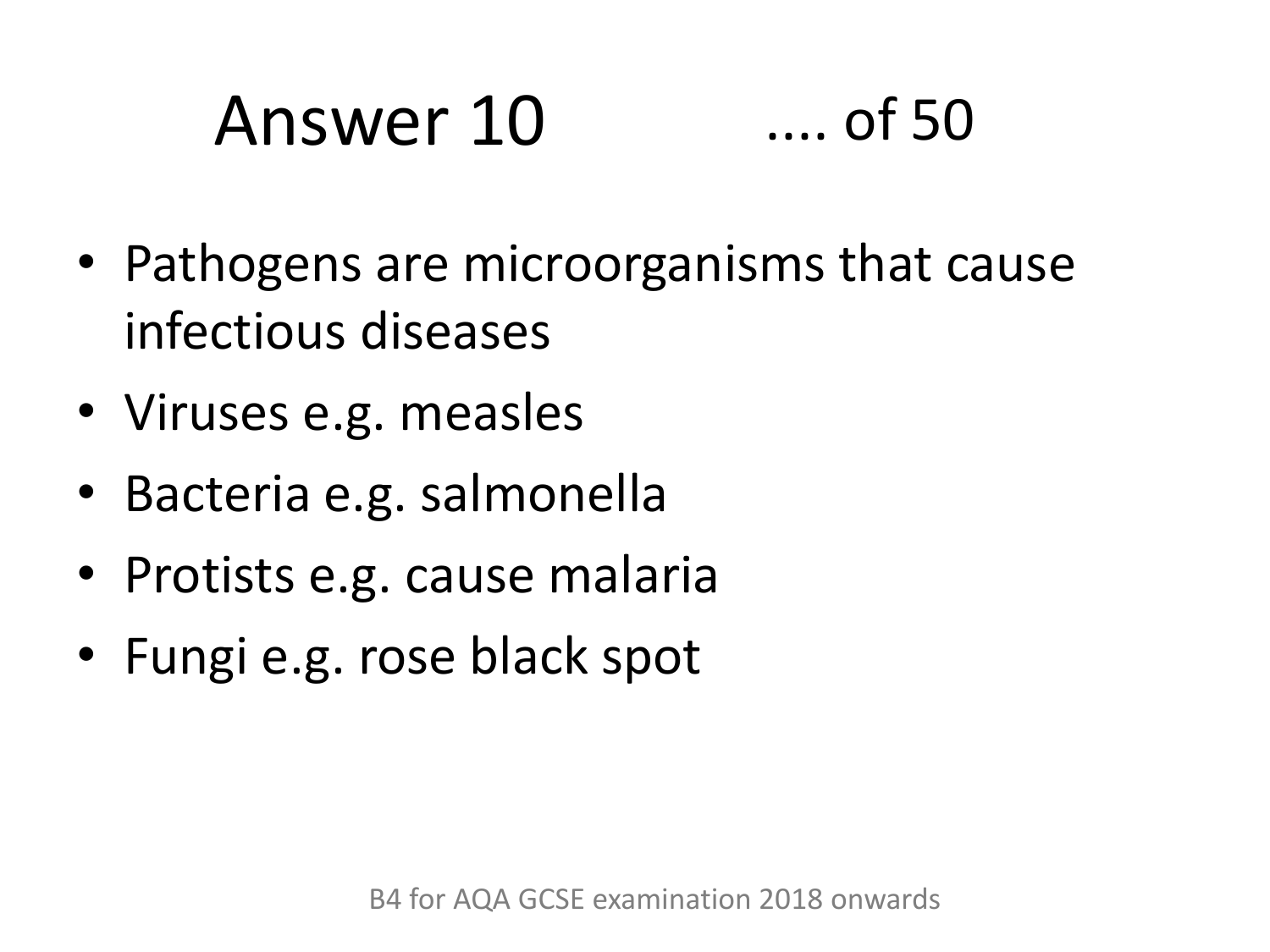### Question 11 .... of 50

• Give two measures used to prevent or reduce the spread of diseases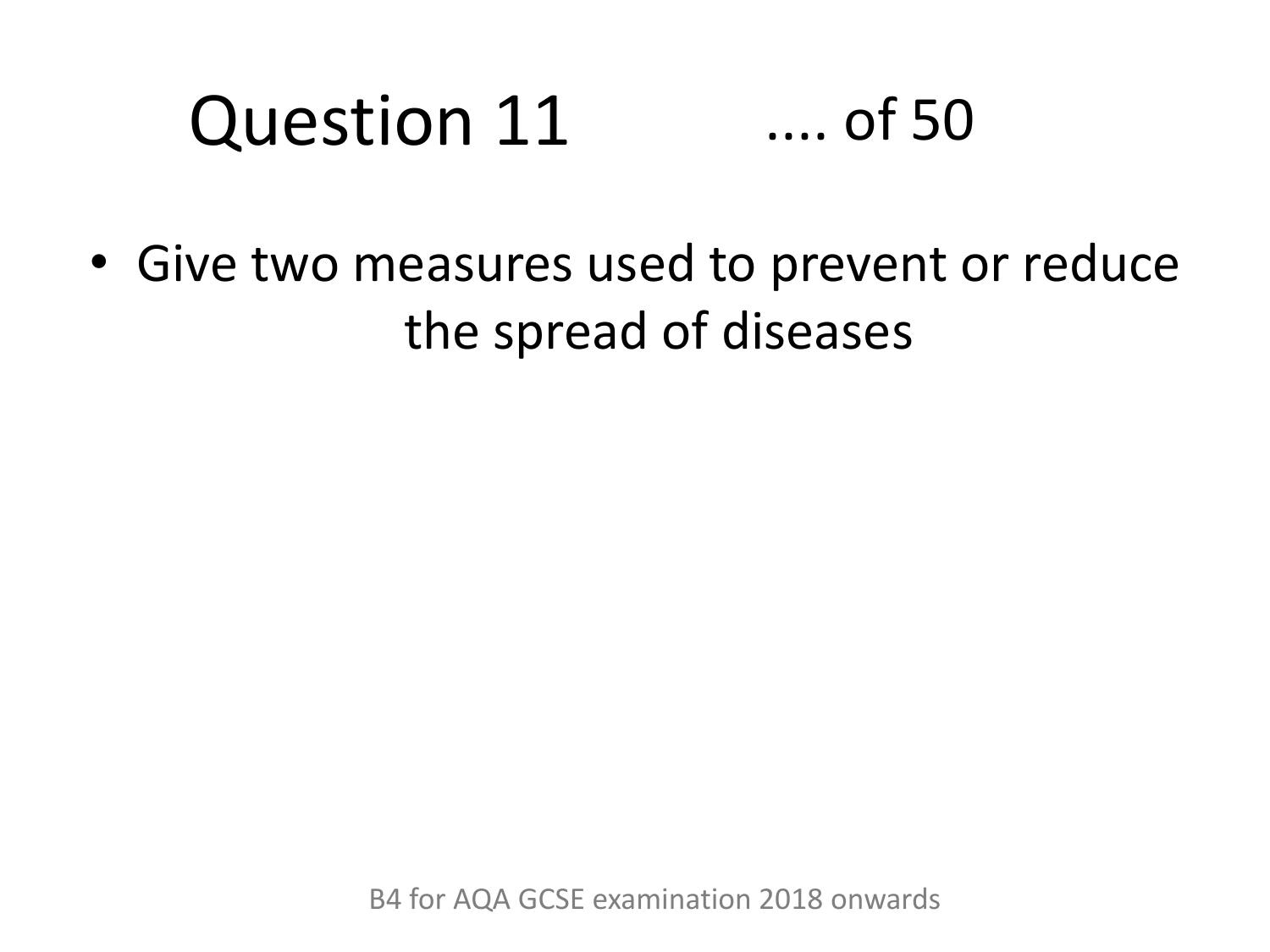## Answer 11 .... of 50

- Simple hygiene e.g. cover mouth when coughing
- Isolation of infected individuals
- Destroying vectors e.g. mosquitoes
- Vaccination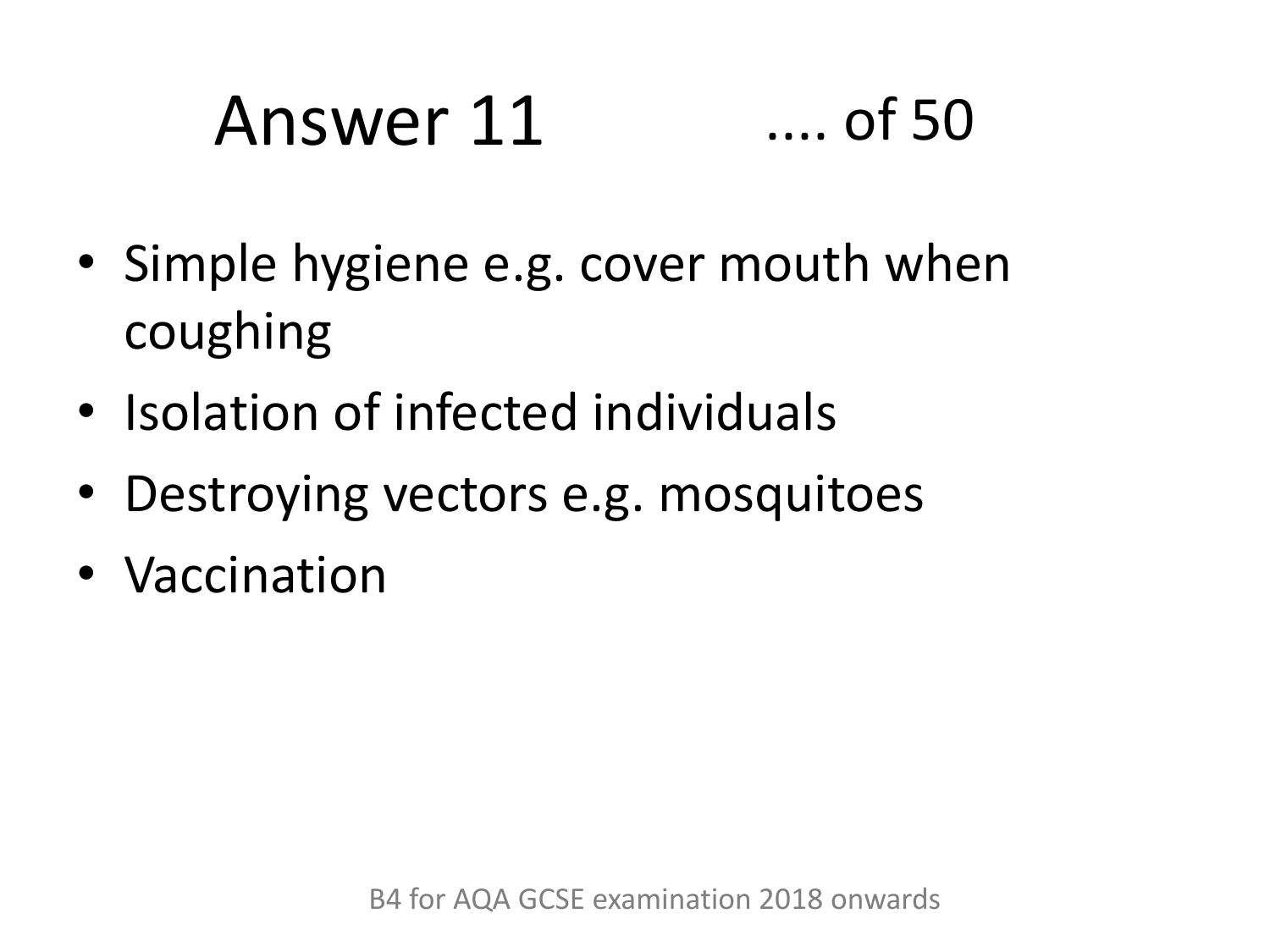### Question 12 .... of 50

• Give three symptoms of Ebola haemorrhagic fever (EHF)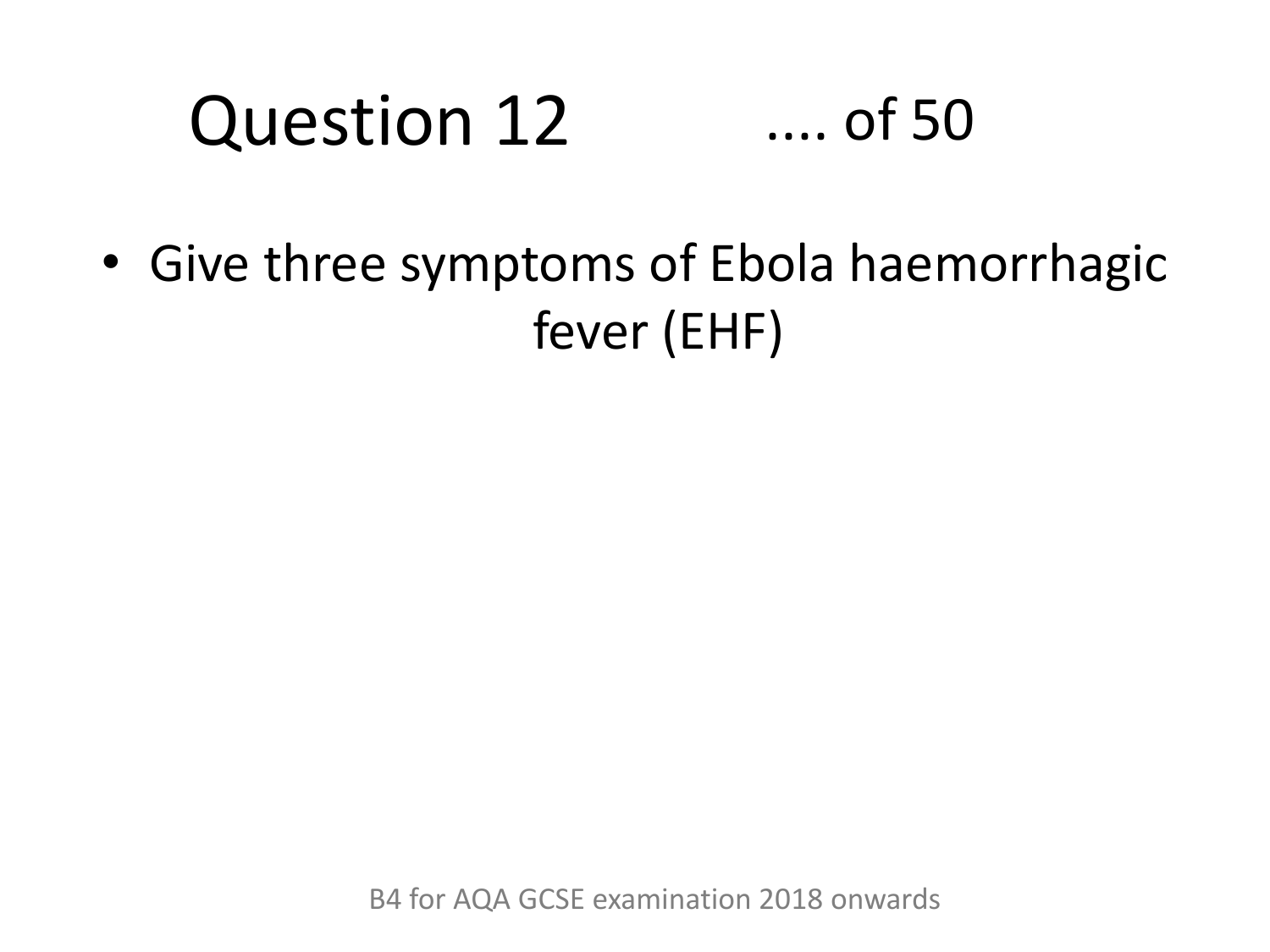## Answer 12 .... of 50

- Fever
- Headache
- Diarrhoea
- Nausea
- Rashes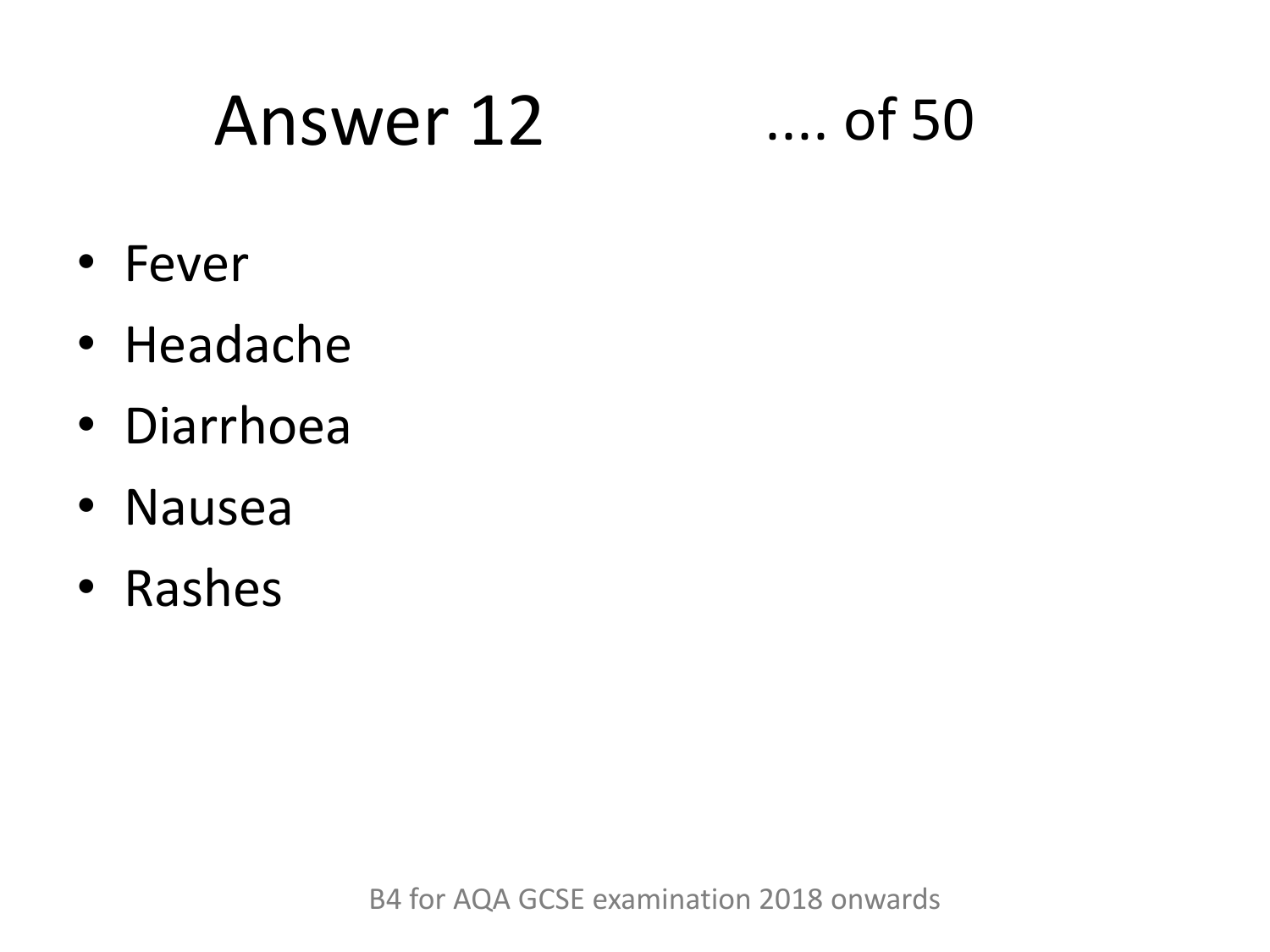#### Question 13 .... of 50

• Describe a virus

B4 for AQA GCSE examination 2018 onwards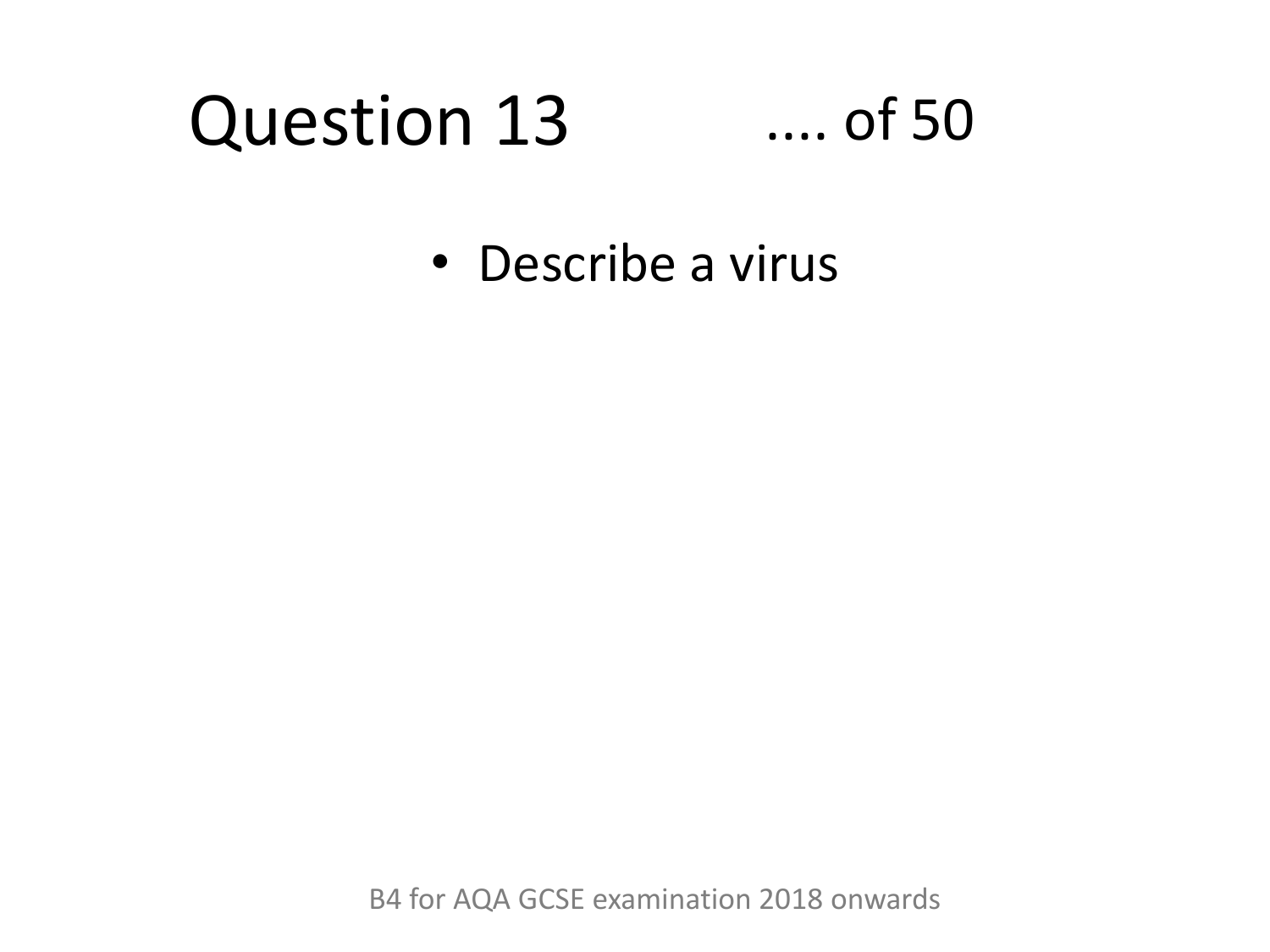## Answer 13 .... of 50

- Small pathogens
- Not living cells
- Have a strand of genetic material in a protein coat
- Genetic material replicates in host cells to make new viruses which are then released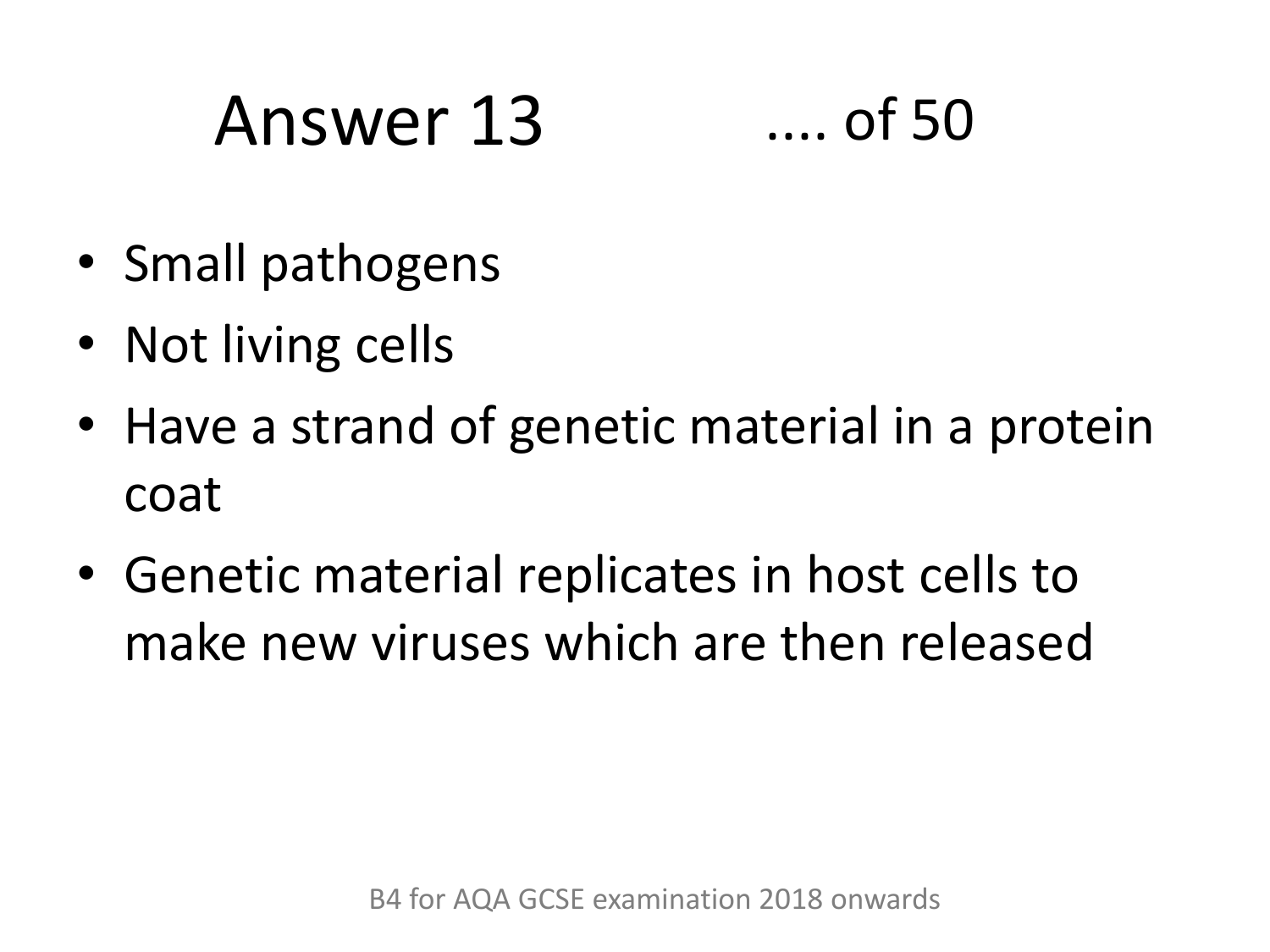#### Question 14 .... of 50

• How does measles spread?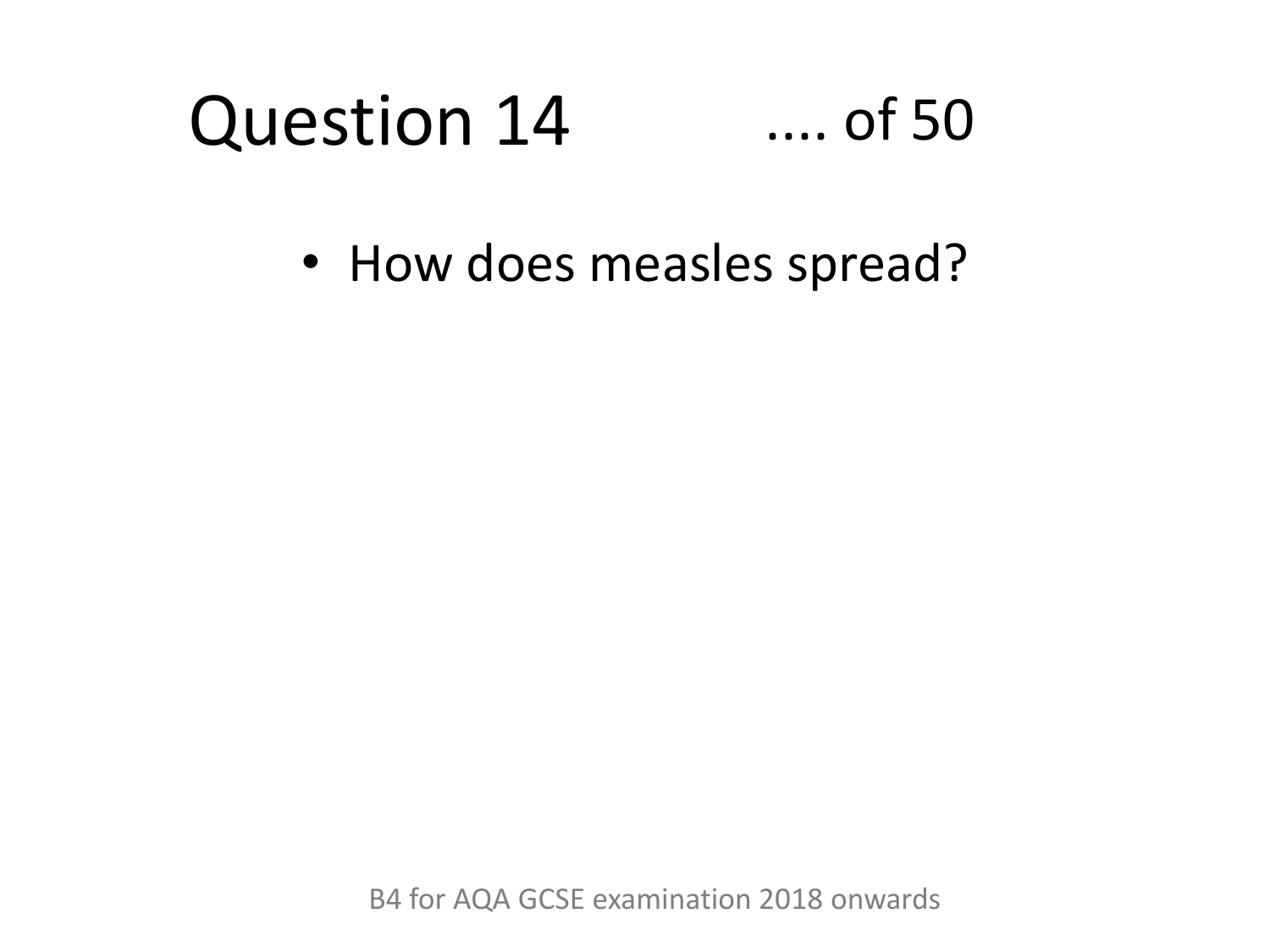### Answer 14 .... of 50

- Droplet infection
- E.g. talking, coughing, sneezing
- Droplets inhaled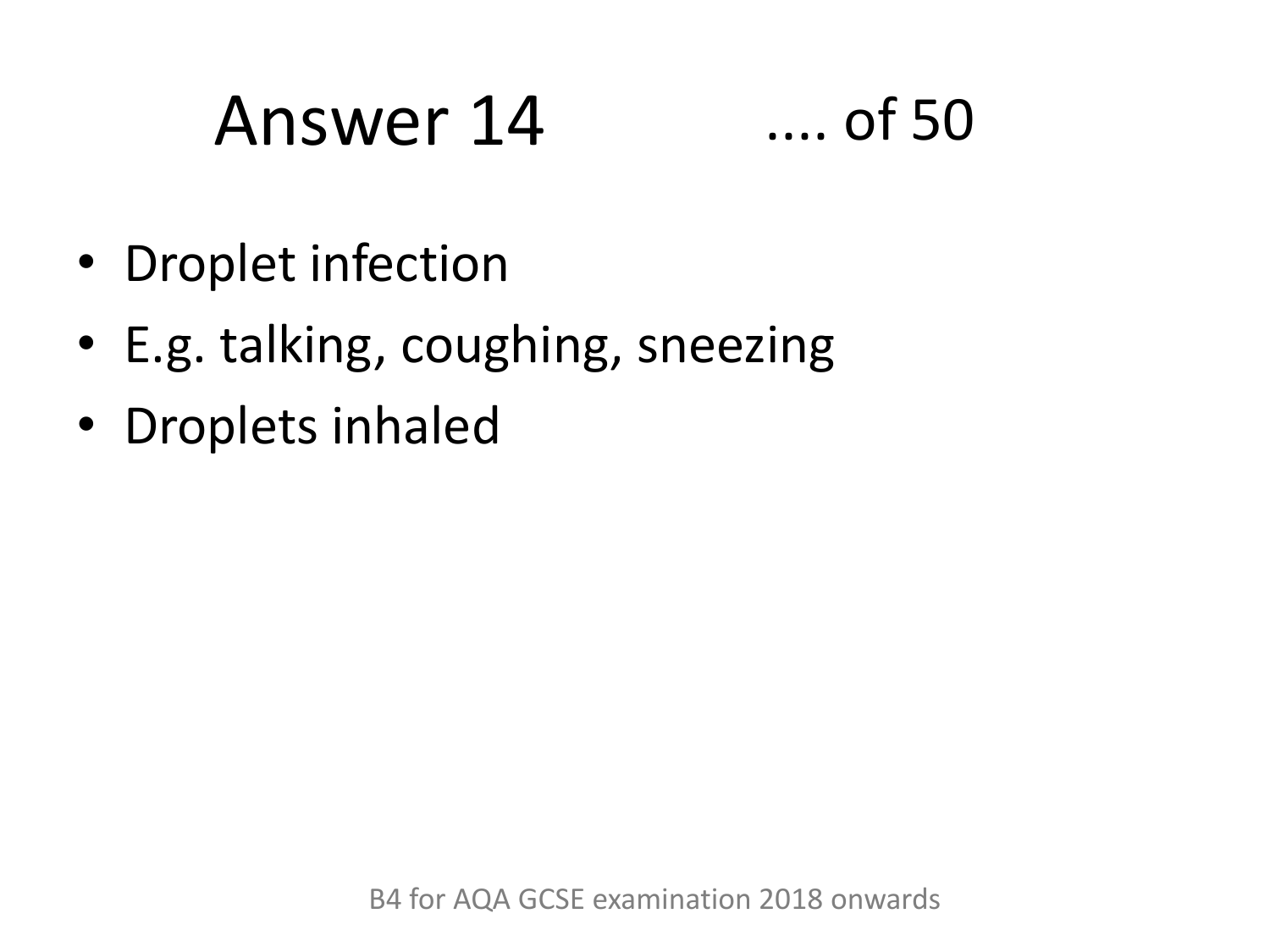### Question 15 .... of 50

• Give two symptoms of salmonella poisoning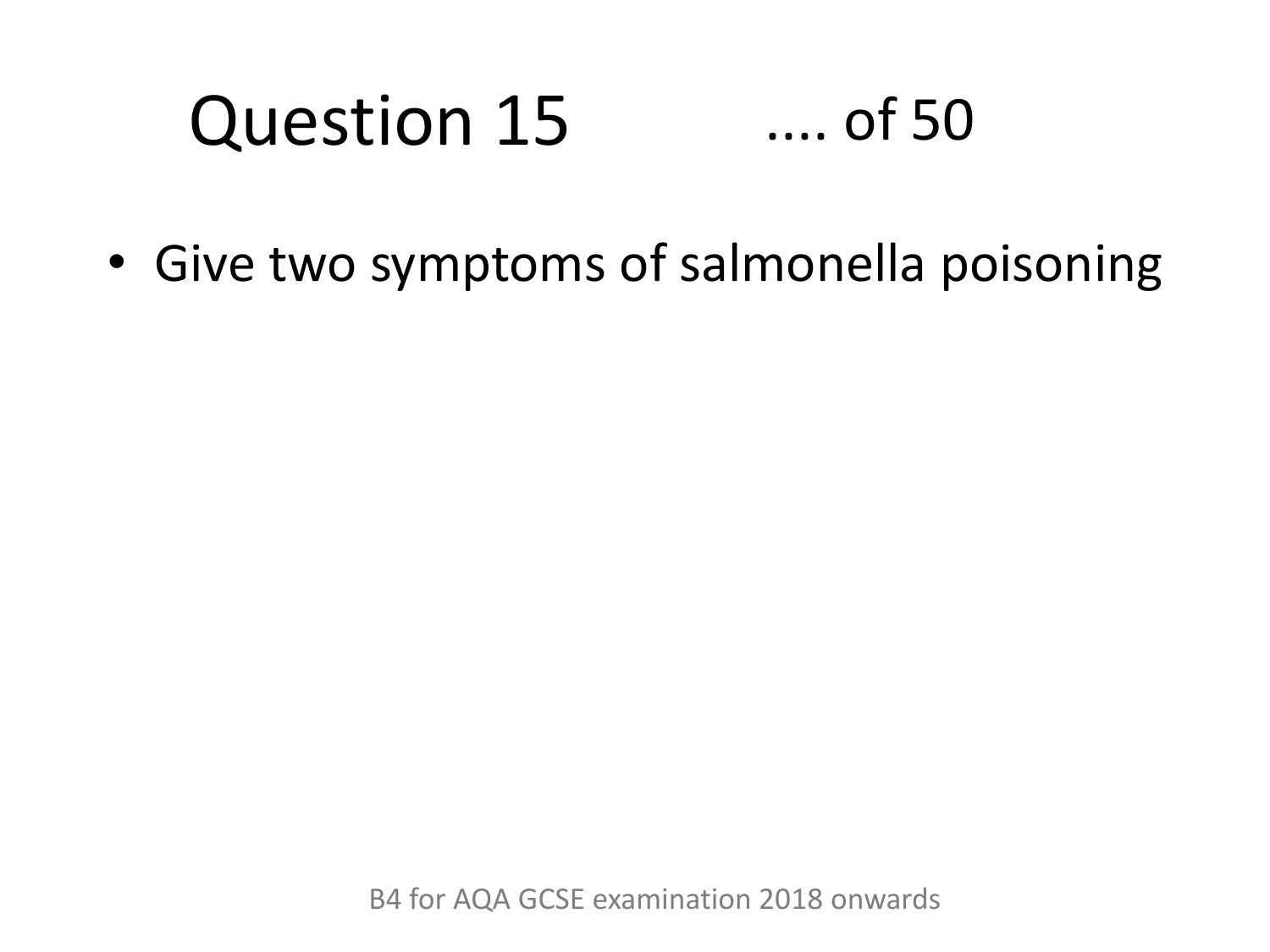### Answer 15 .... of 50

- Fever
- Abdominal cramps
- Vomiting
- Diarrhoea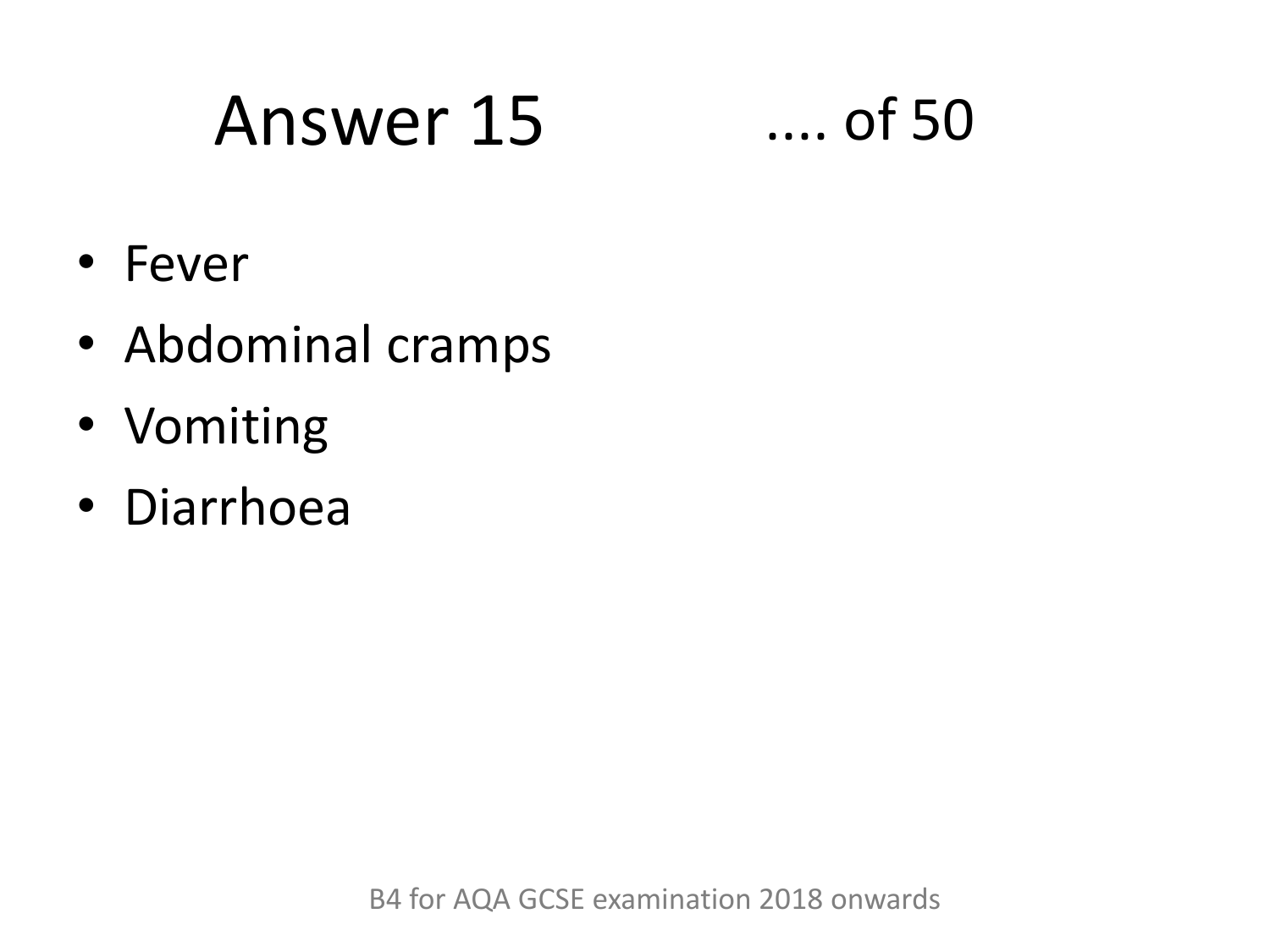#### Question 16 .... of 50

• How can the spread of gonorrhoea be controlled?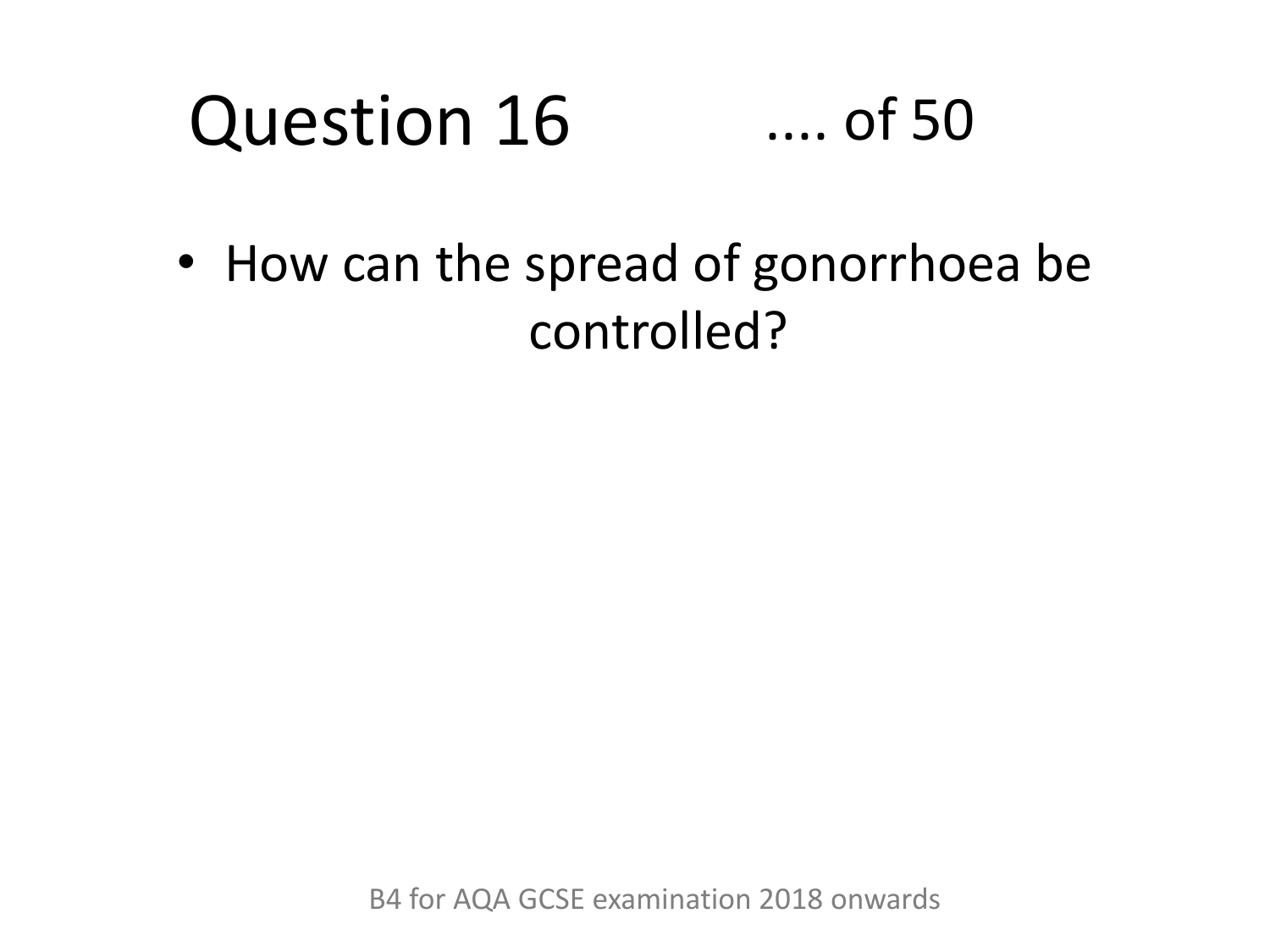### Answer 16 .... of 50



- Antibiotics
- Barrier method of contraception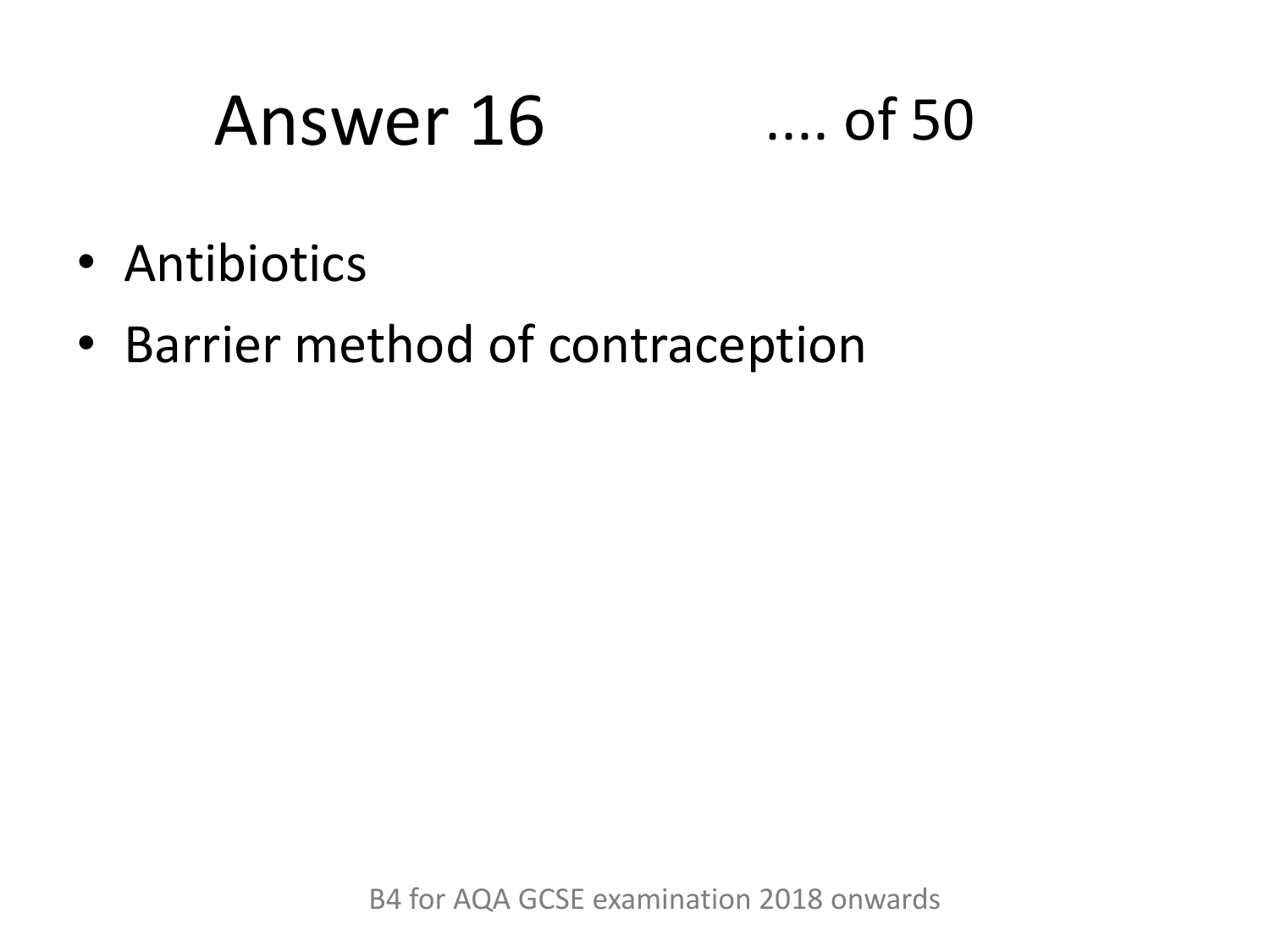### Question 17 .... of 50

• What are the stages of infection for a pathogen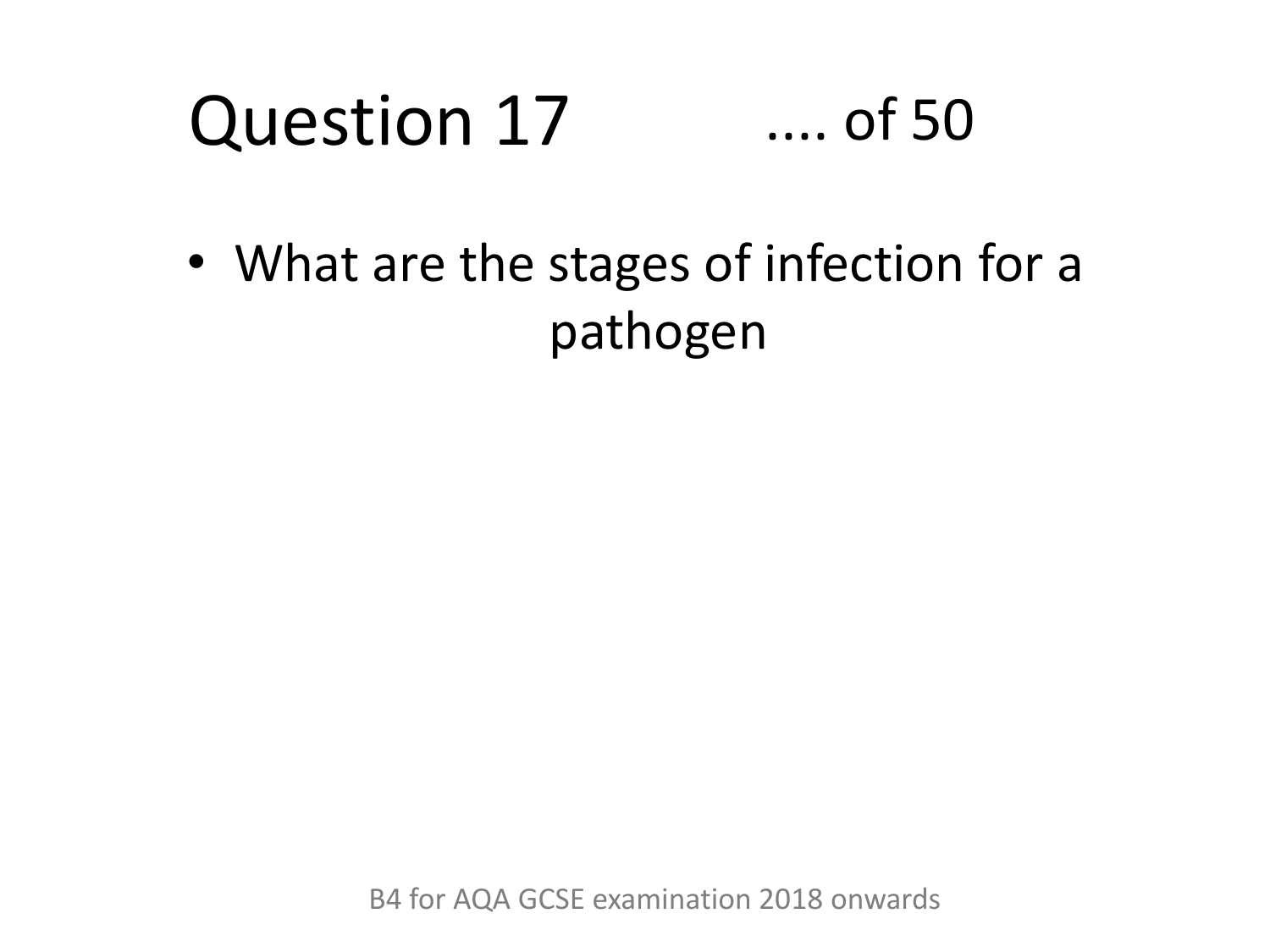### Answer 17 .... of 50



Enters organism Reproduces rapidly Incubation period Make harmful toxins Symptoms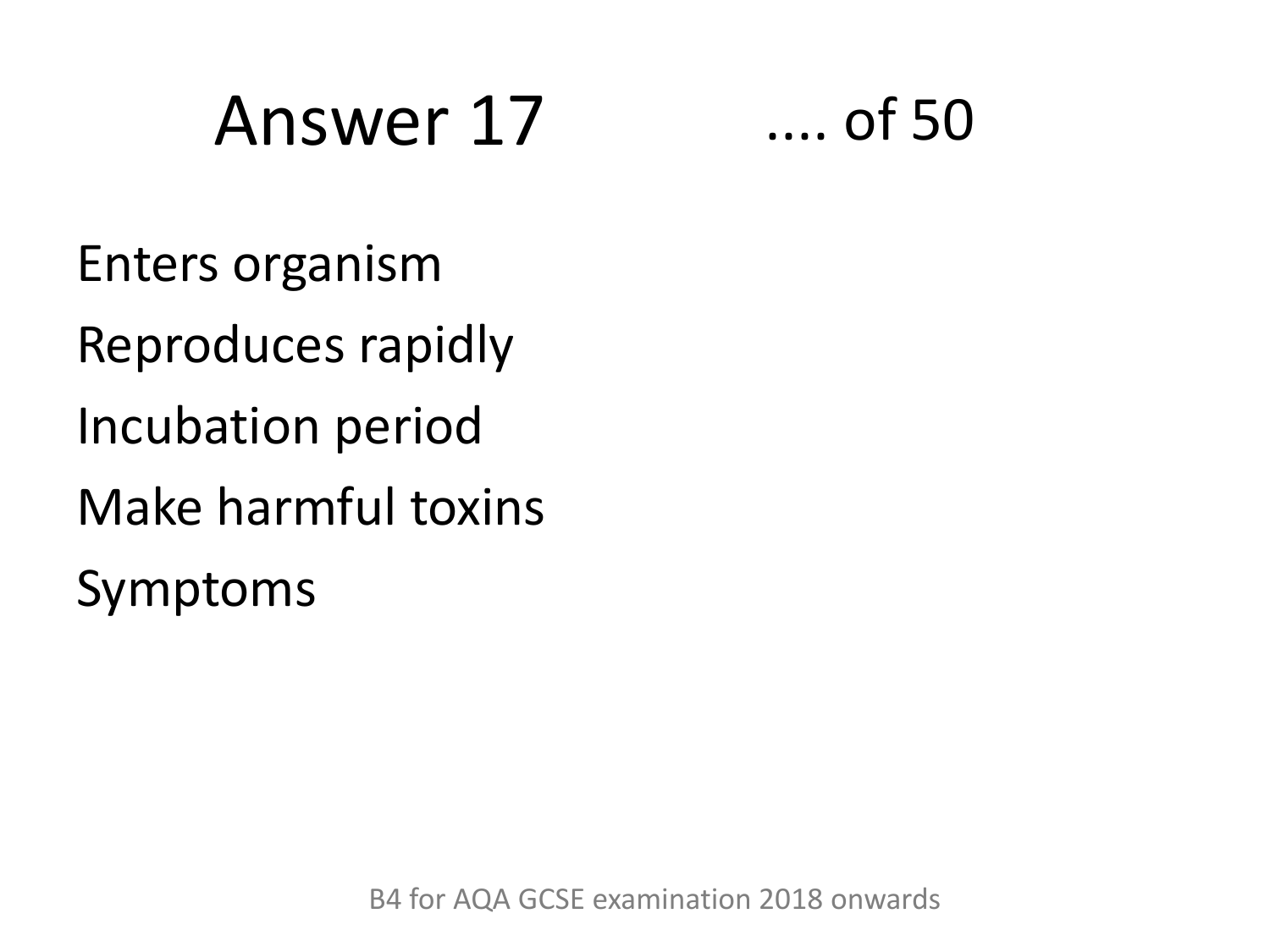#### Question 18 .... of 50

• What are symptoms of rose black spot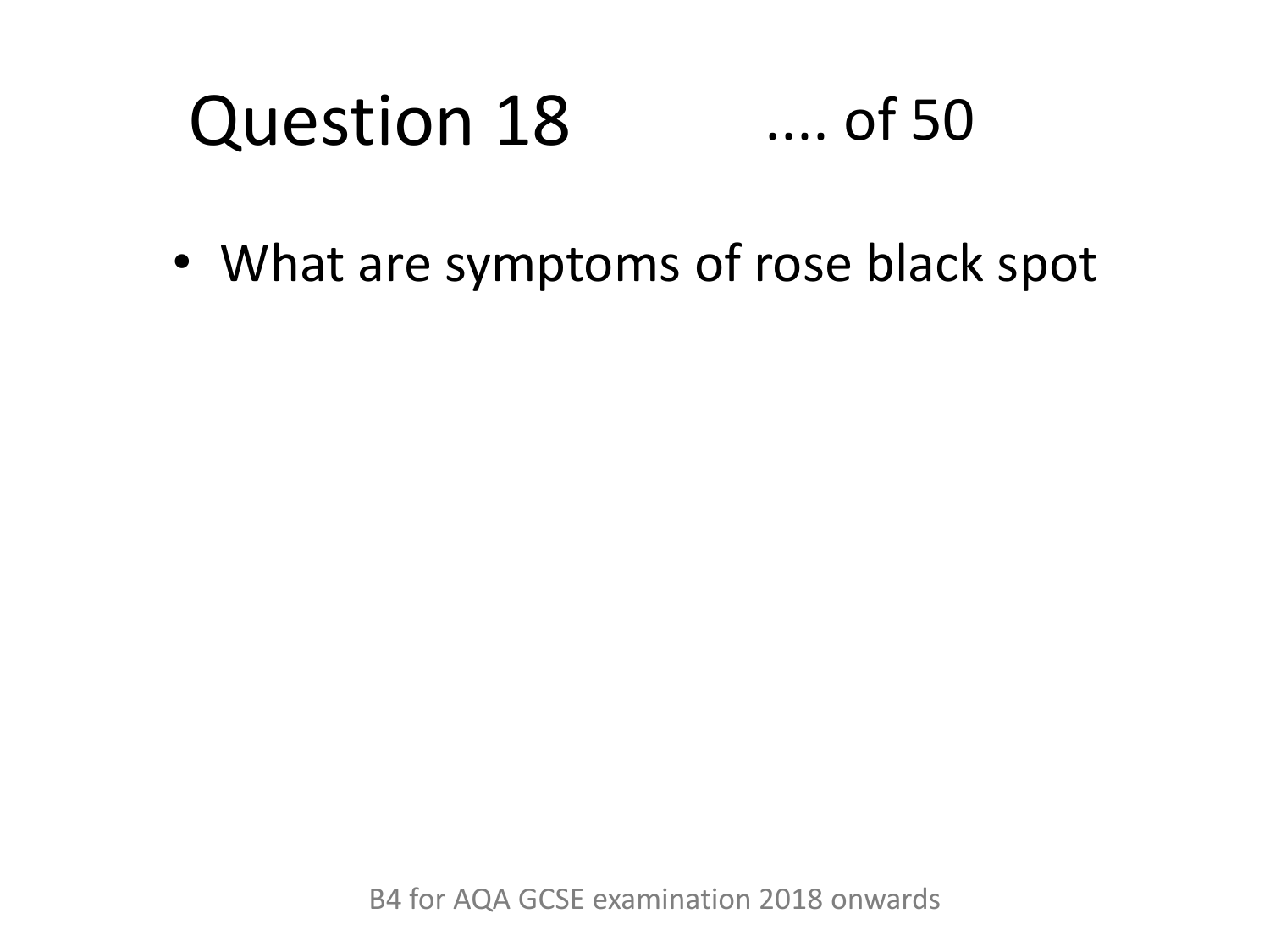# Answer 18 .... of 50

- Black or purple sports on the upper surface of leaves
- Spots spread rapidly and the string like fungus can be seen
- Small, black scab-like spots develop on stems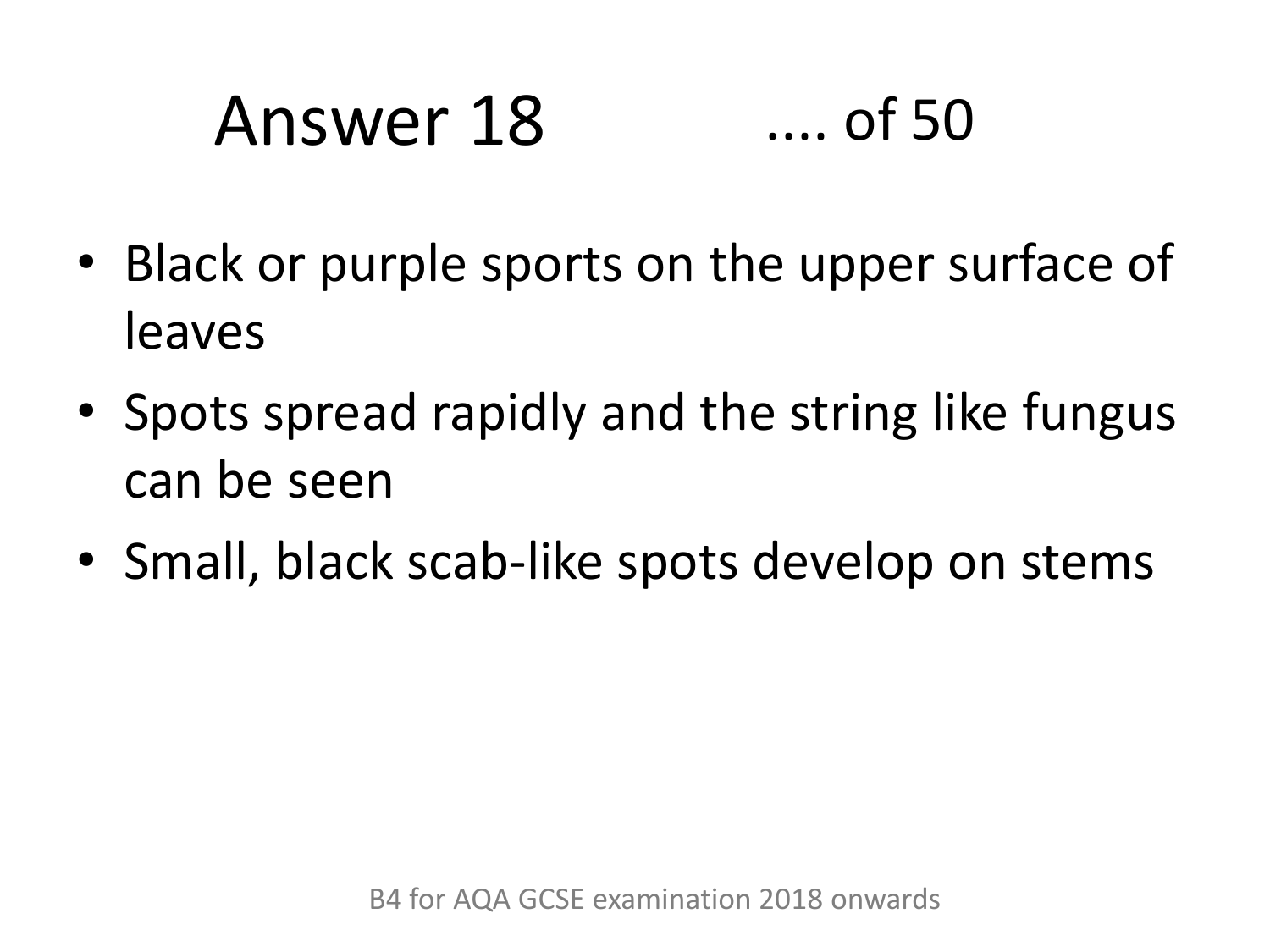#### Question 19 .... of 50

• Give two treatments of fungal disease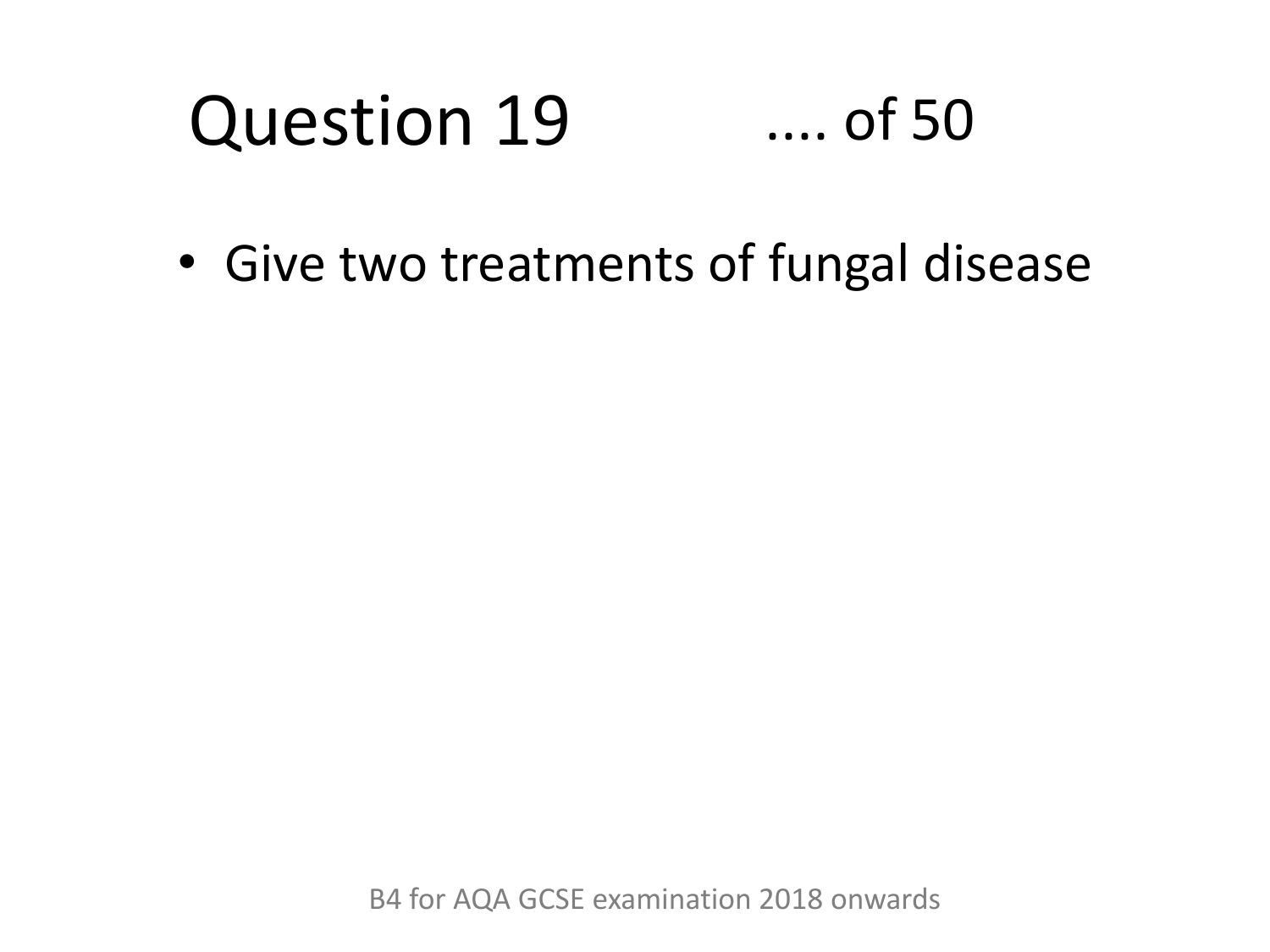# Answer 19 .... of 50

- Remove infected dropped leaves from the soil and burn them
- Prune shoots in spring and burn cuttings
- Don't compost infected leaves and stems
- Treat infections with fungicides
- Put manure or mulch around the plants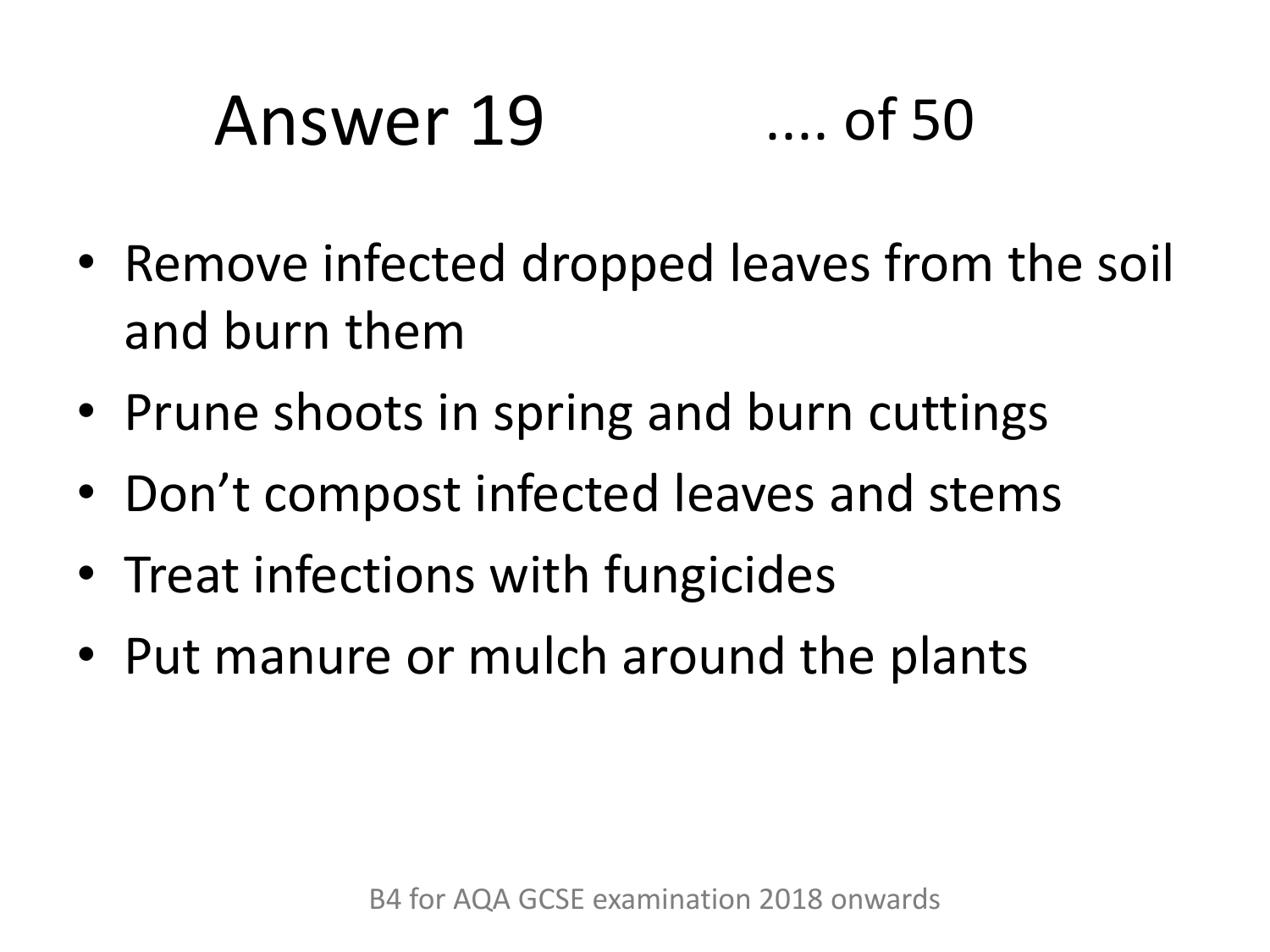#### Question 20 .... of 50

• Give three symptoms of malaria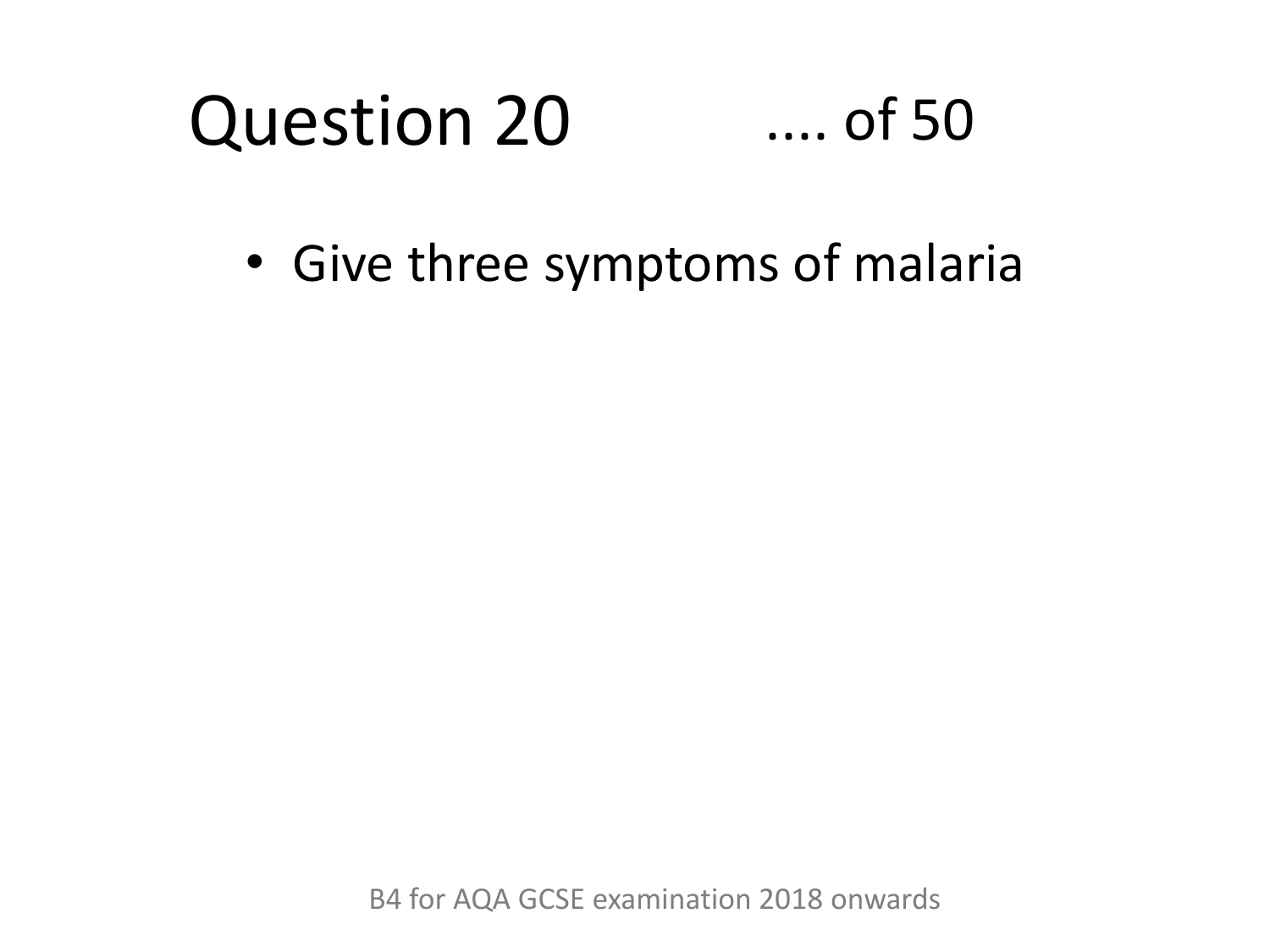### Answer 20 .... of 50



- Recurrent episodes of fever
- Sweats and chills
- Muscle pains
- Headaches
- Diarrhoea
- Cough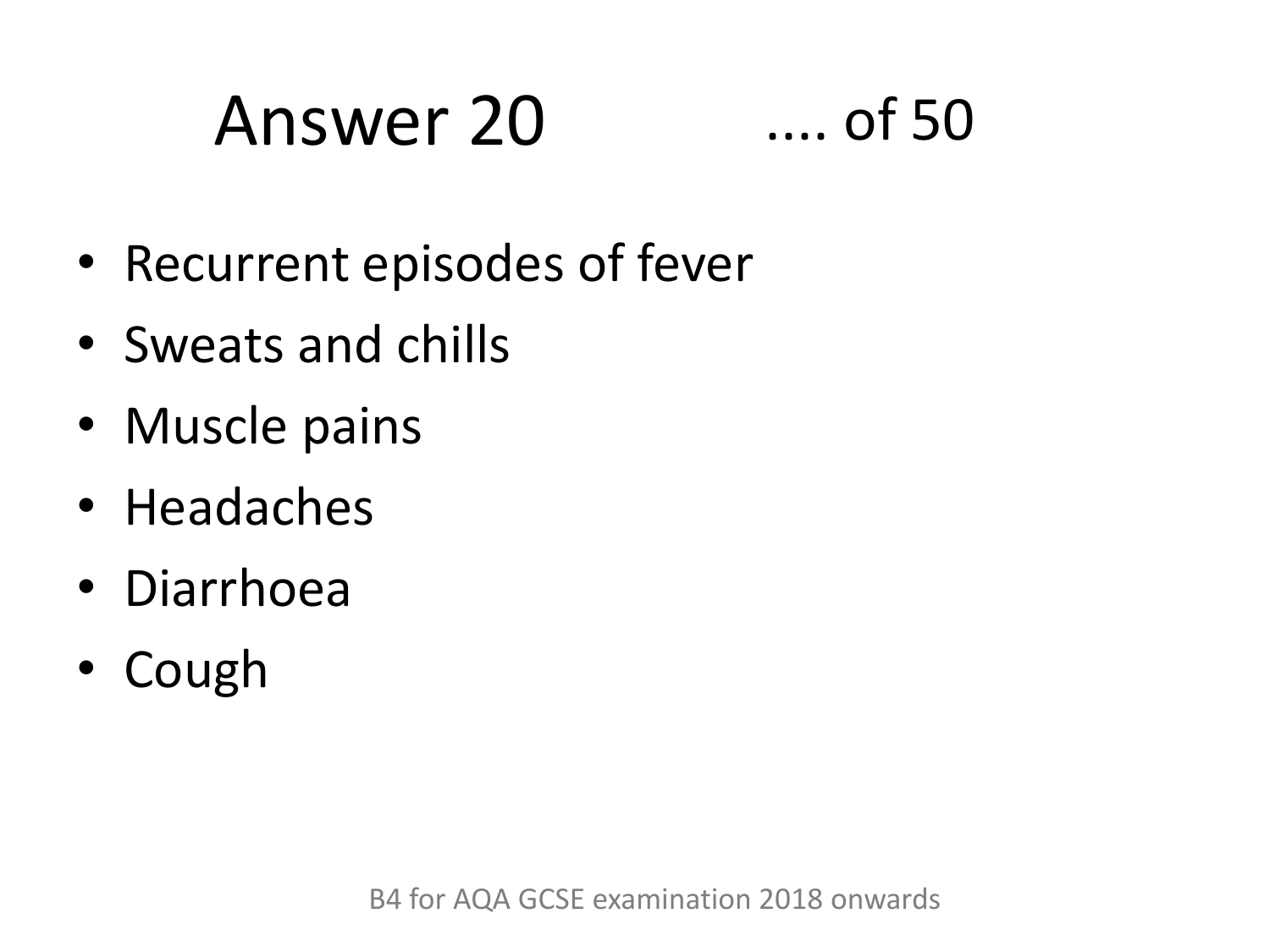### Question 21

#### .... of 50

• How is malaria spread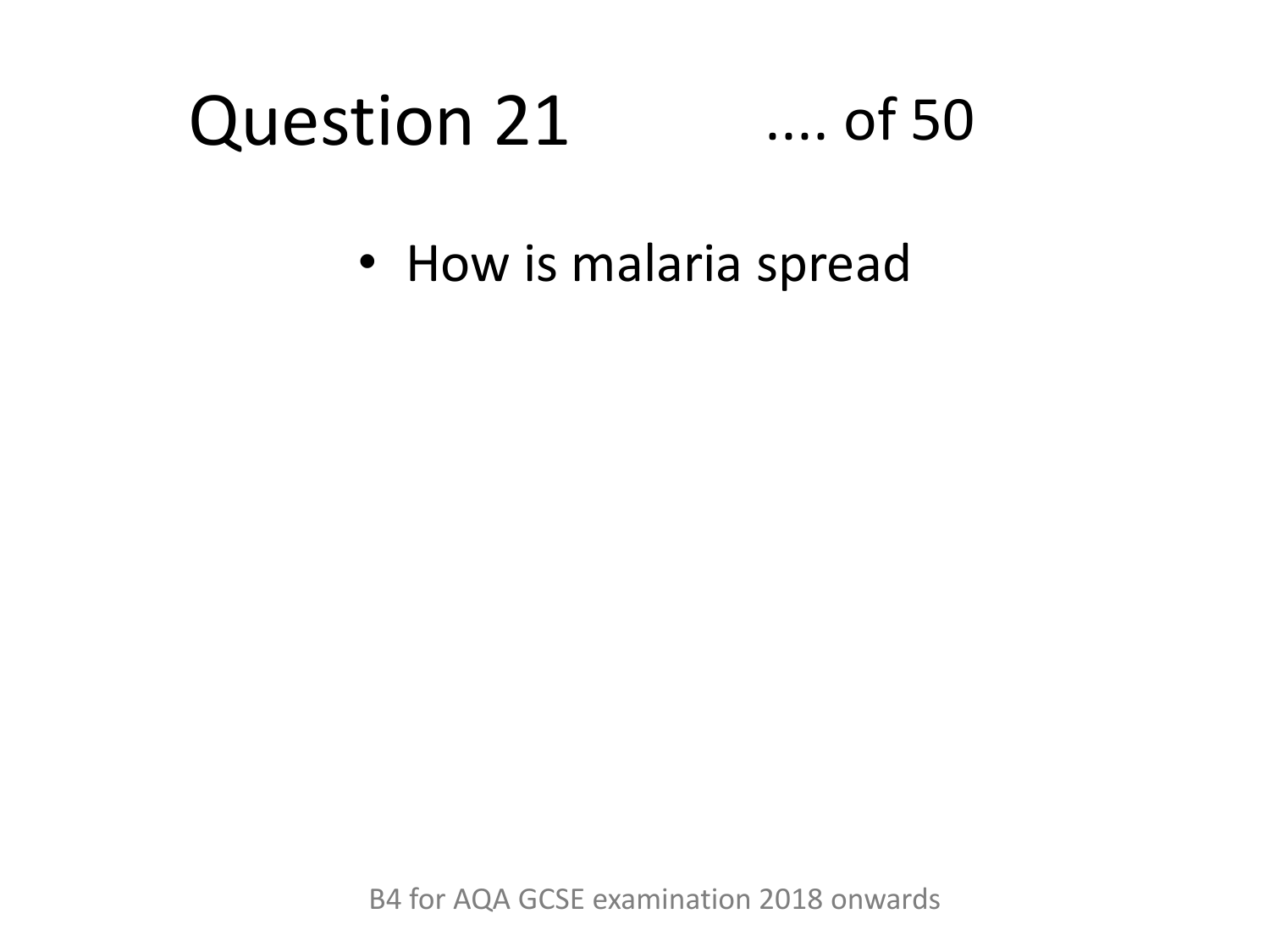# Answer 21 .... of 50

- Female mosquito feeds on person with malaria and picks up plasmodium
- Mosquito bites uninfected person
- Plasmodium injected into blood, invades RBCs
- Infected cells burst, releasing plasmodium
- Symptoms of malaria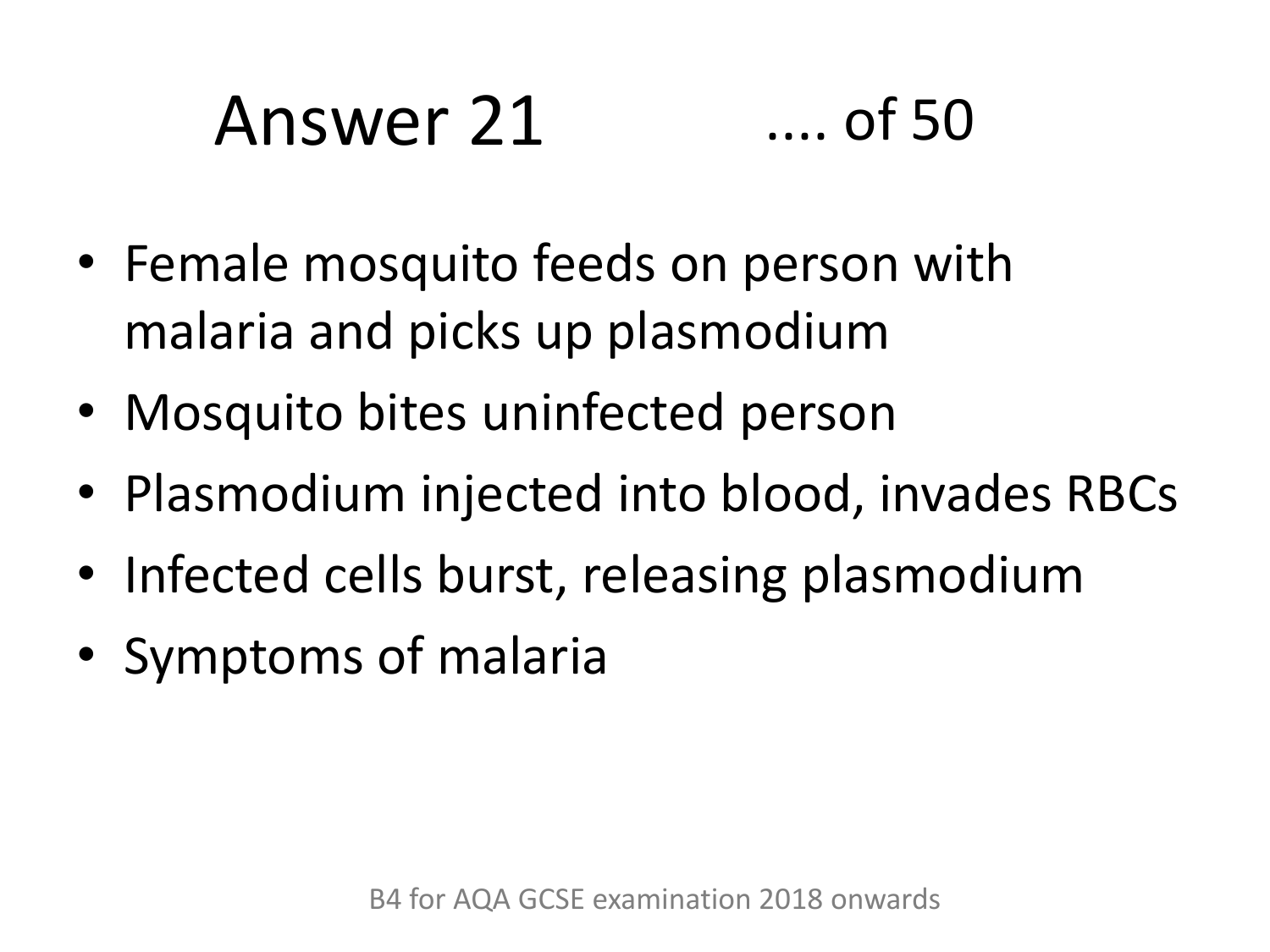#### Question 22 .... of 50

• How do white blood cells defend the body?

B4 for AQA GCSE examination 2018 onwards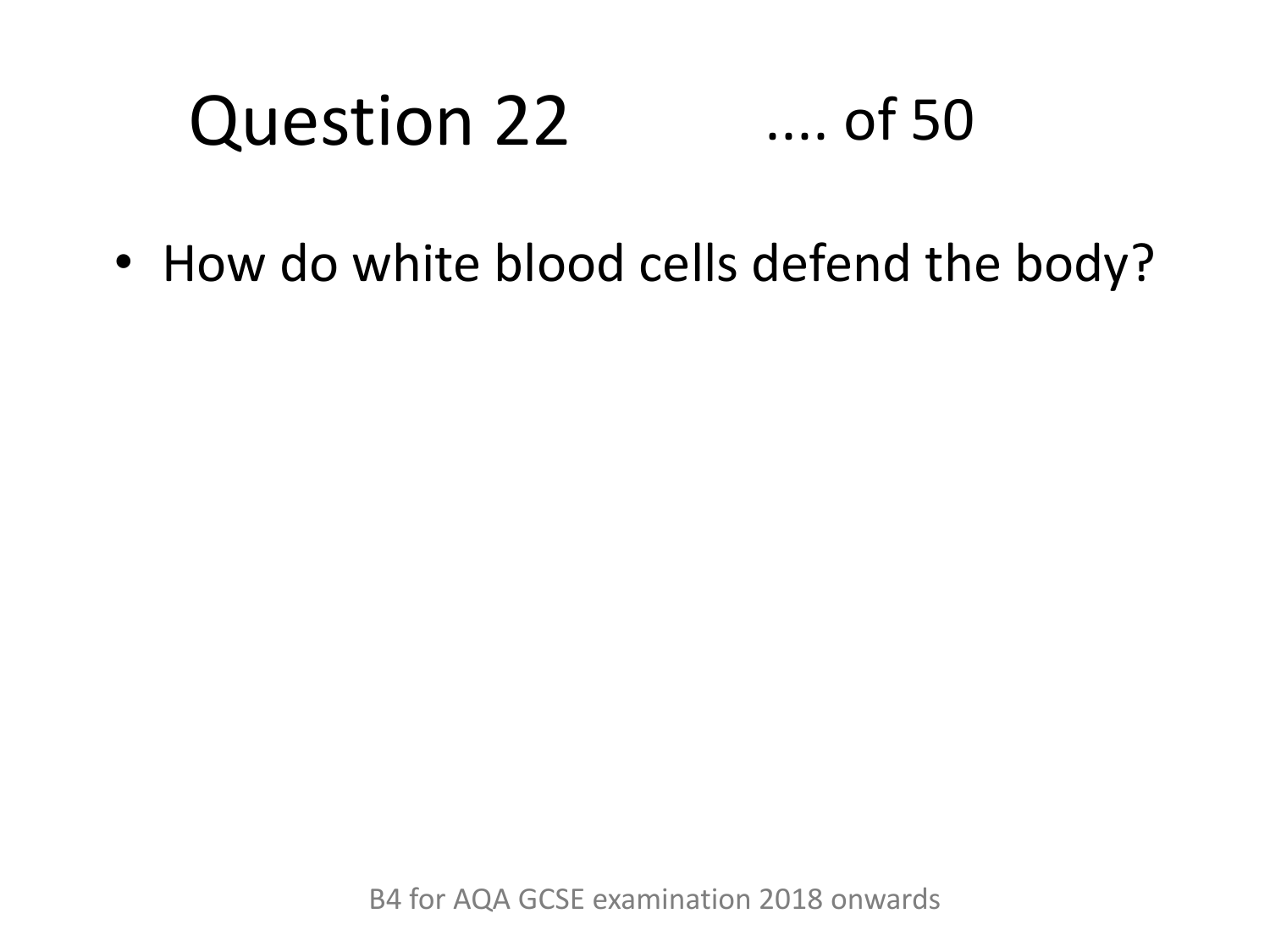# Answer 22 .... of 50

- Ingest pathogens (phagocytosis)
- Produce antibodies
- Produce antitoxins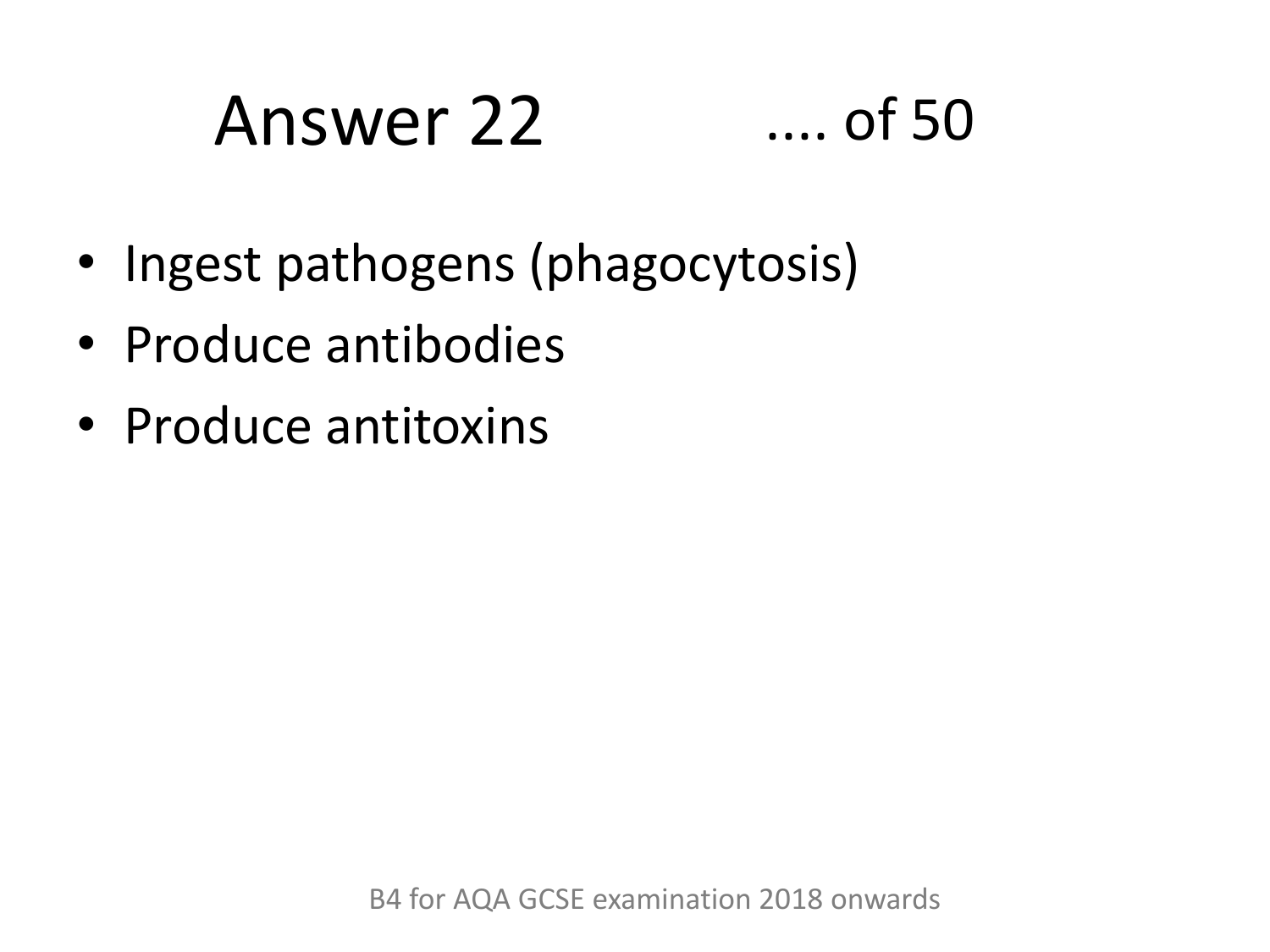#### Question 23 .... of 50

• Describe the stages of phagocytosis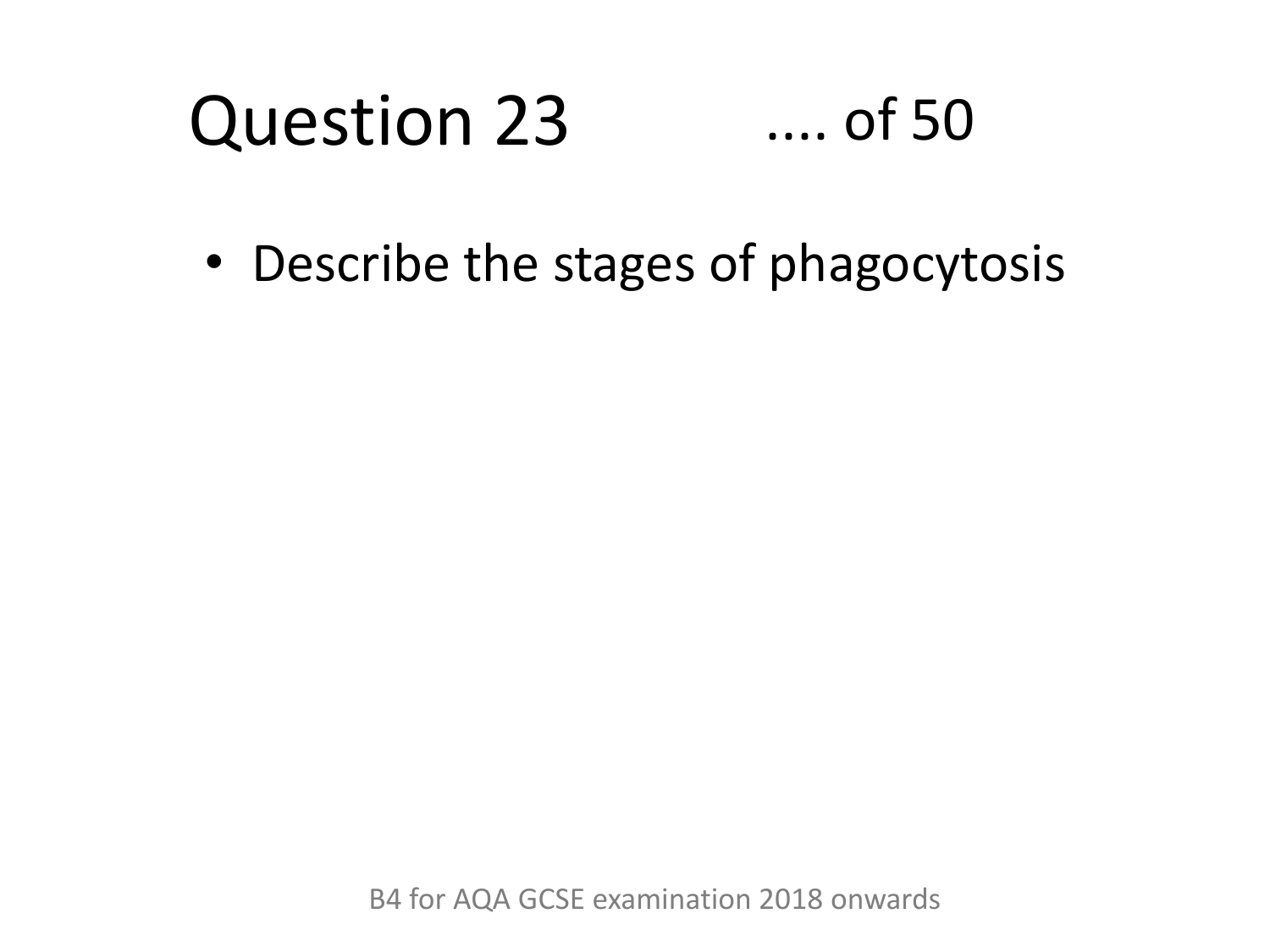# Answer 23 .... of 50

- A phagocyte moves towards a bacterium
- The phagocyte pushes a sleeve of cytoplasm outwards to surround the bacterium
- The bacterium is now enclosed in a vacuole inside the cell
- The bacterium is killed and digested by enzymes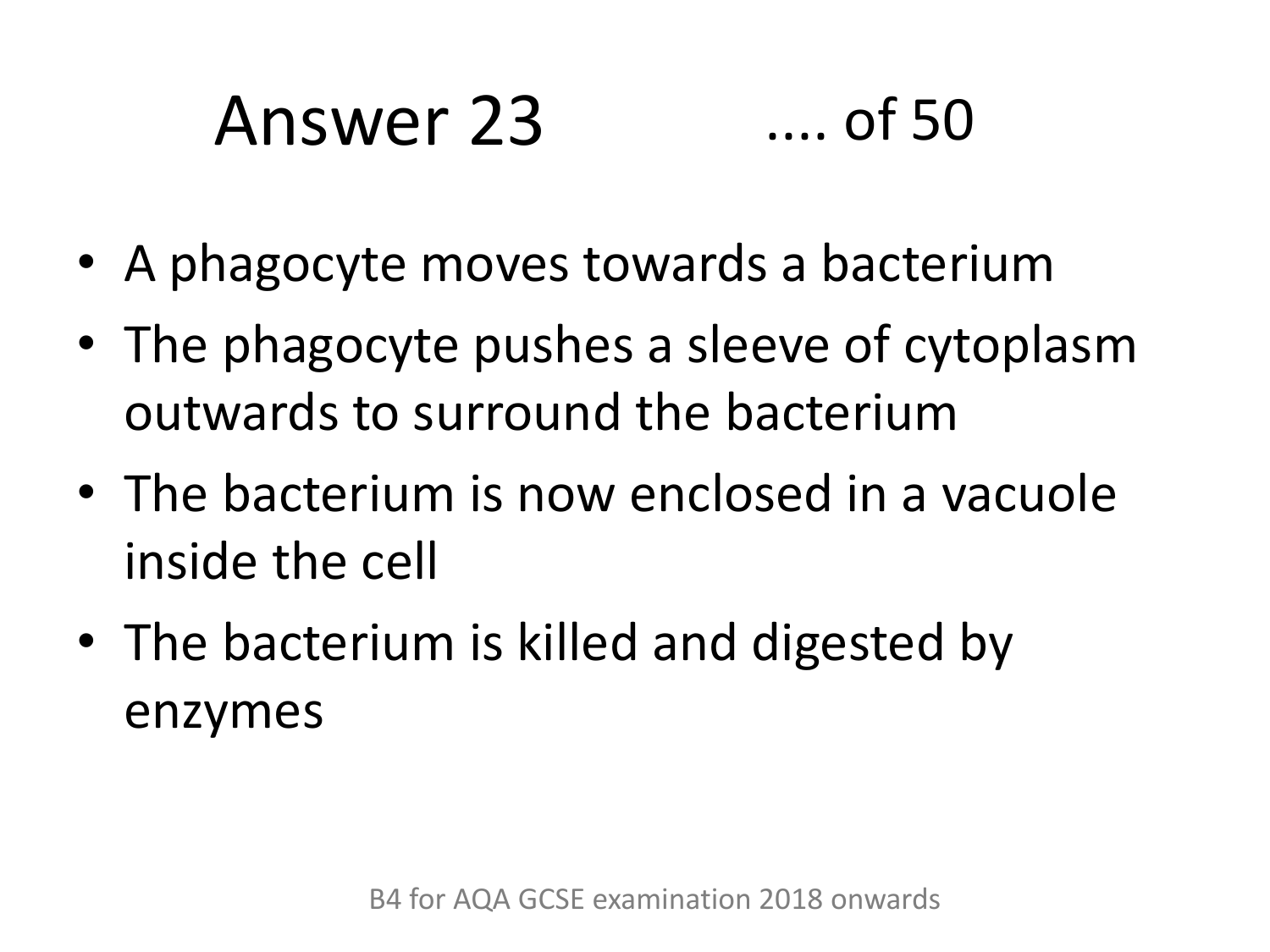### Question 24

#### .... of 50

• What do antitoxins do?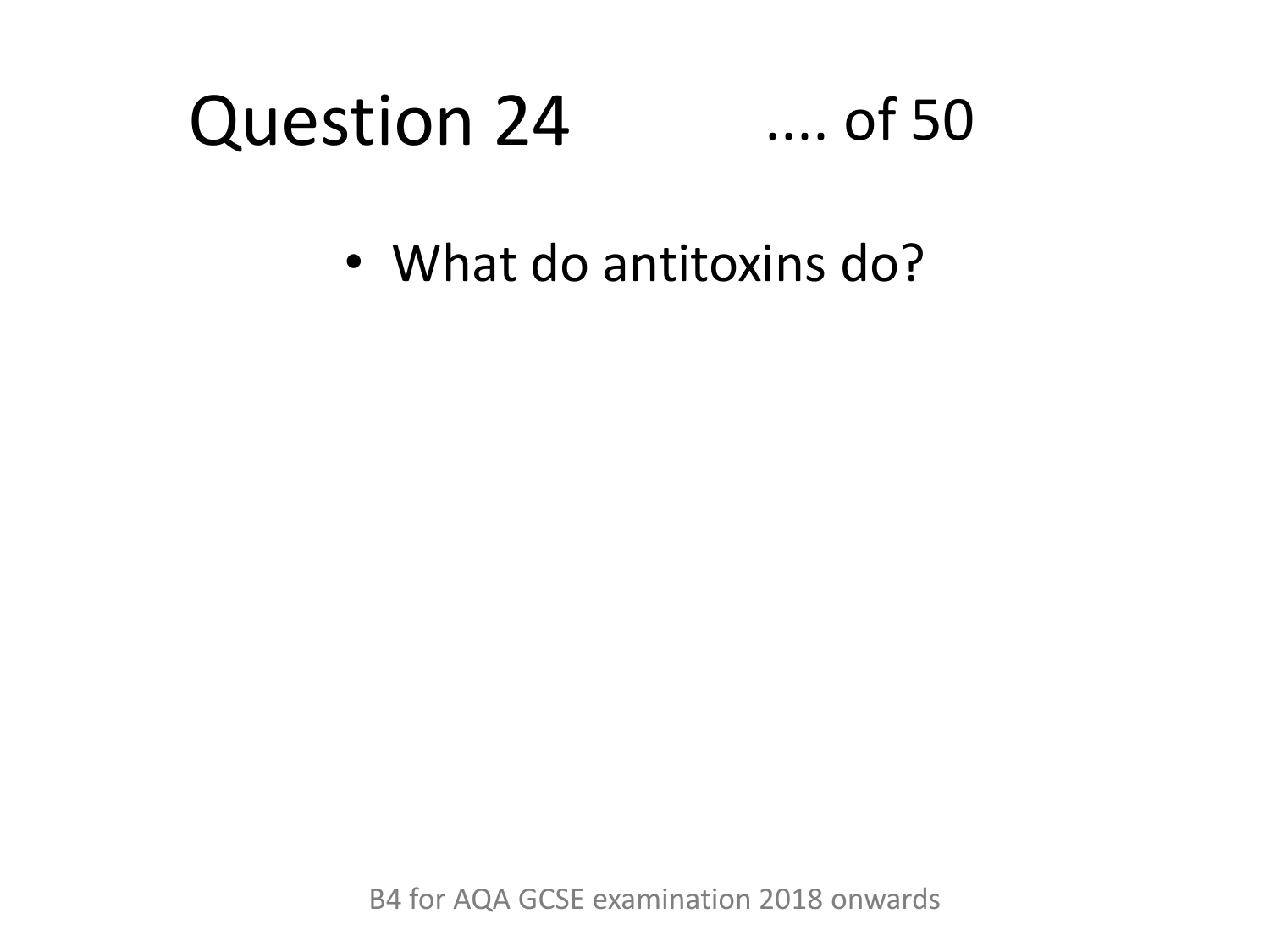# Answer 24 .... of 50

• Combine with the toxin to make a safe chemical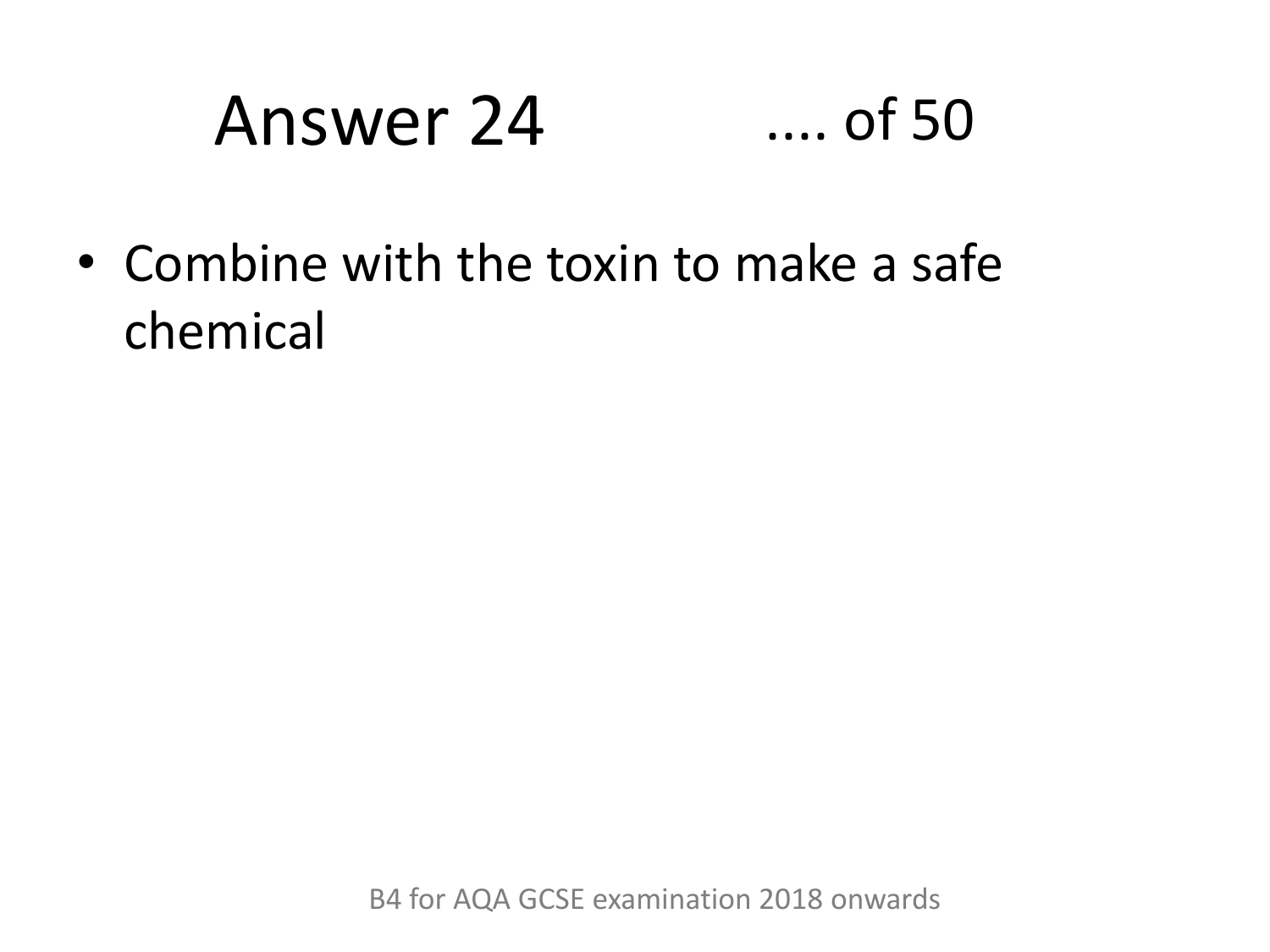#### Question 25 .... of 50

• Give two roles of antibodies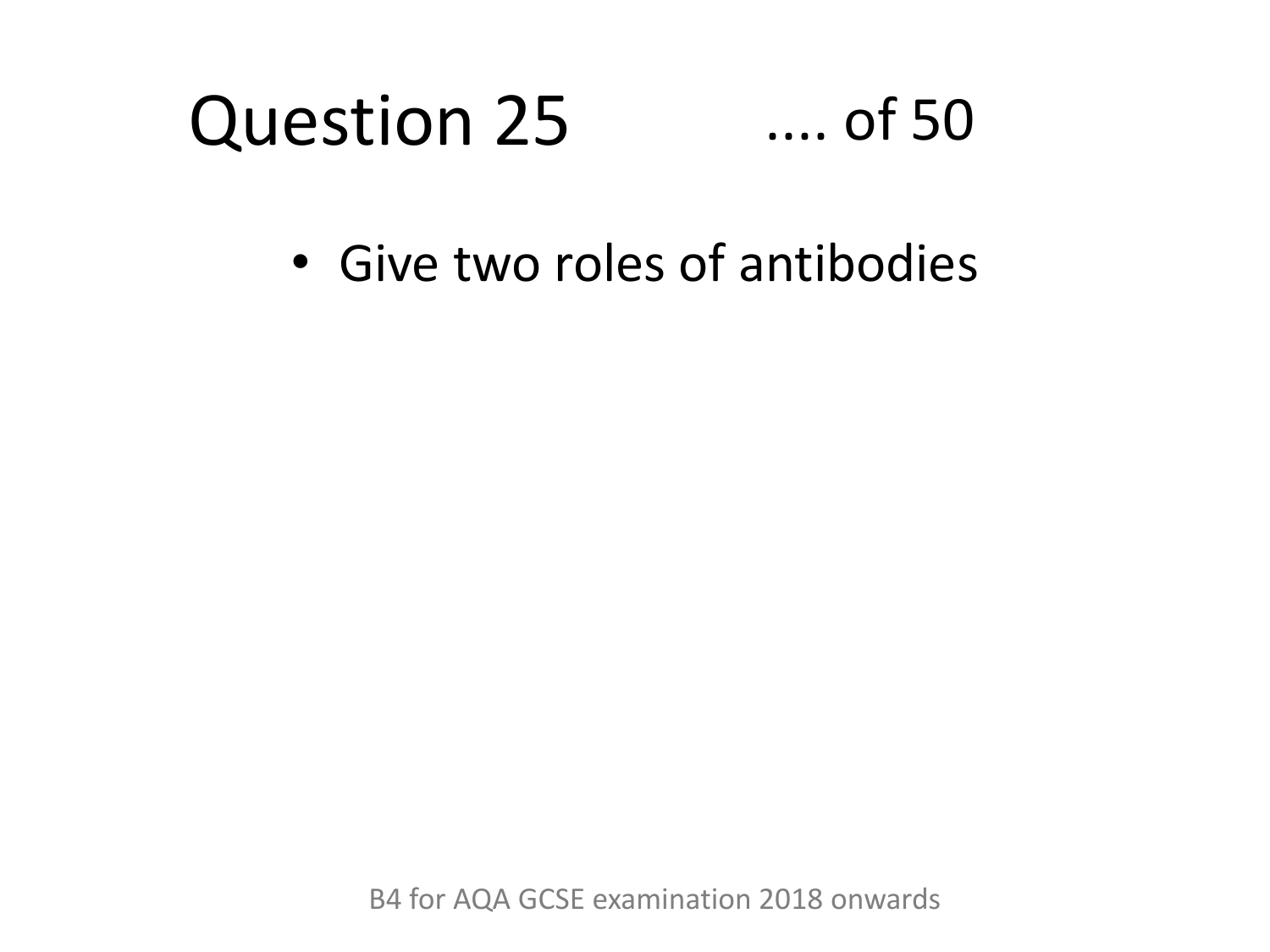# Answer 25 .... of 50

- Cause cell lysis (the pathogens burst)
- Bind to the pathogens and destroy them
- Cover the pathogens, sticking them together. Phagocytes then ingest them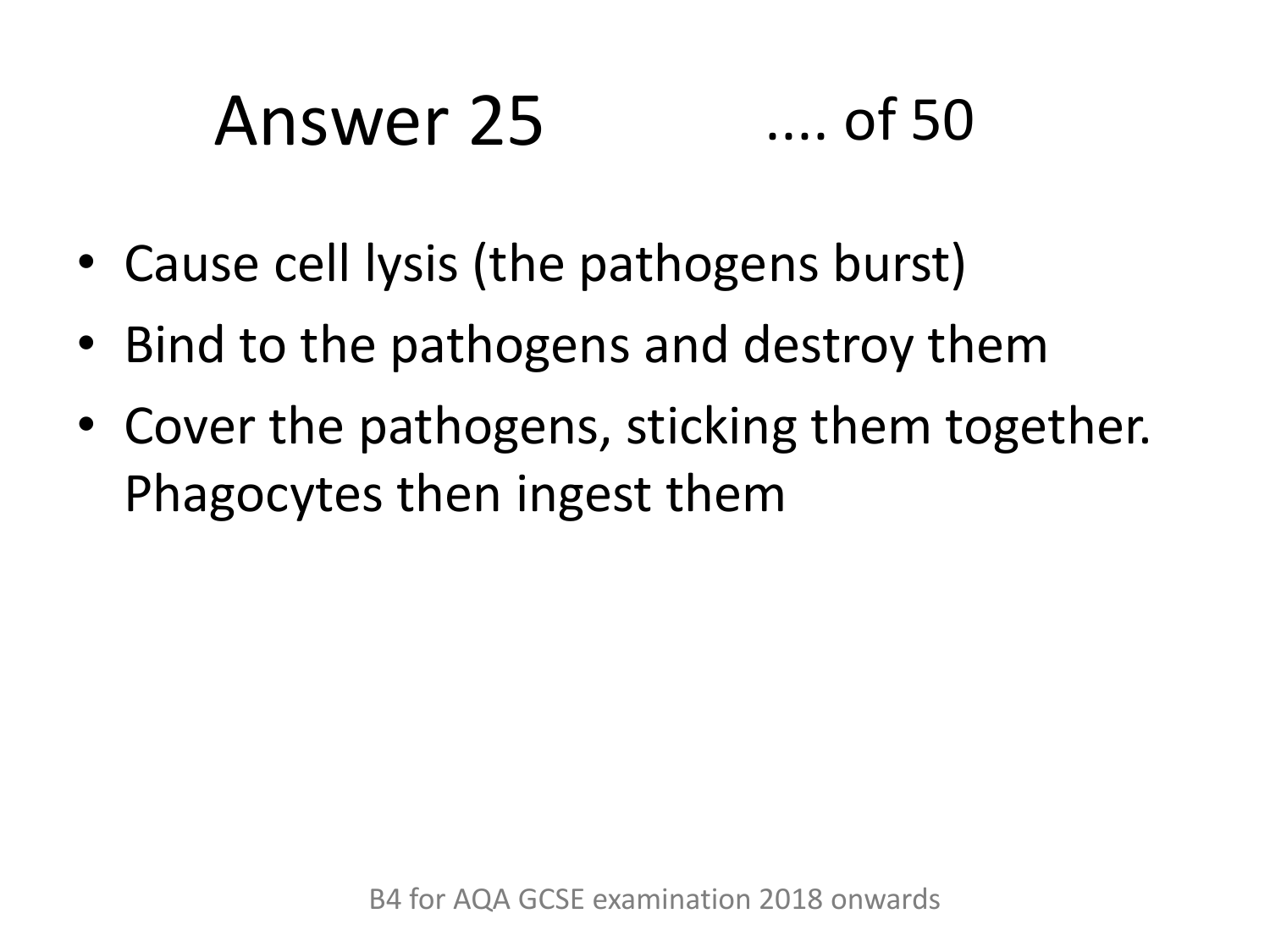#### Question 26

#### .... of 50

• Define the term drug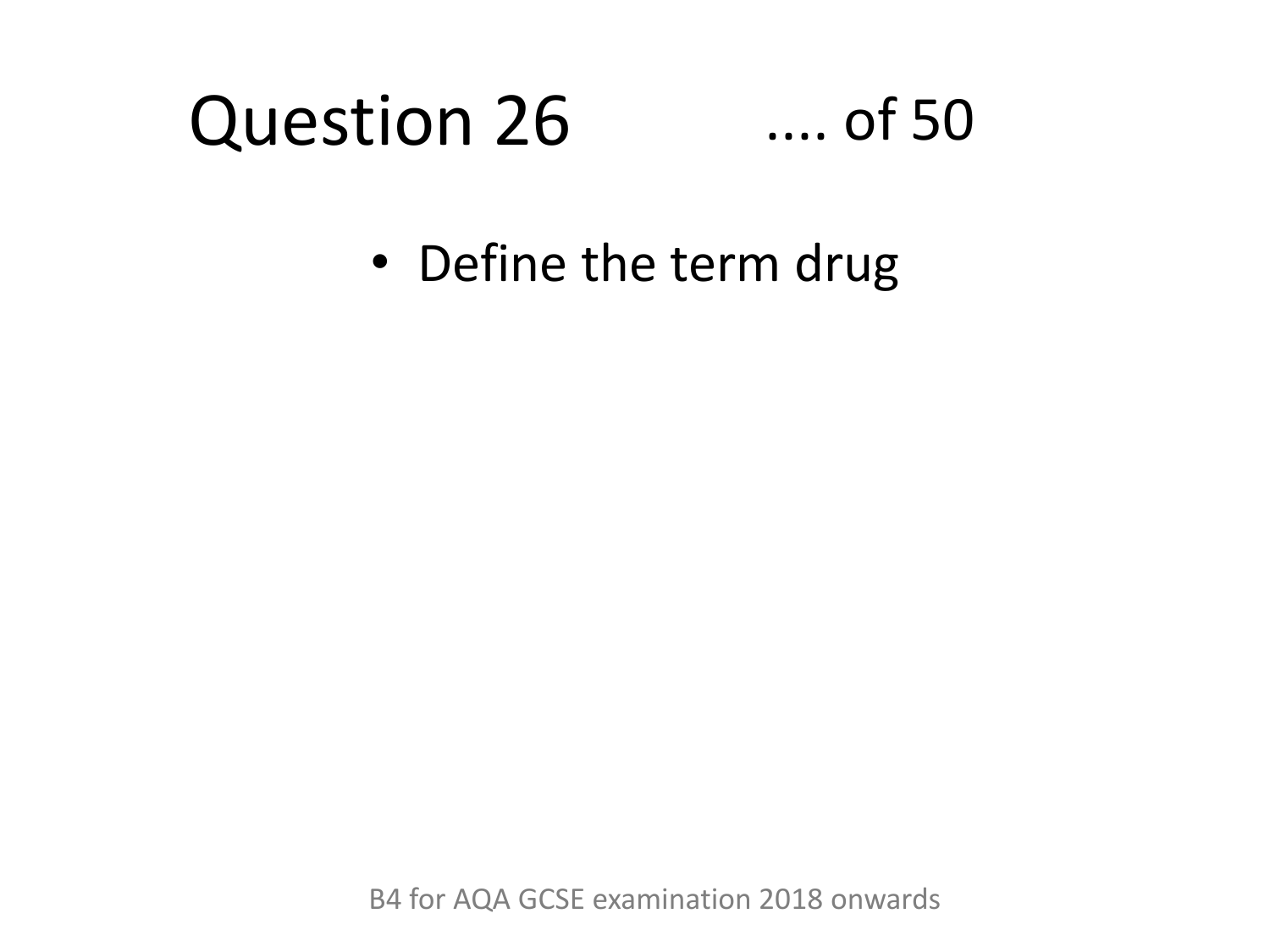# Answer 26 .... of 50

• Any chemical that alters how the body works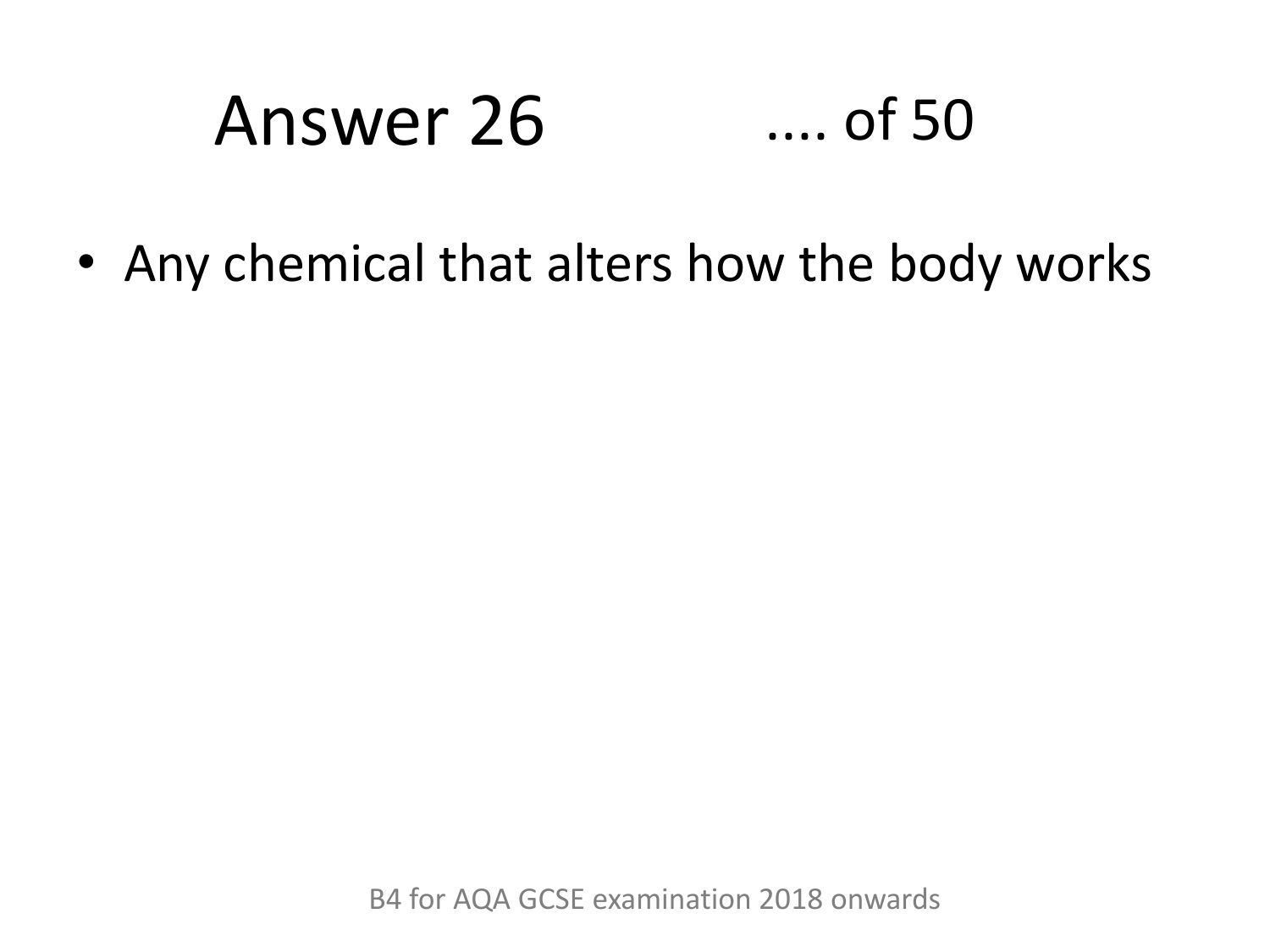### Question 27

#### .... of 50

• What do antibiotics do?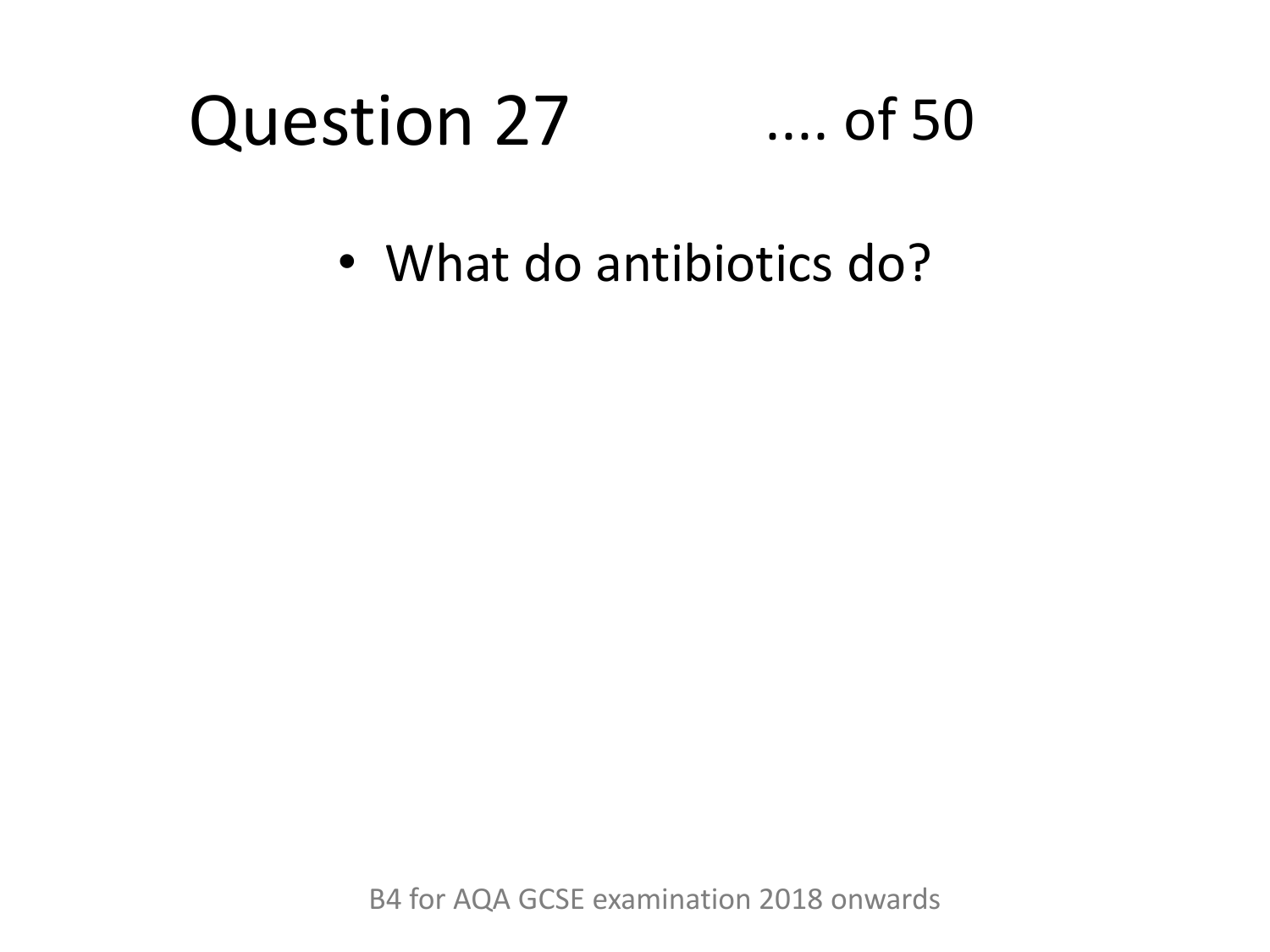# Answer 27 .... of 50

• They interfere with the pathogen's metabolism e.g. processes that make bacterial cell walls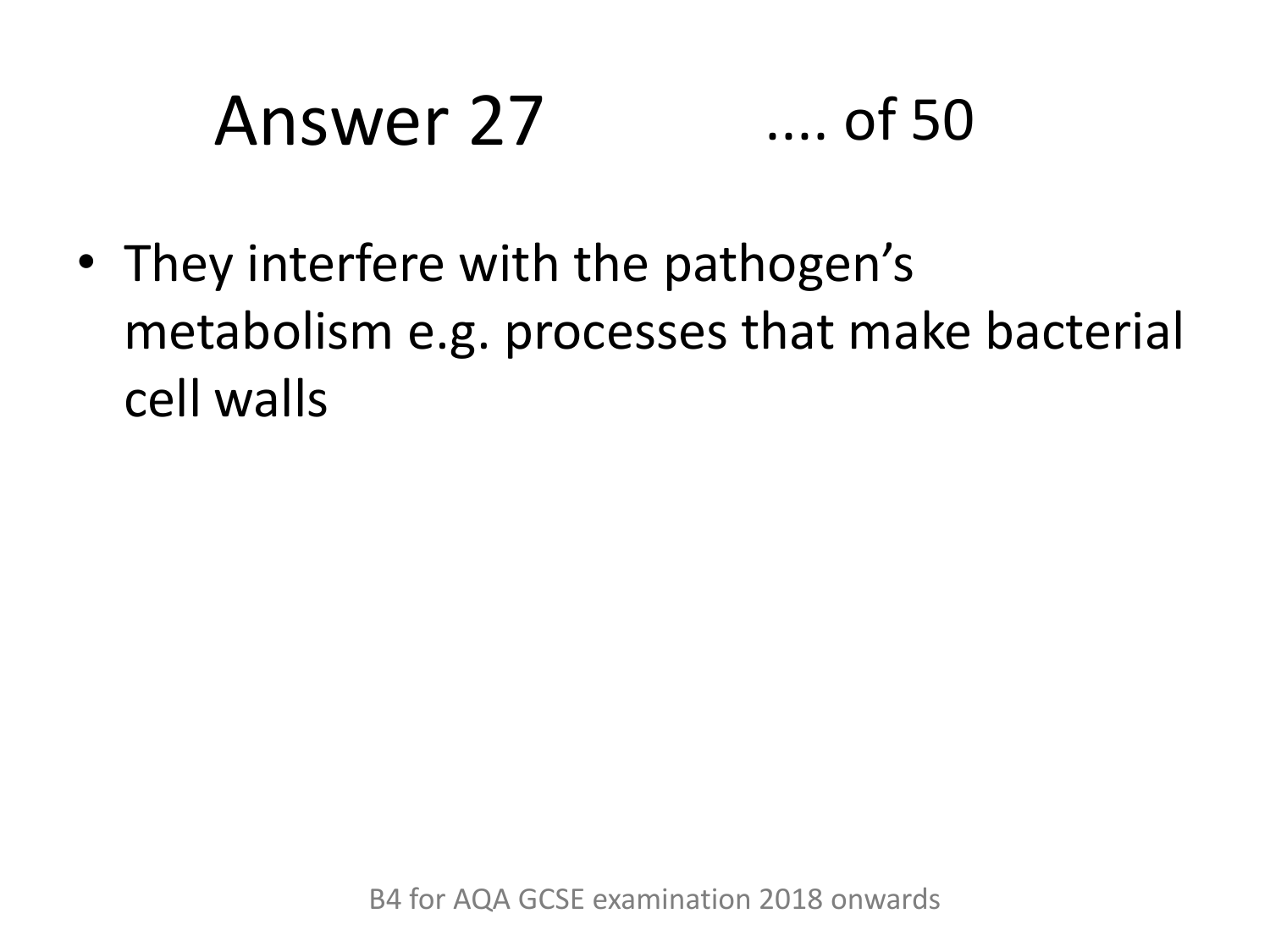#### Question 28 .... of 50

• What are the two natural drugs many painkillers are based on? And where are they found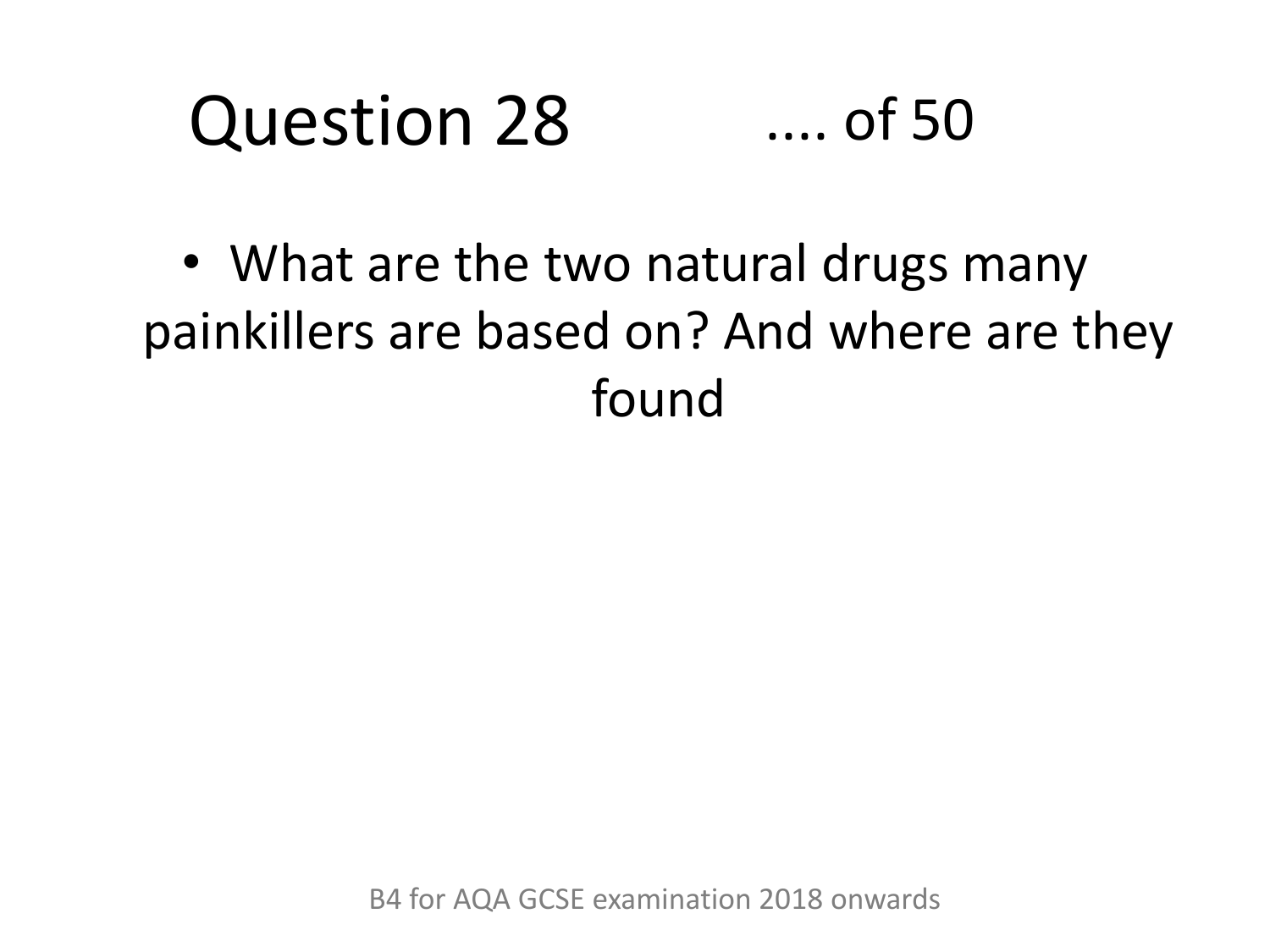### Answer 28 .... of 50

- Aspirin willow bark
- Opiates poppies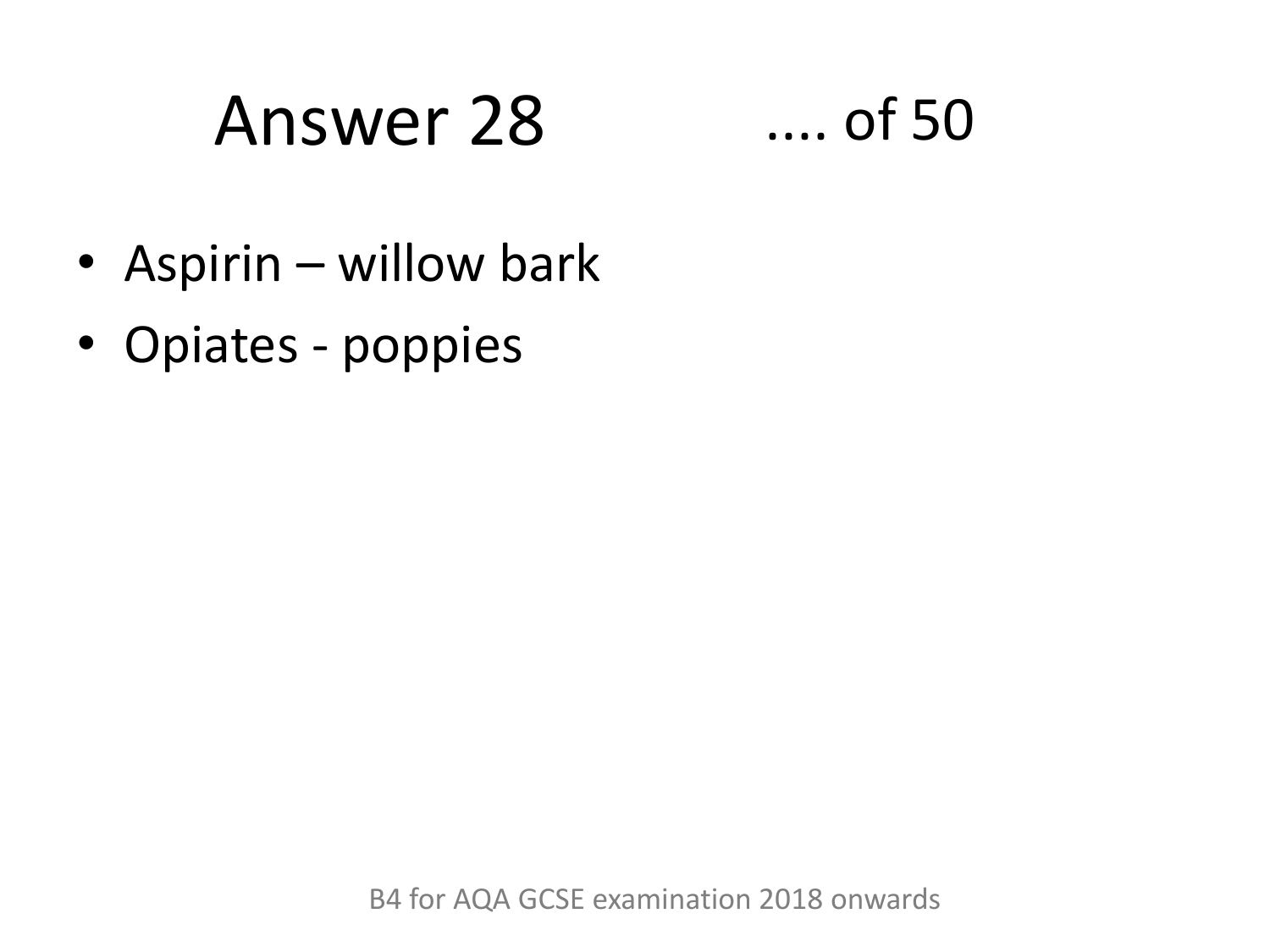### Question 29

#### .... of 50

• What is a vaccination?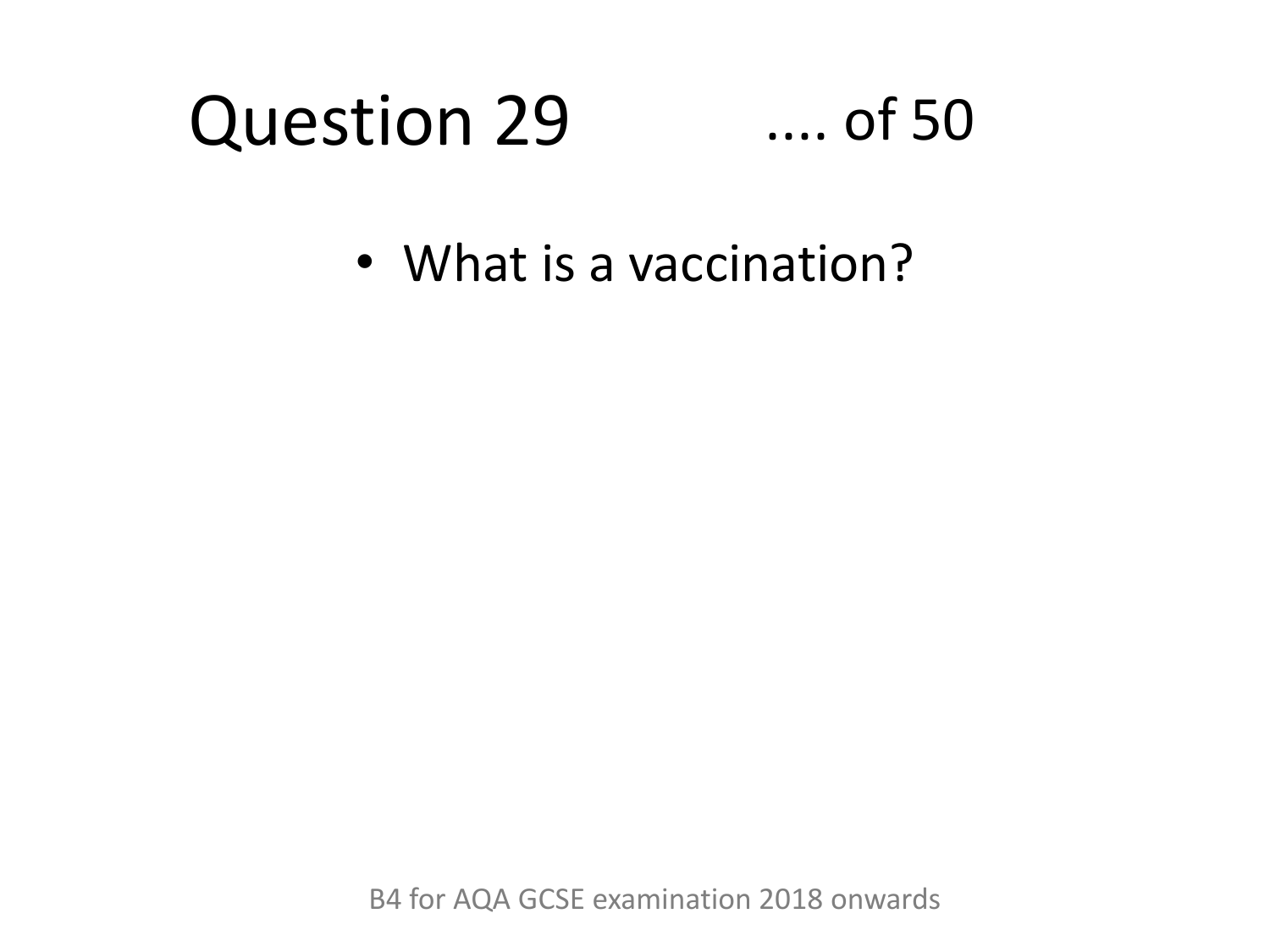### Answer 29 .... of 50

• The introduction of a small quantity of an inactive or dead form of a pathogen into the body to protect us from disease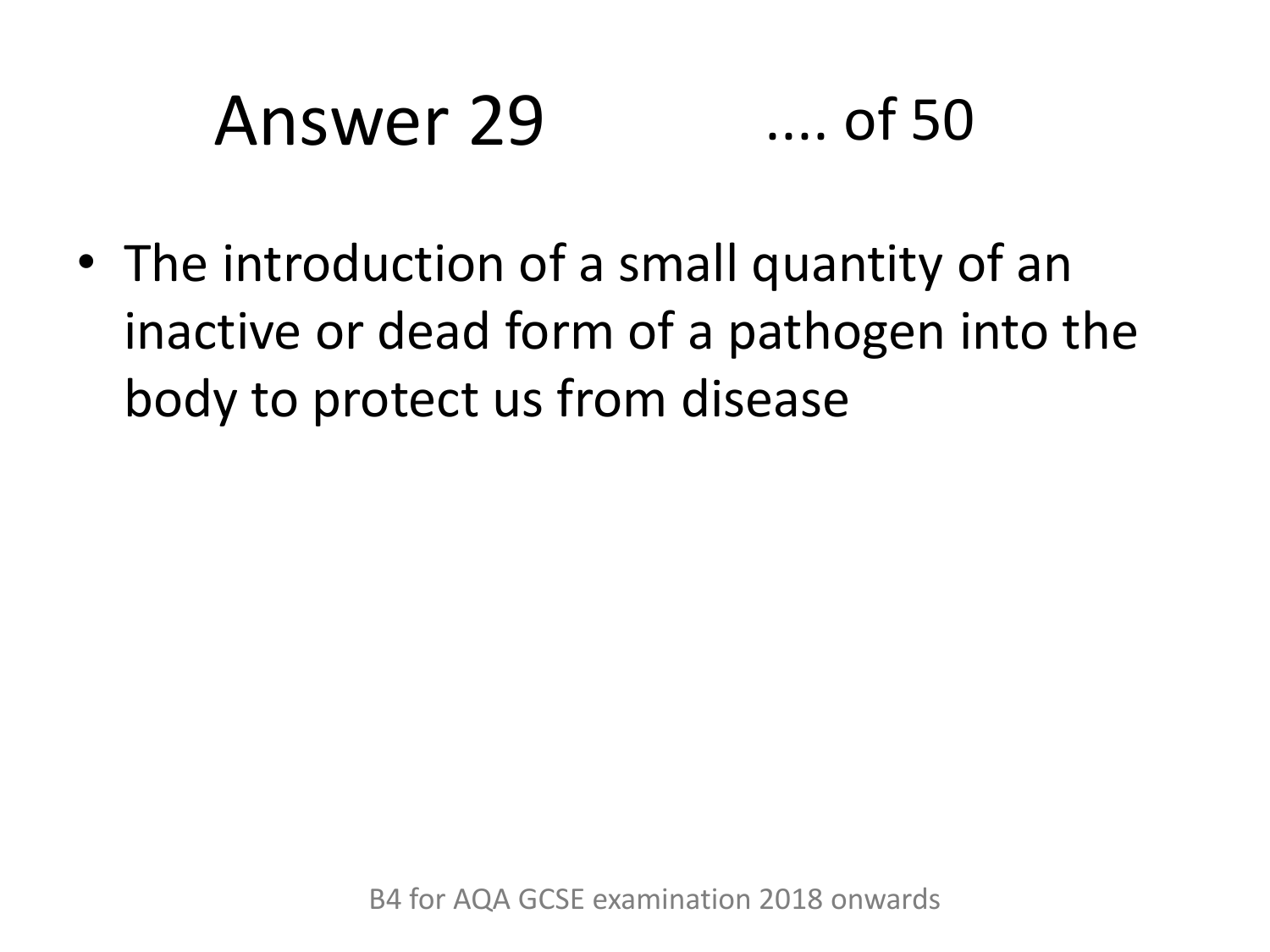#### Question 30 .... of 50

• What do vaccinations do?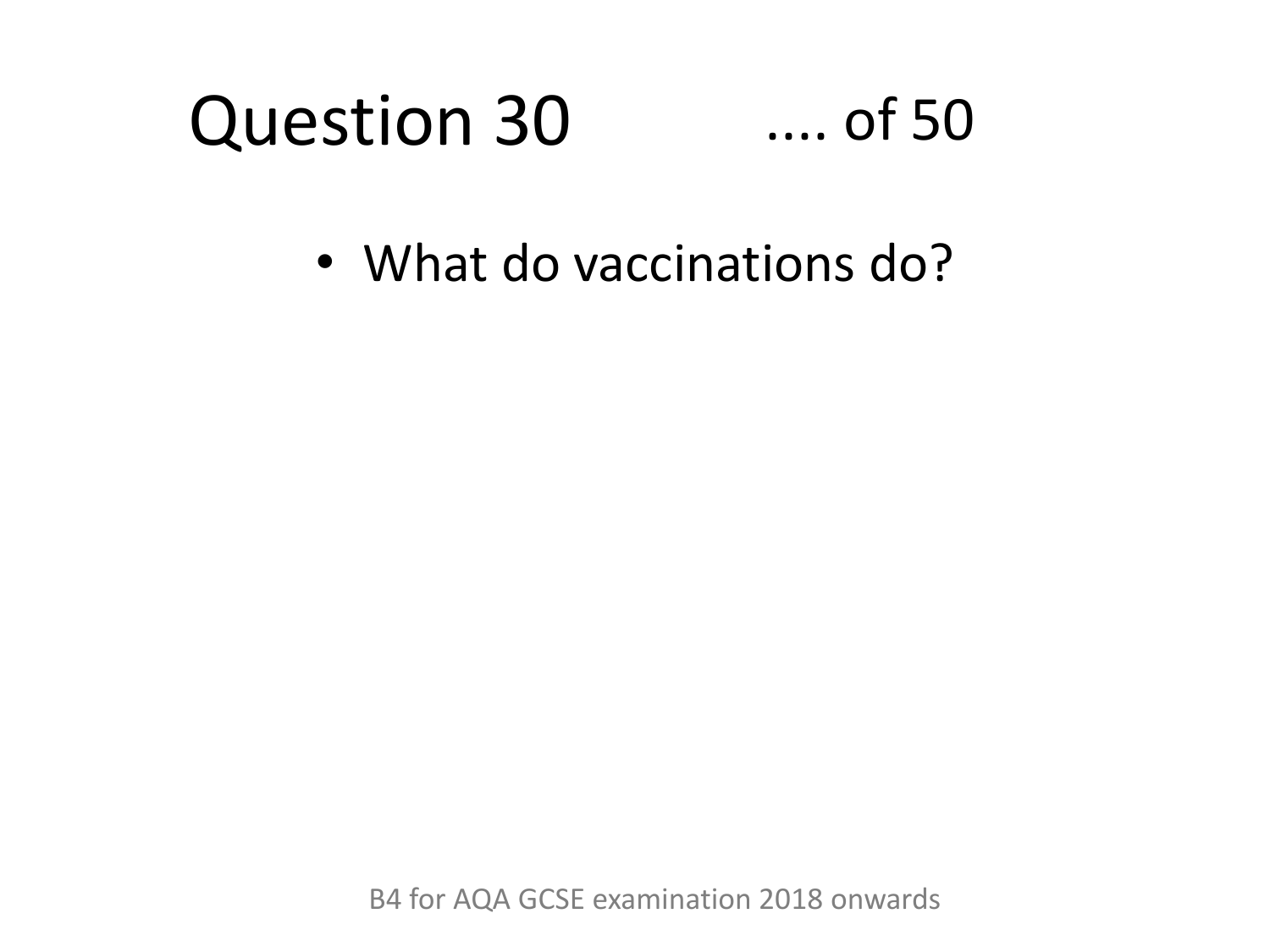# Answer 30 .... of 50



- Vaccination given
- Lymphocytes produce antibodies against the inactive or dead pathogens
- Lymphocytes remember the shape of the antigen
- Live pathogens enter the body and the lymphocytes recognise them and respond more quickly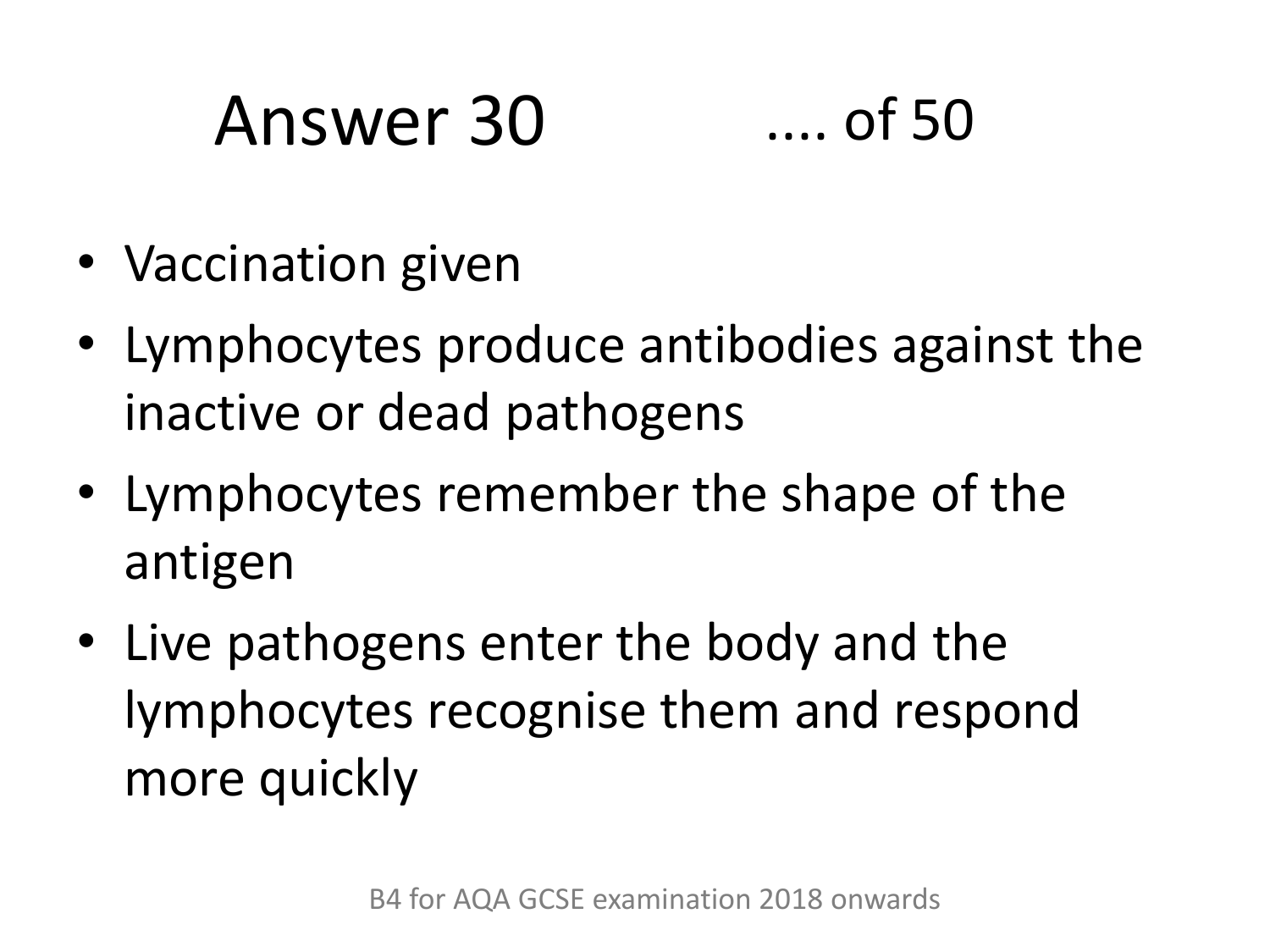#### Question 31 .... of 50

• Why are drugs tested and trialled?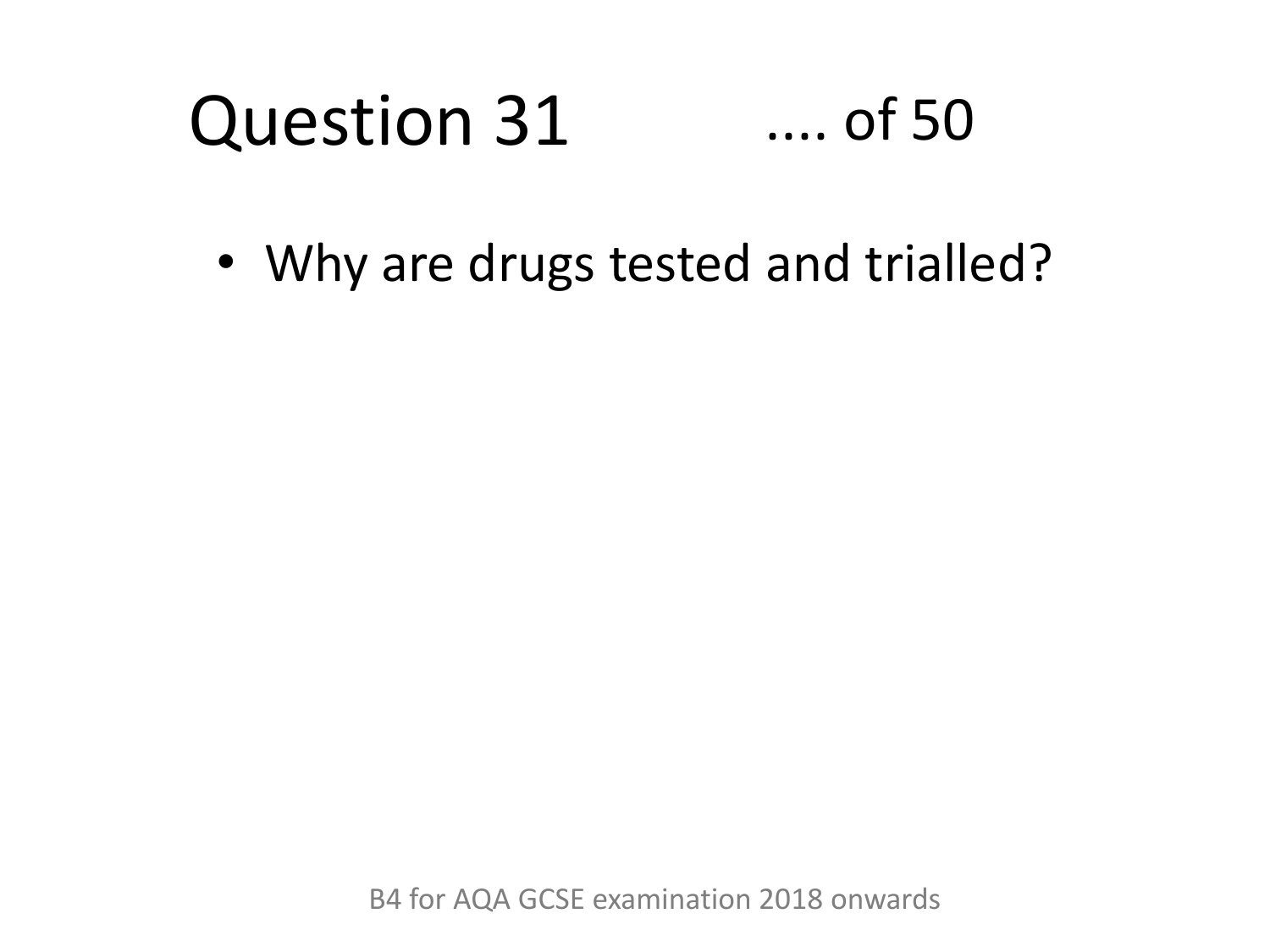### Answer 31 .... of 50

- To test:
- Effectiveness
- Safety
- Stability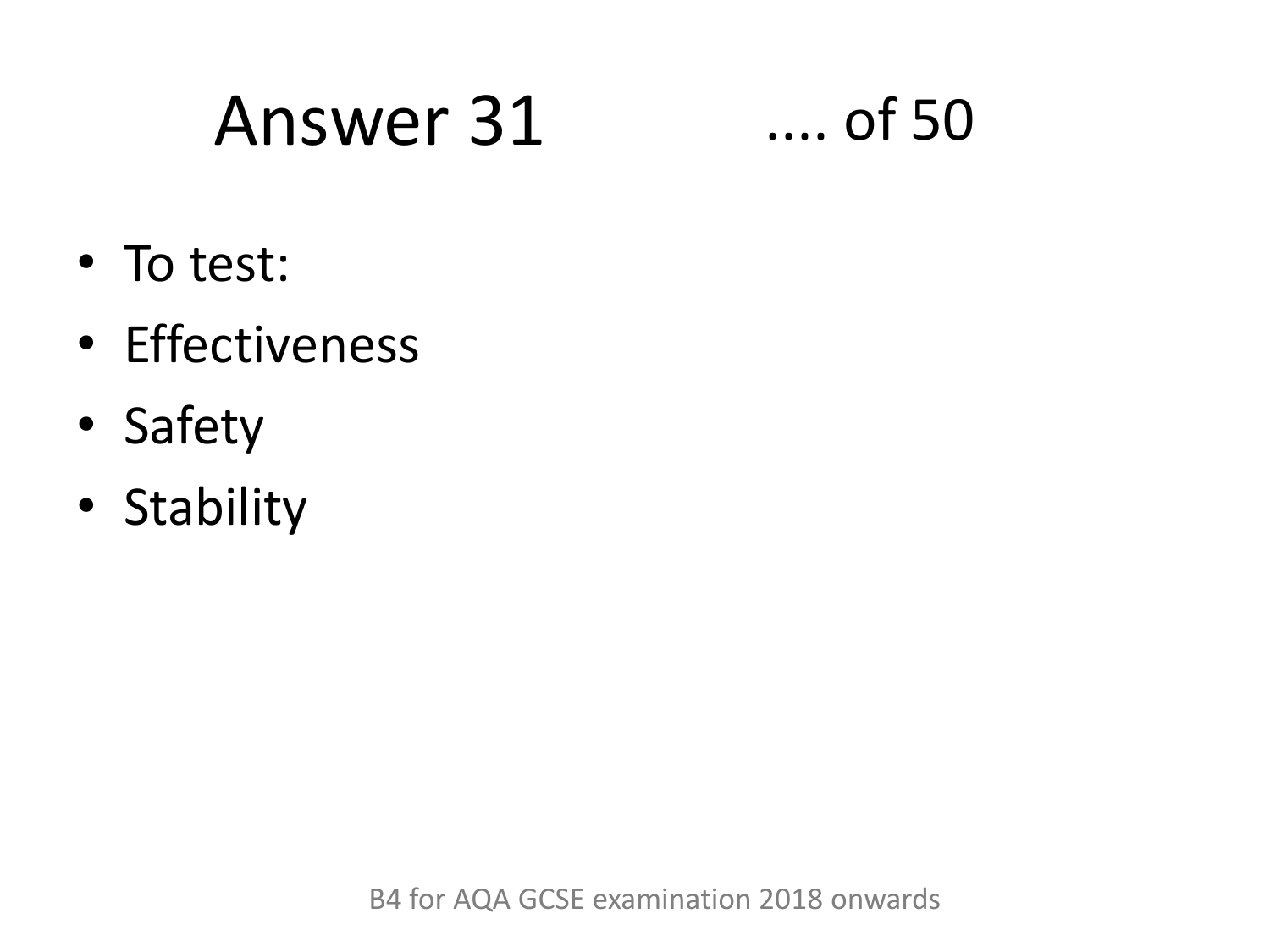#### Question 32 .... of 50

• Give the two stages in drug development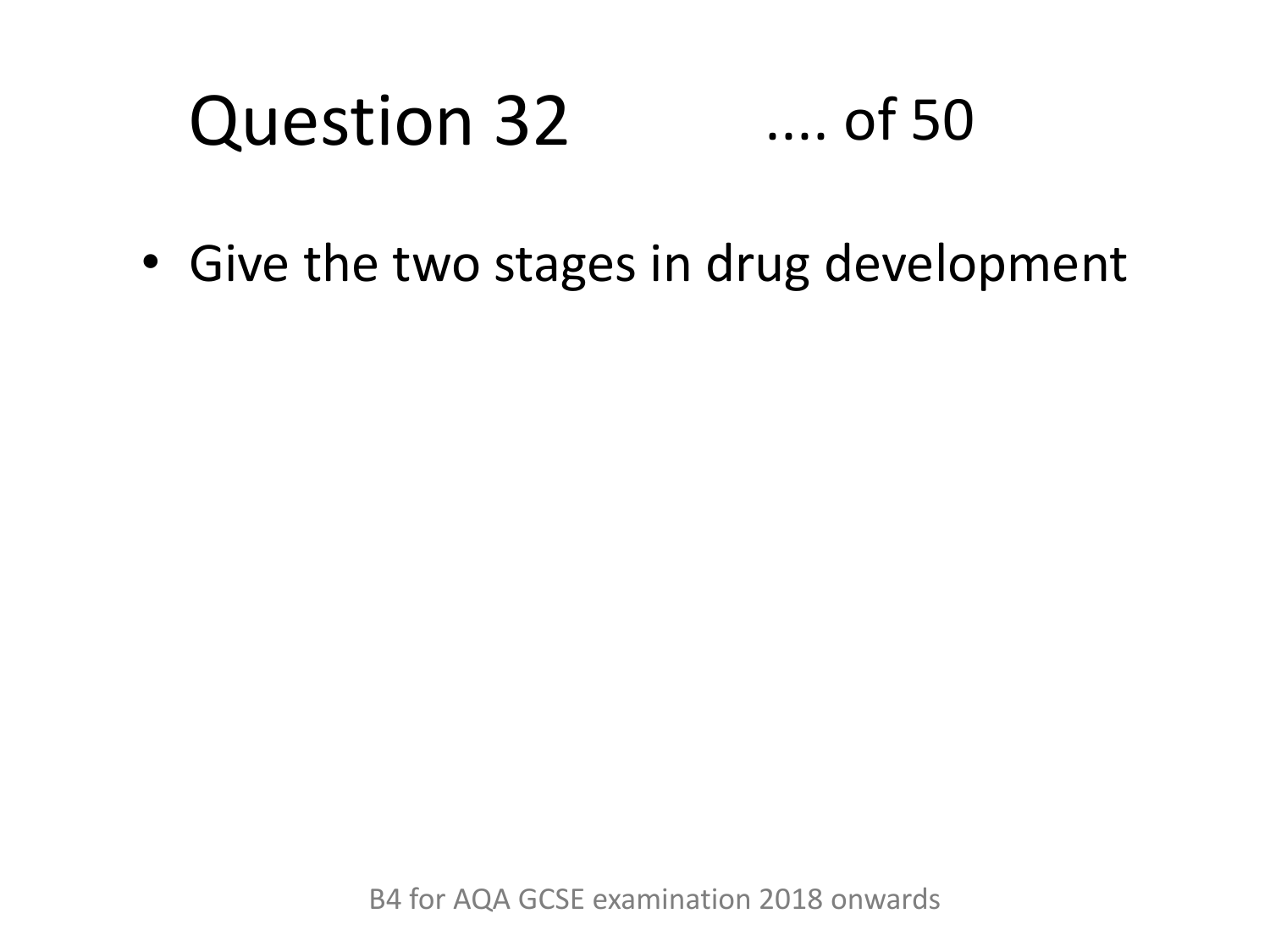### Answer 32 .... of 50



- Preclinical testing in labs
- Clinical trials with low doses of drug and healthy volunteers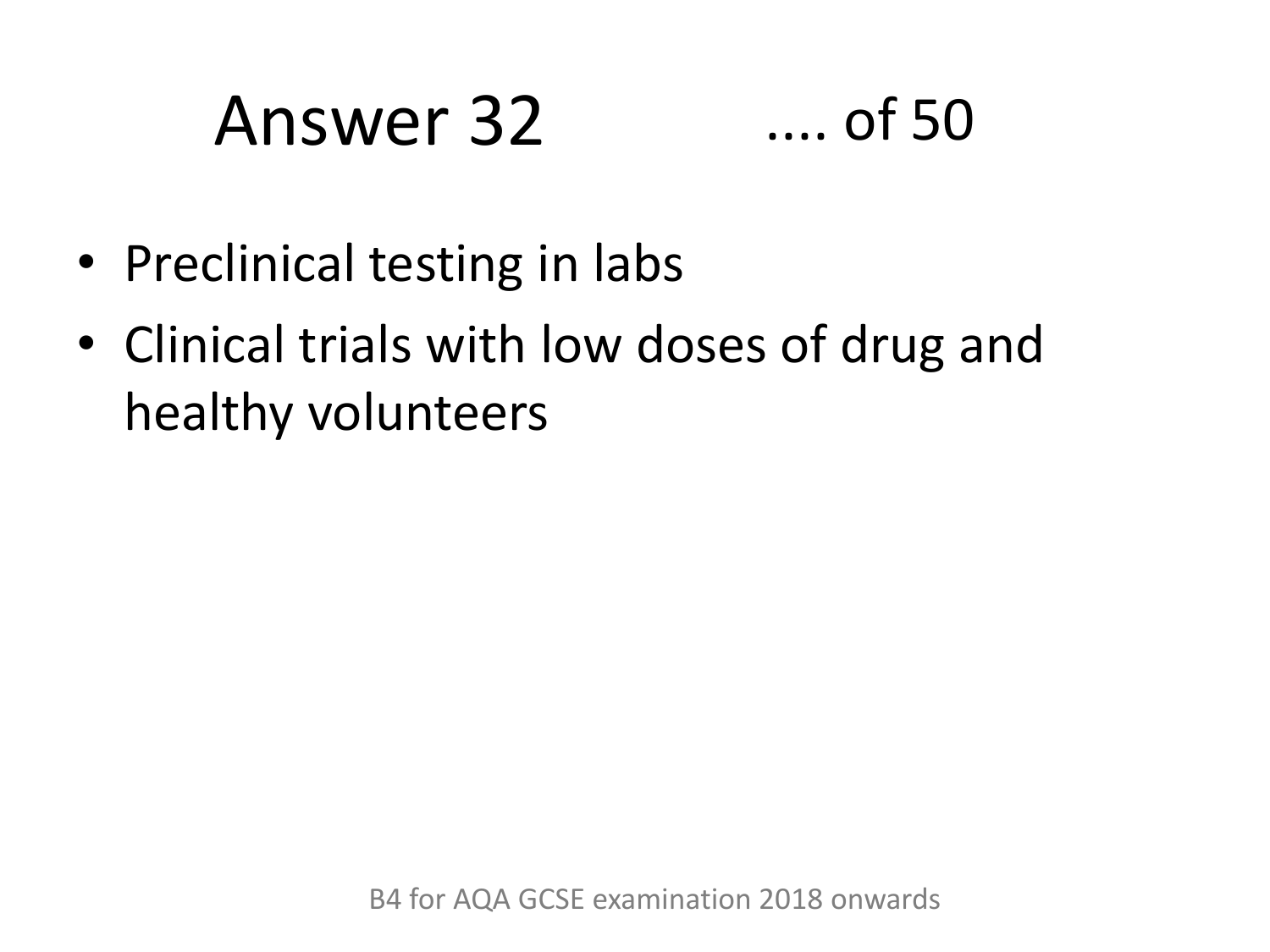#### Question 33 .... of 50

• Describe a double blind trial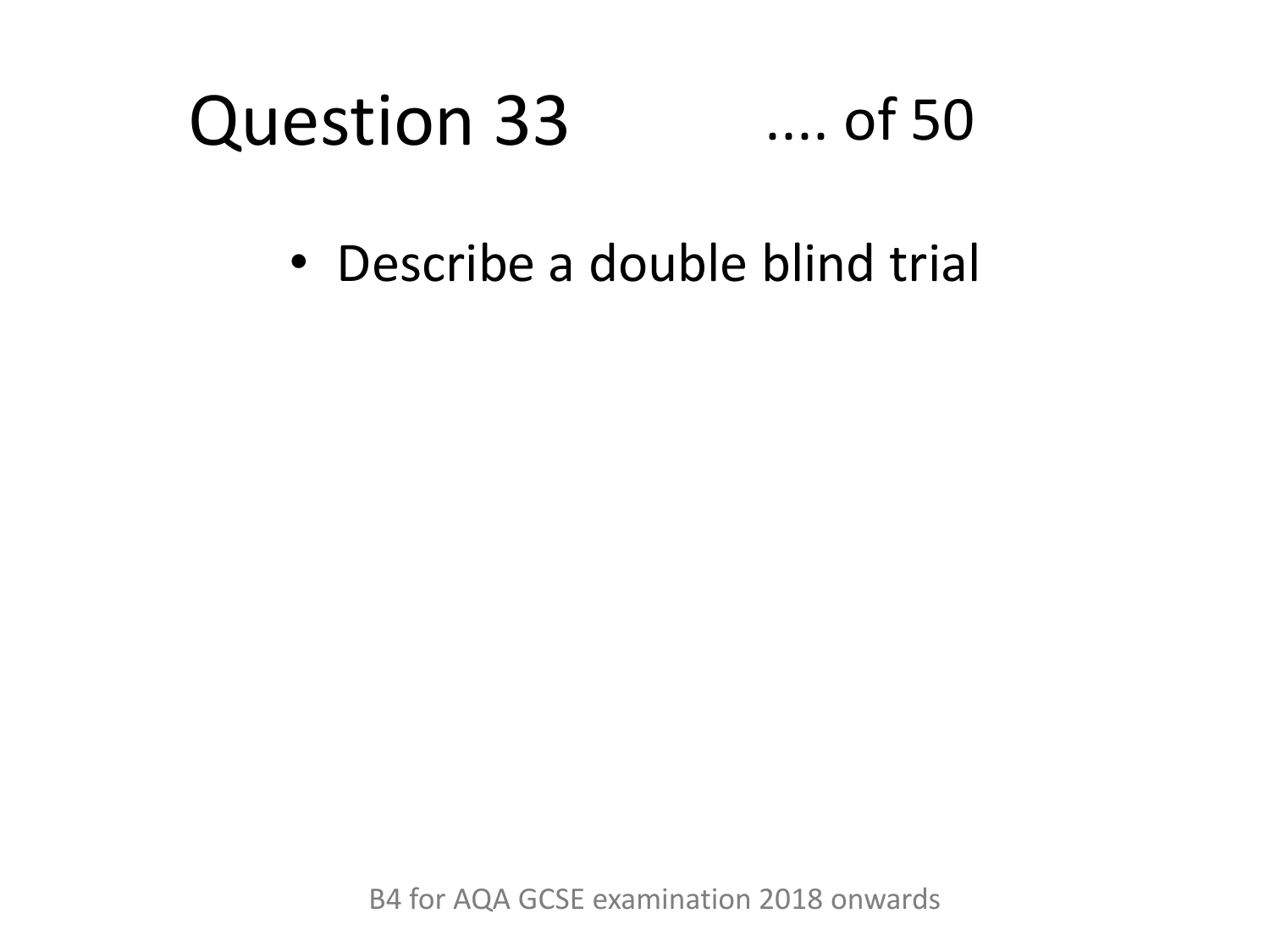### Answer 33 .... of 50

• When patients are allocated randomly to groups, so that doctors and patients do not know, until the trial is complete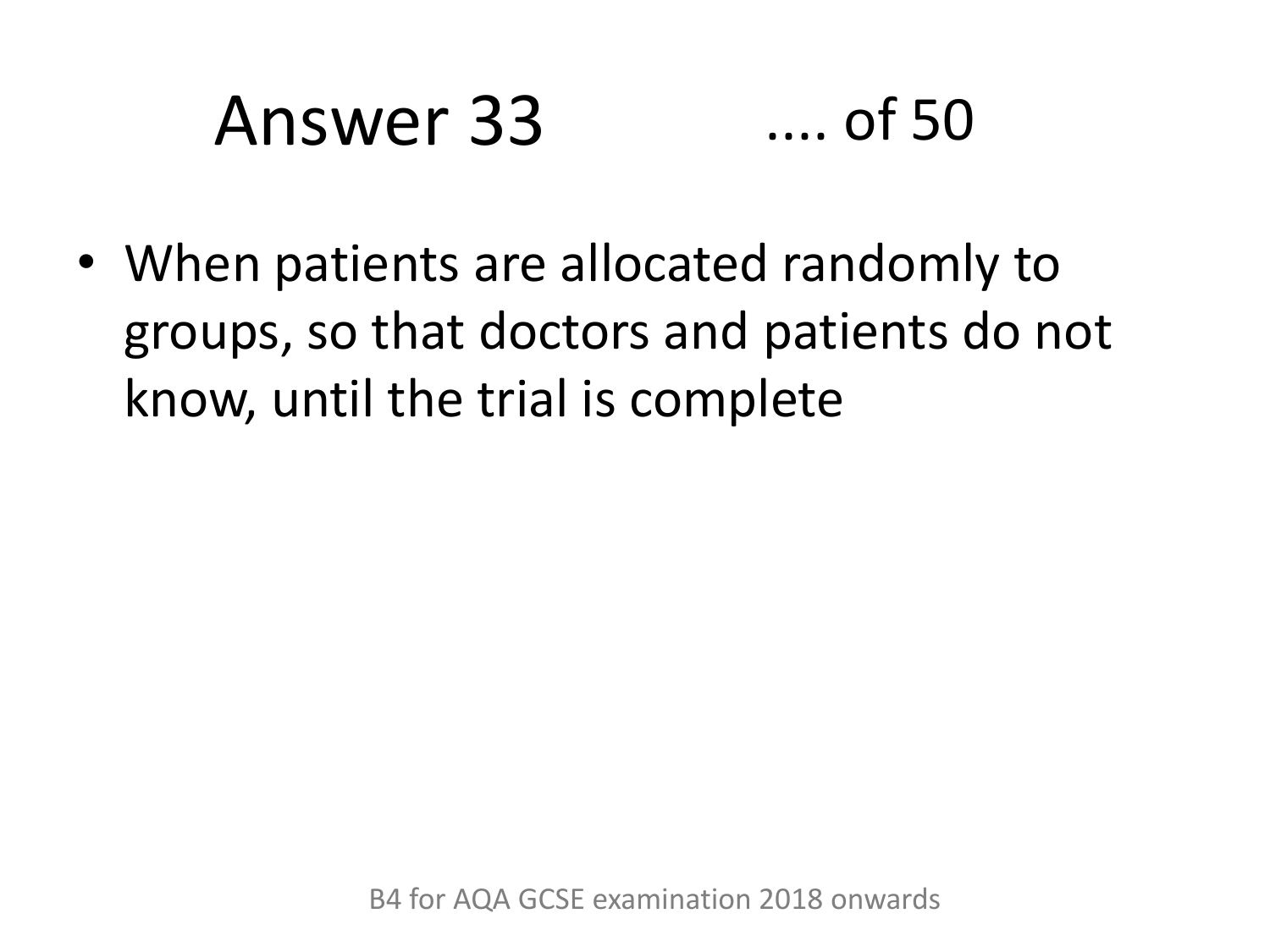



• Define monoclonal antibody

B4 for AQA GCSE examination 2018 onwards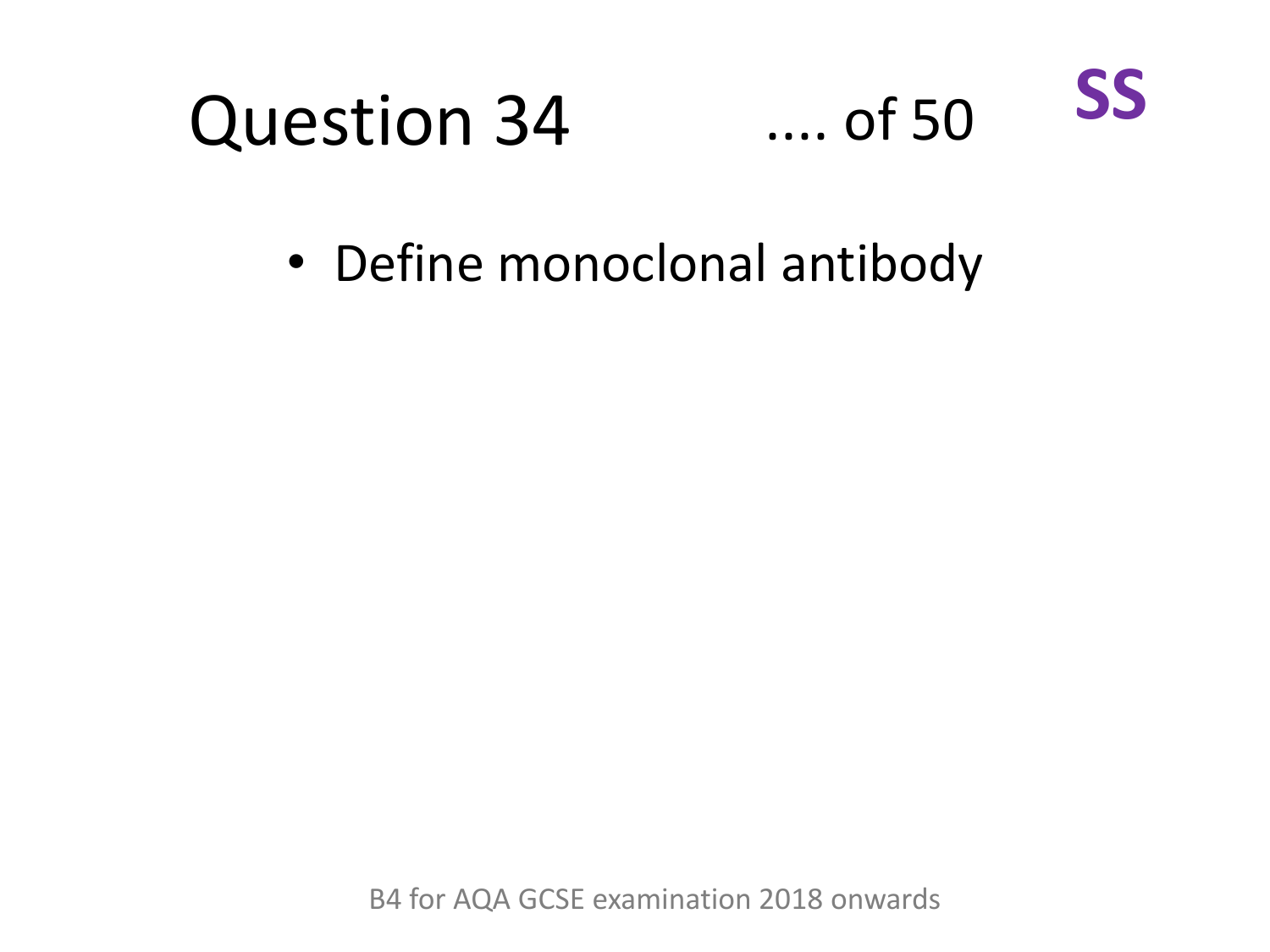### Answer 34 .... of 50



• Antibodies that come from cells that are cloned from one cell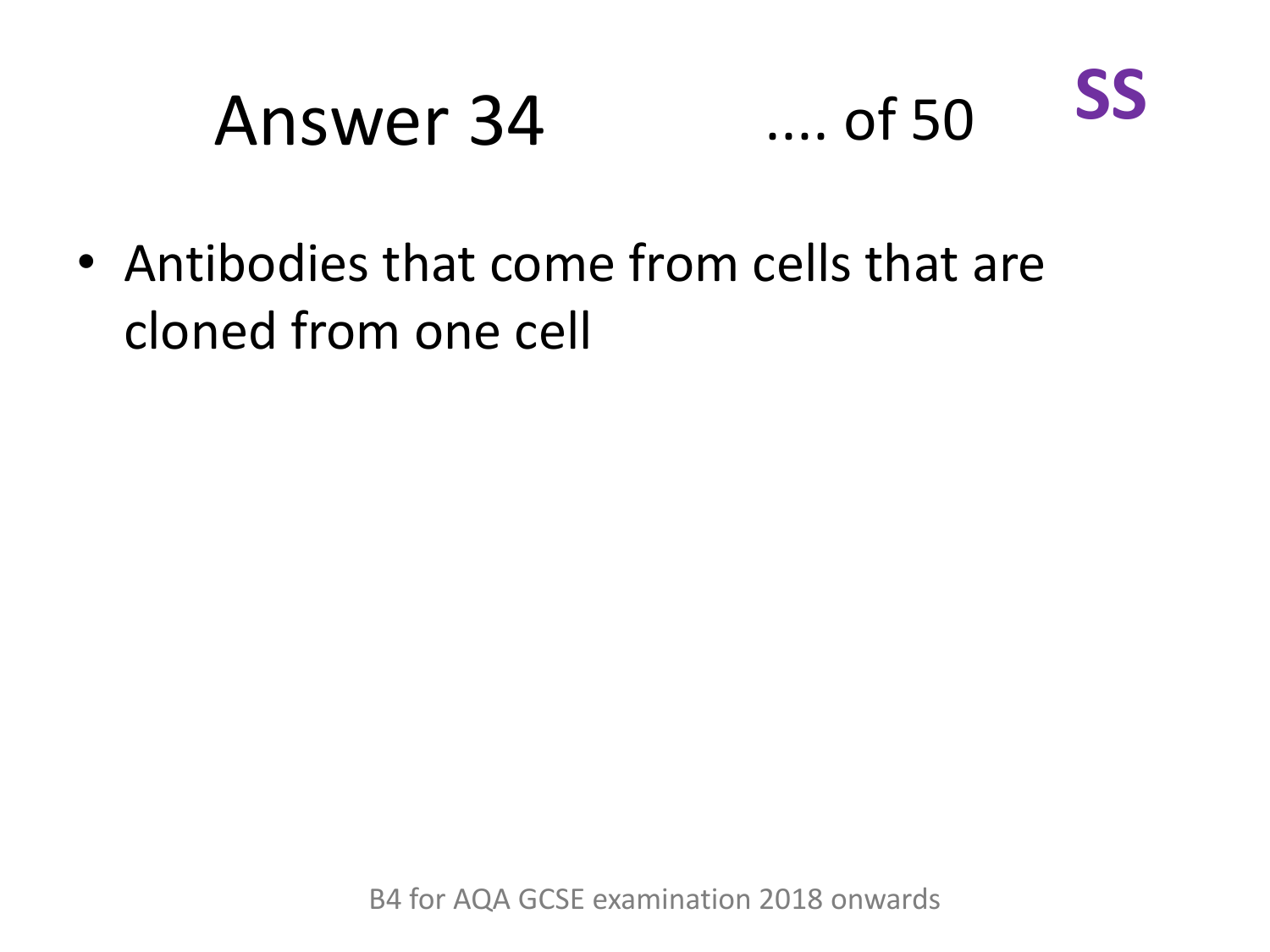#### Question 35 .... of 50 **SS**

• Give three side effects of using mABs in humans?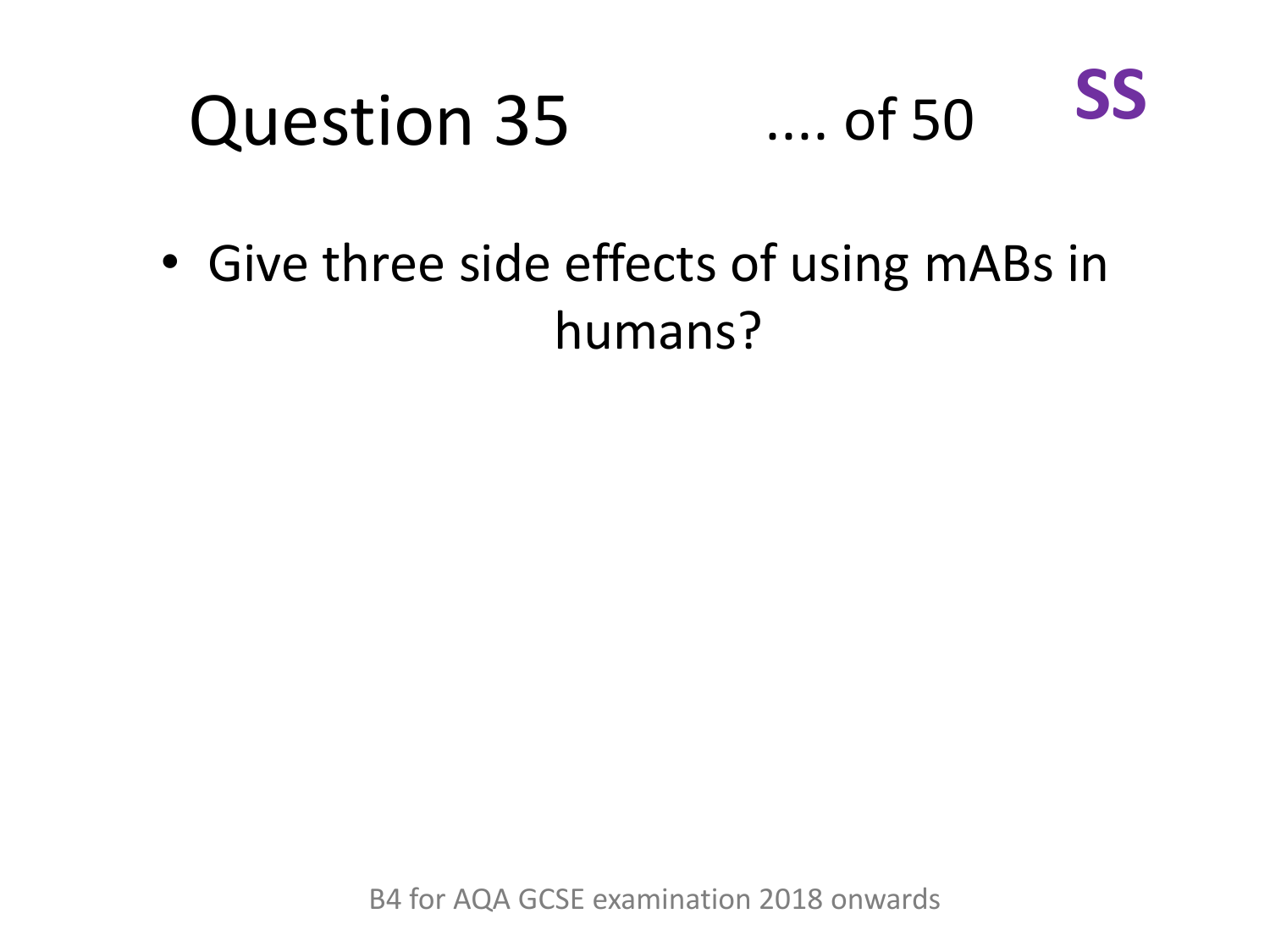### Answer 35 .... of 50



- Chills or fevers
- Itchy rashes
- Nausea
- Breathlessness or wheezing
- Headaches
- Changes in blood pressure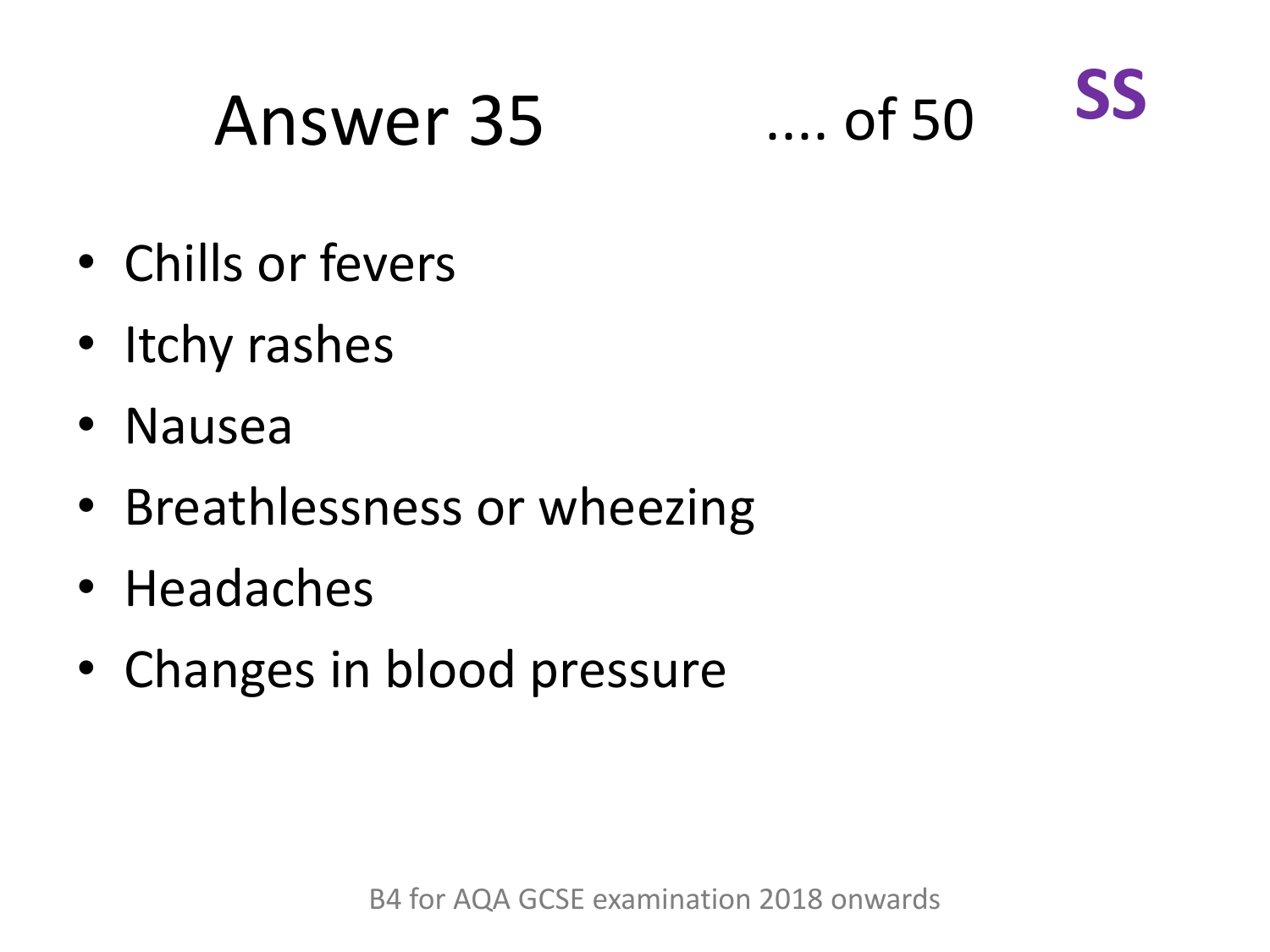#### Question 36 .... of 50 **SS**

• What are the causes of plant diseases?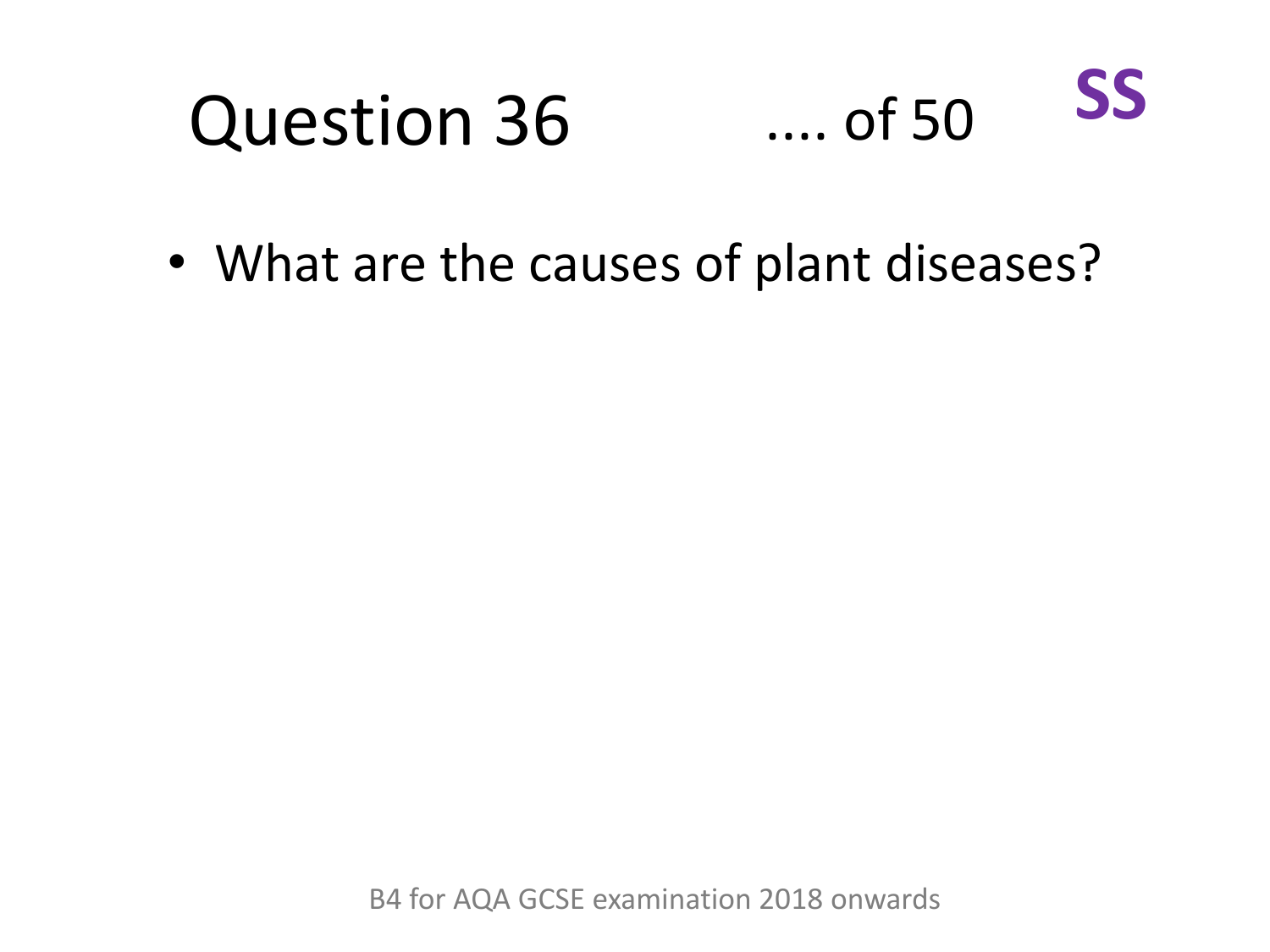# Answer 36 .... of 50



- Viral, bacterial and fungal pathogens
- Pests e.g. insects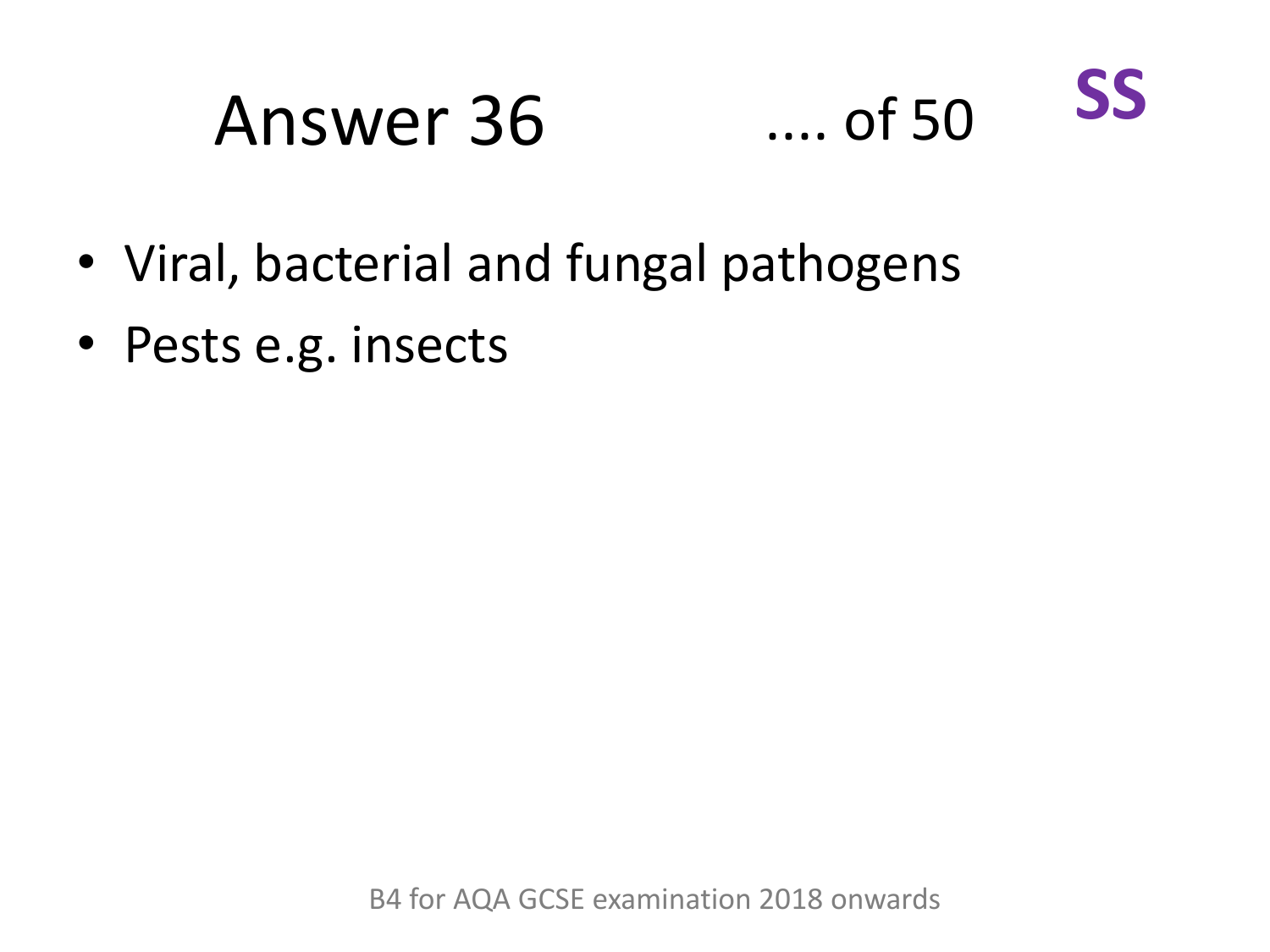# Question 37



• What do plants use nitrate for? And what happens if they are deficient in nitrate?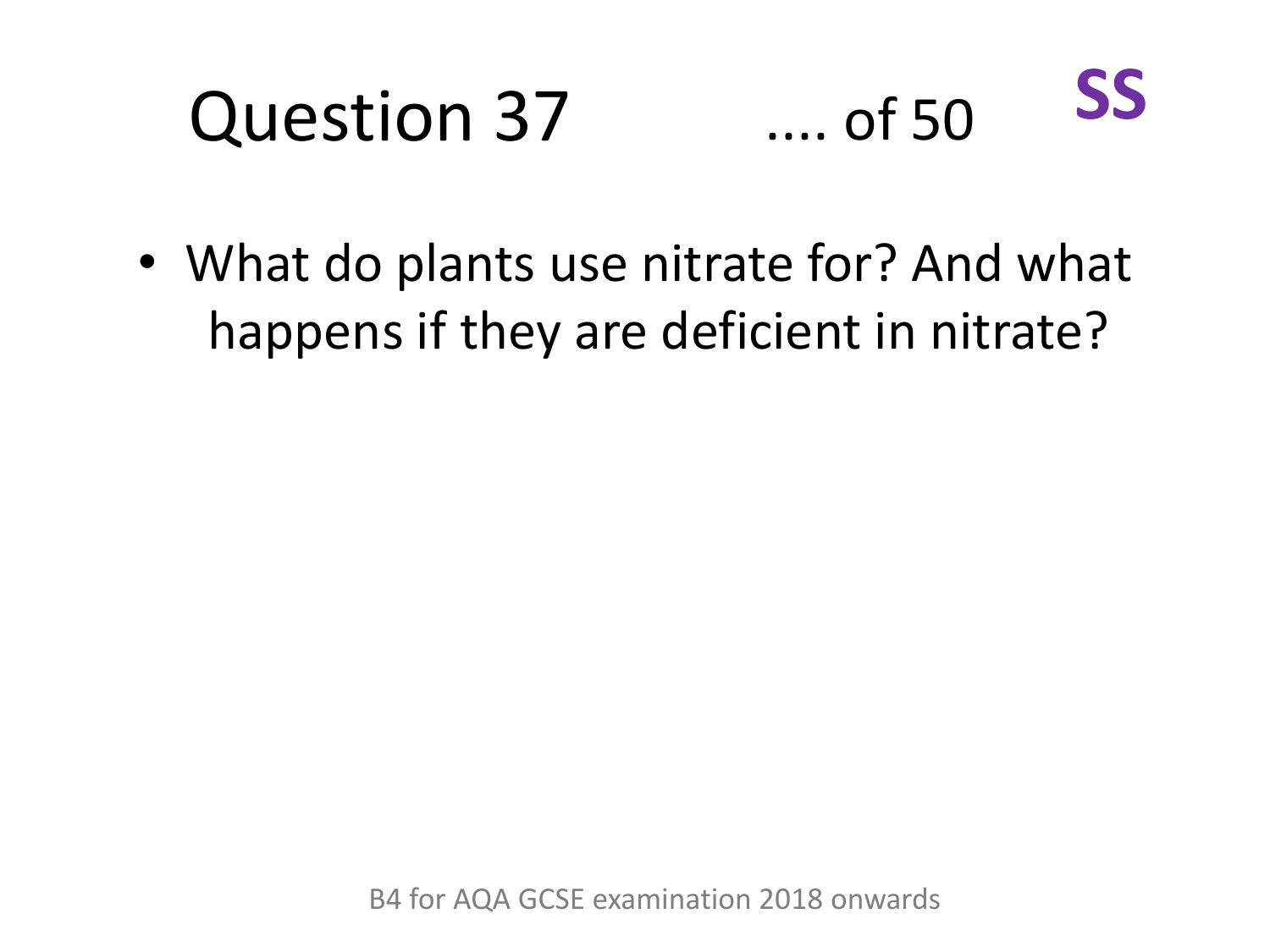### Answer 37 .... of 50 **SS**

- Needed to make amino acids, which are used in protein synthesis or growth
- Deficiency = stunted growth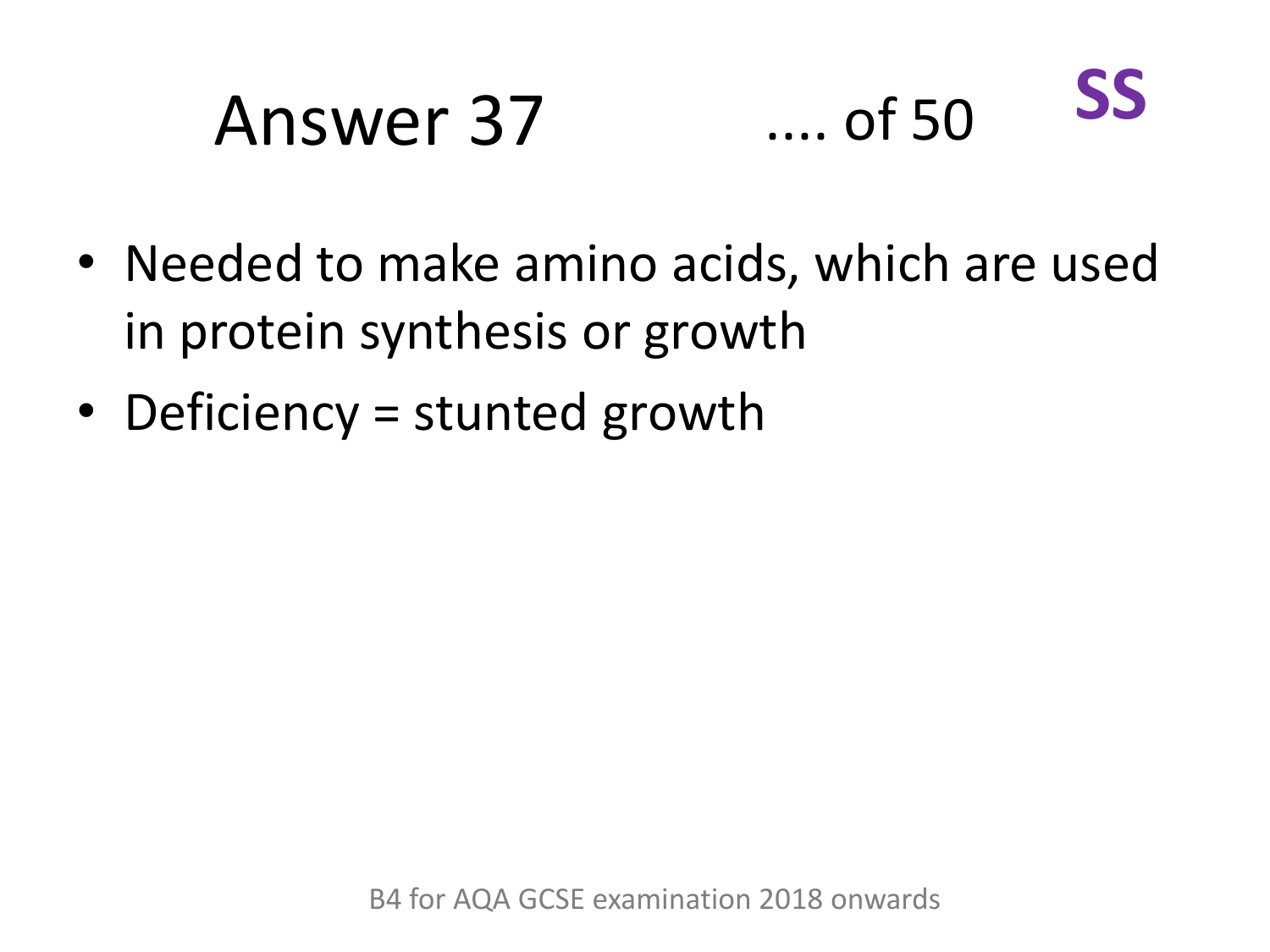### Question 38 .... of 50

• Give two control measures to prevent TMV

**SS**

B4 for AQA GCSE examination 2018 onwards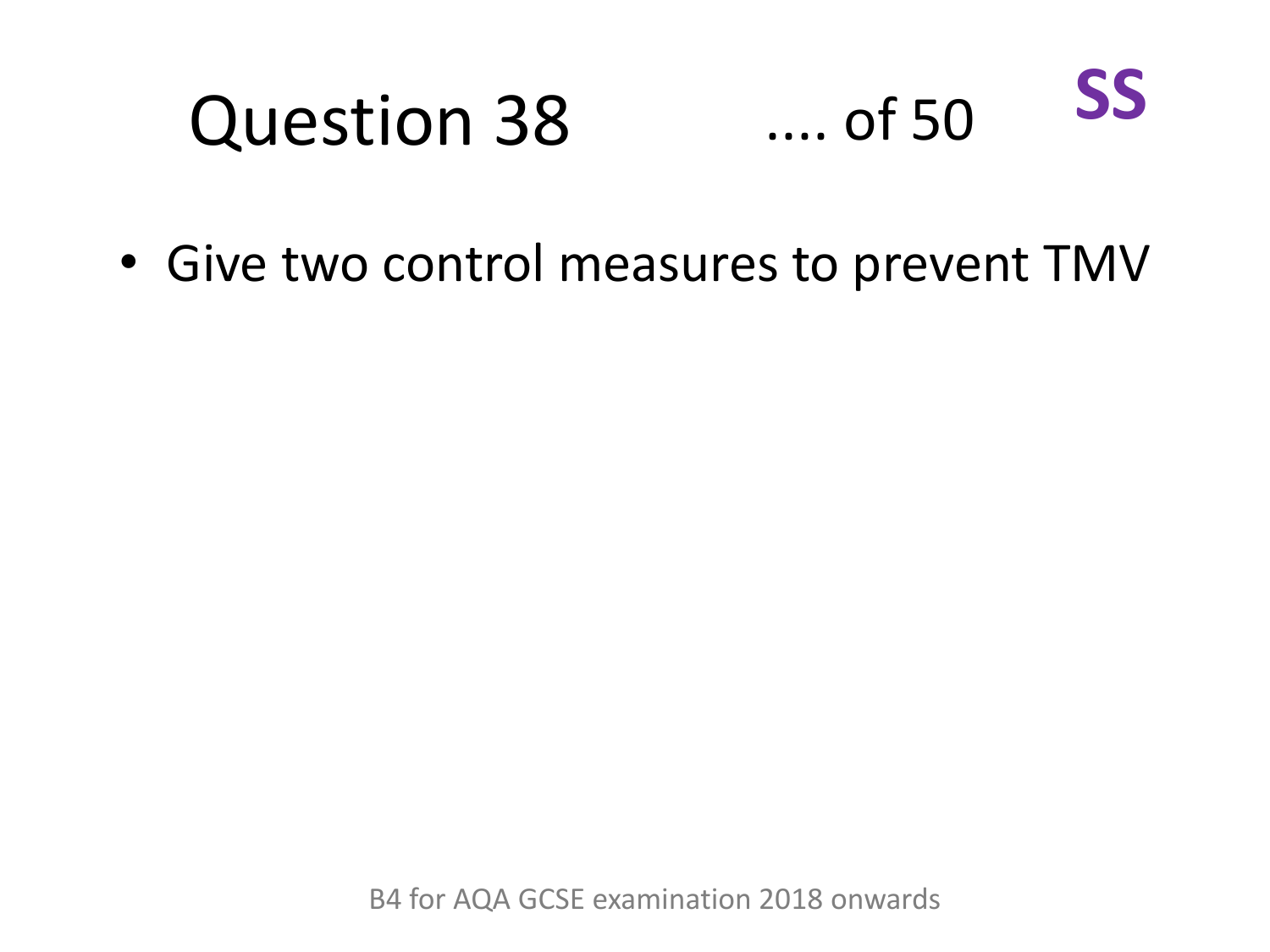## Answer 38 .... of 50



- Removal of weeds
- Removal of infected plants
- Disinfection of all tools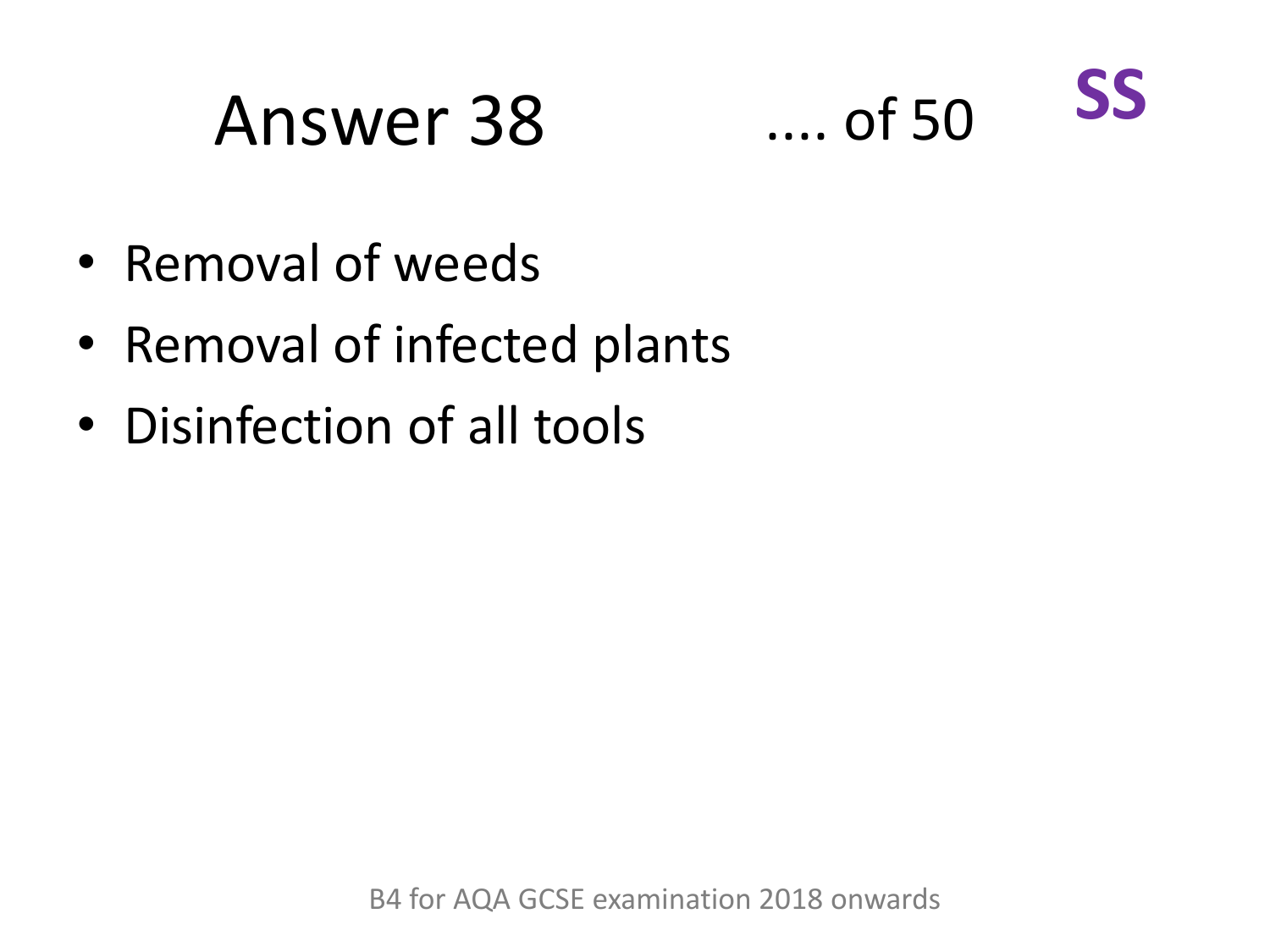#### Question 39 .... of 50 **SS**

• How can we identify plant diseases?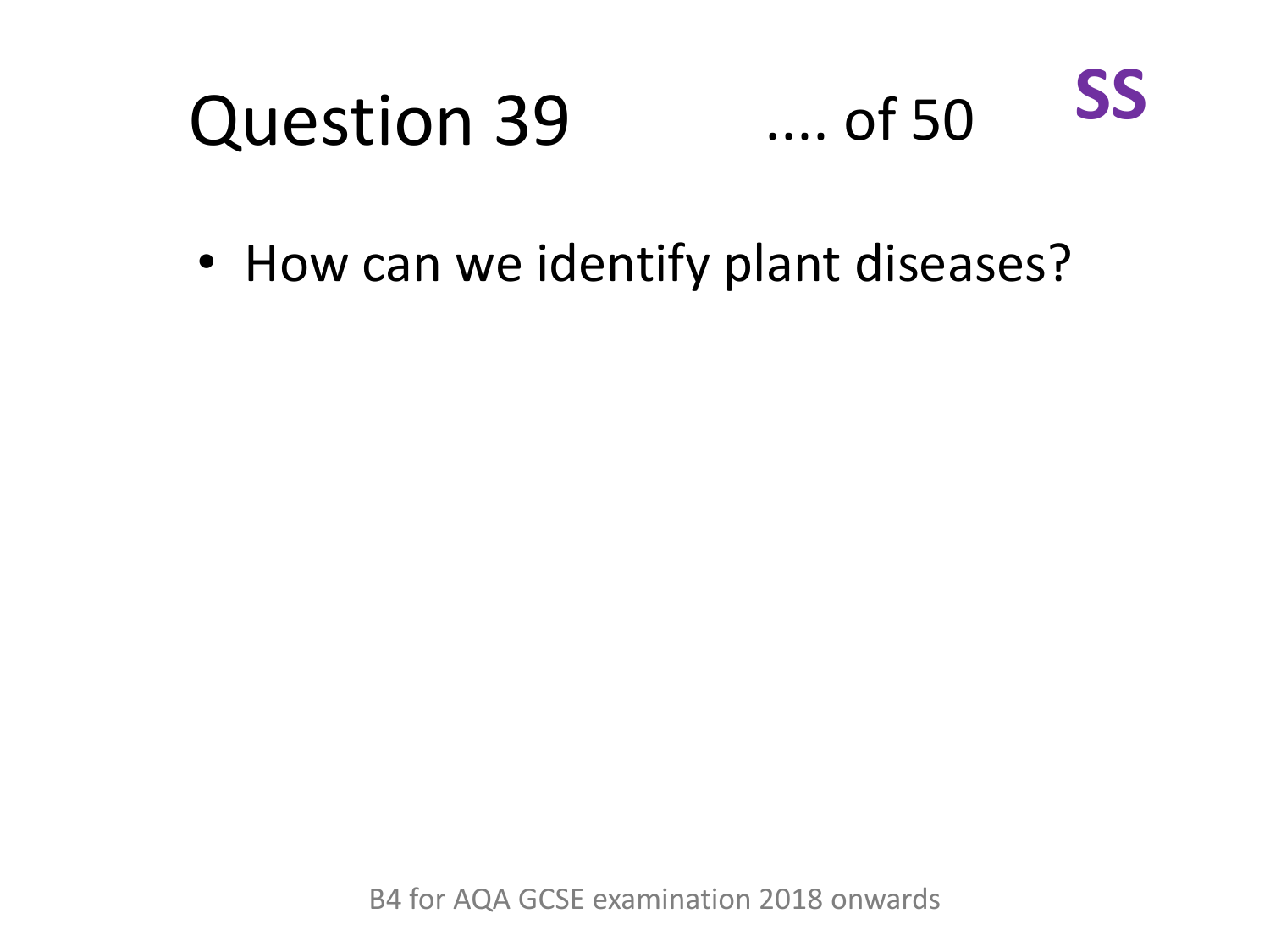## Answer 39 .... of 50



- Reference to a gardening manual or website
- Taking infected plants to a lab to identify the pathogen
- Using testing kits that contain mABs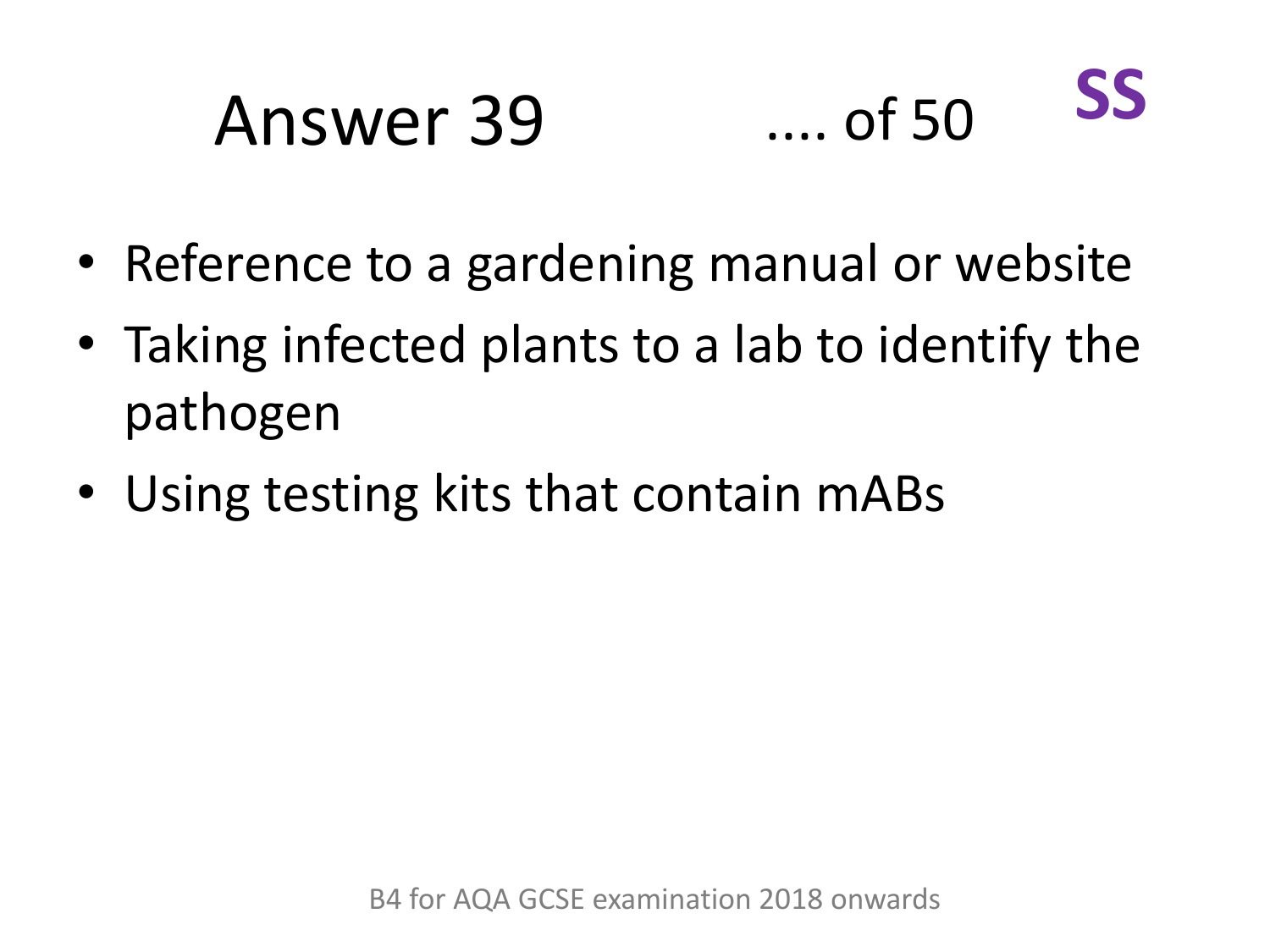#### Question 40 .... of 50 **SS**

• What are the physical defences plants have?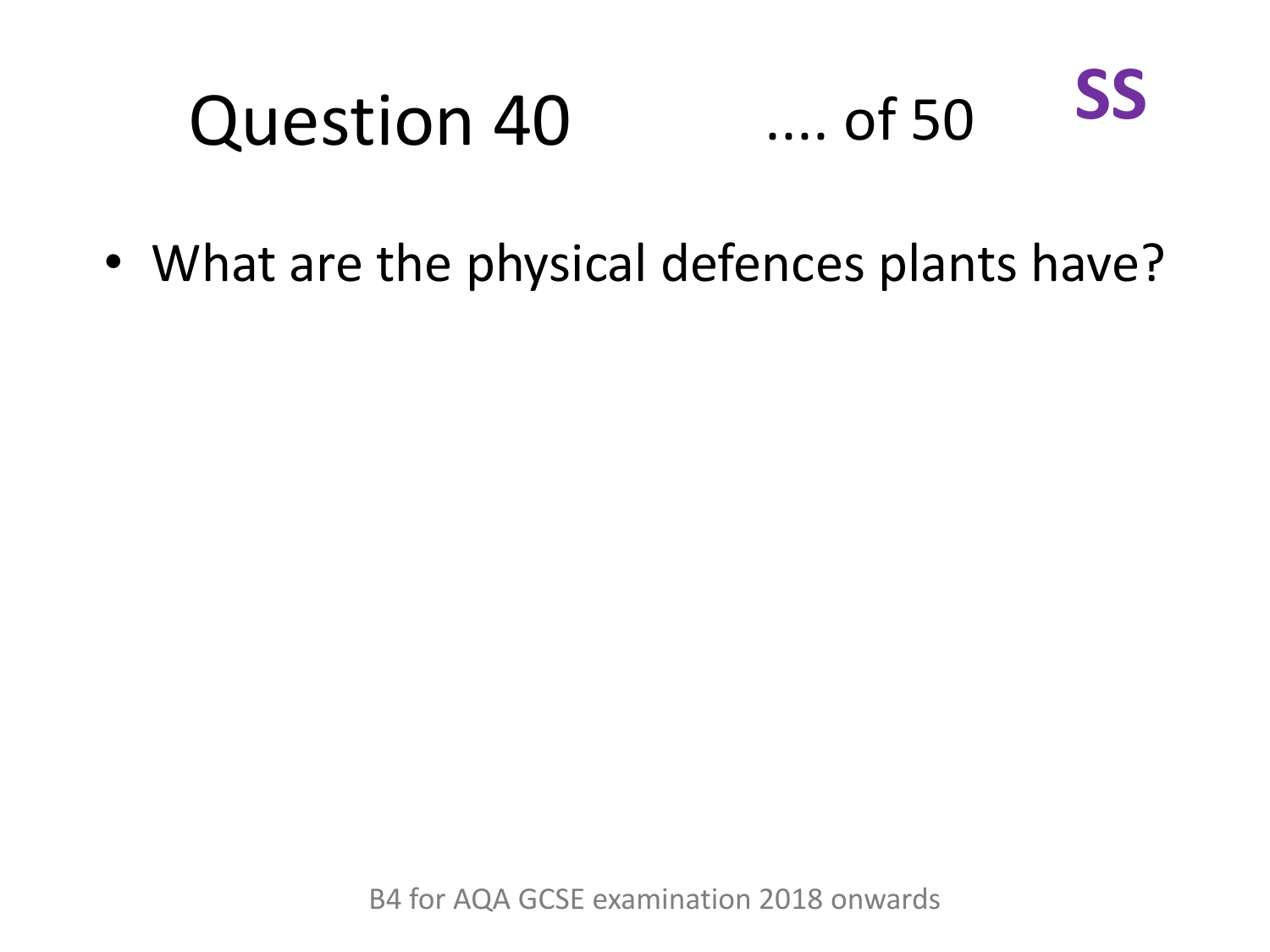## Answer 40 .... of 50



- Layers of dead cells around stems
- Tough waxy leaf cuticles
- Cellulose cell walls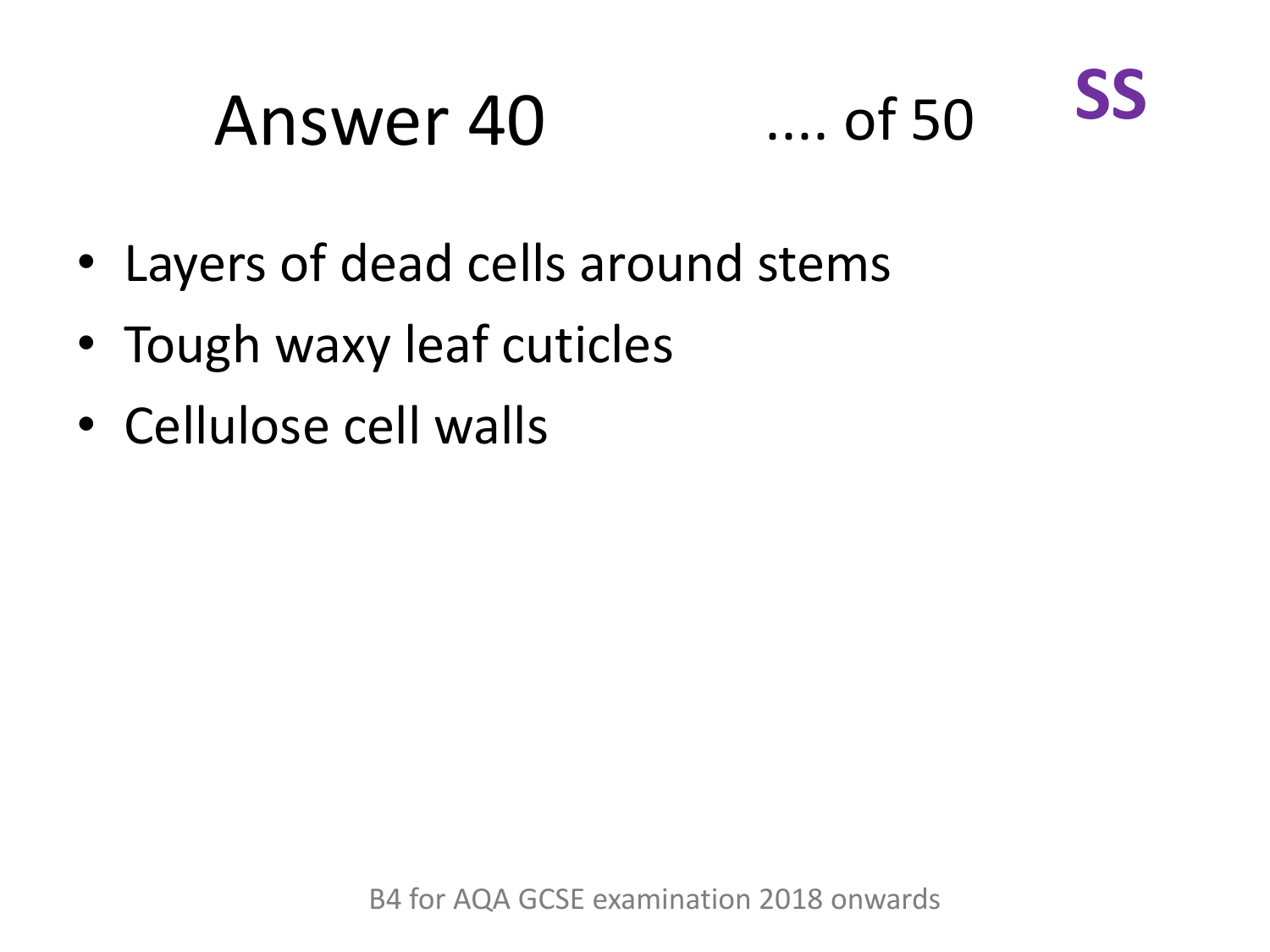#### Question 41 .... of 50 **SS**

• What are the mechanical defences plants have?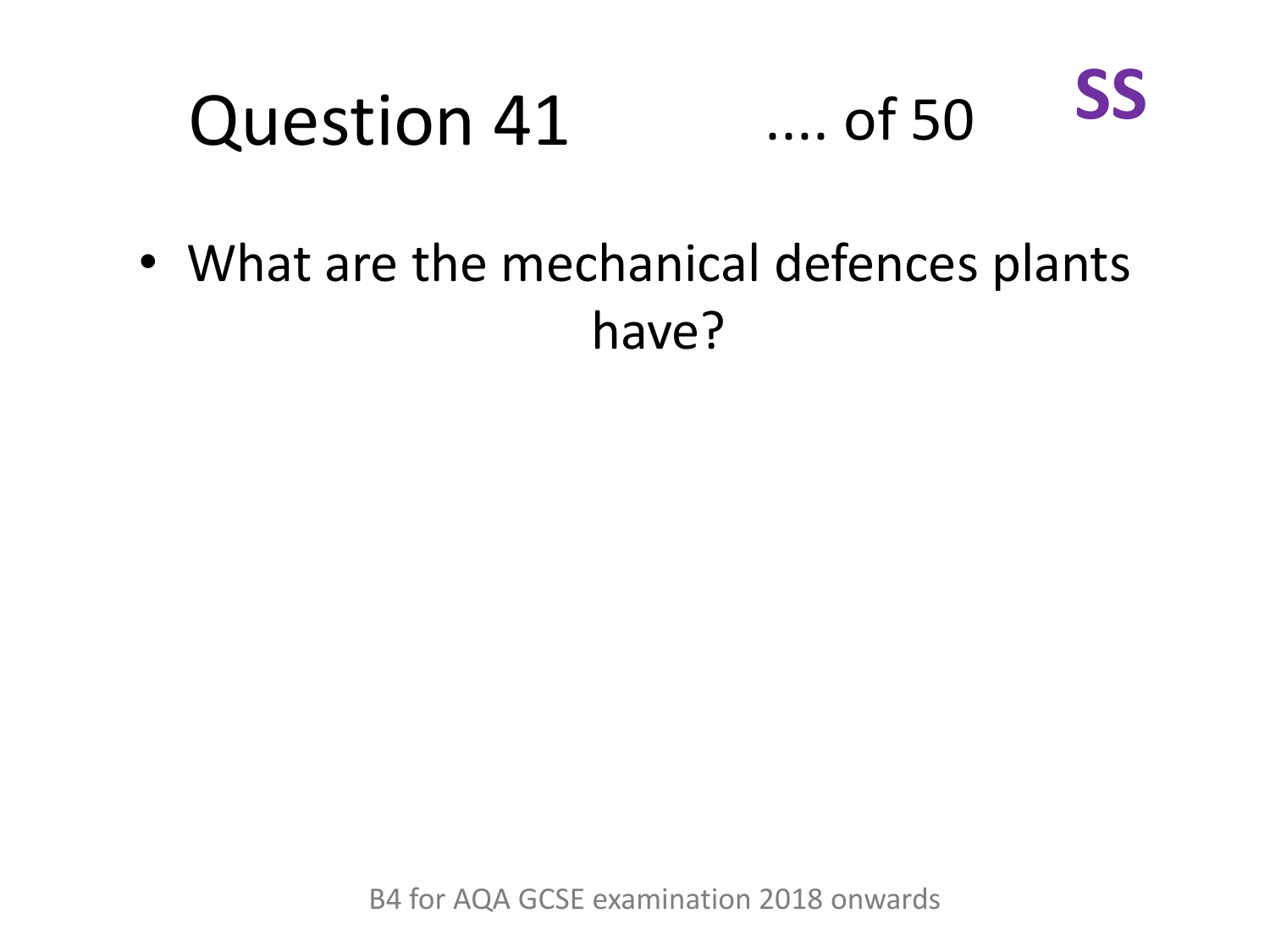### Answer 41 .... of 50 **SS**

- Thorns and hairs
- Drooping or curling of leaves when touched
- Mimicry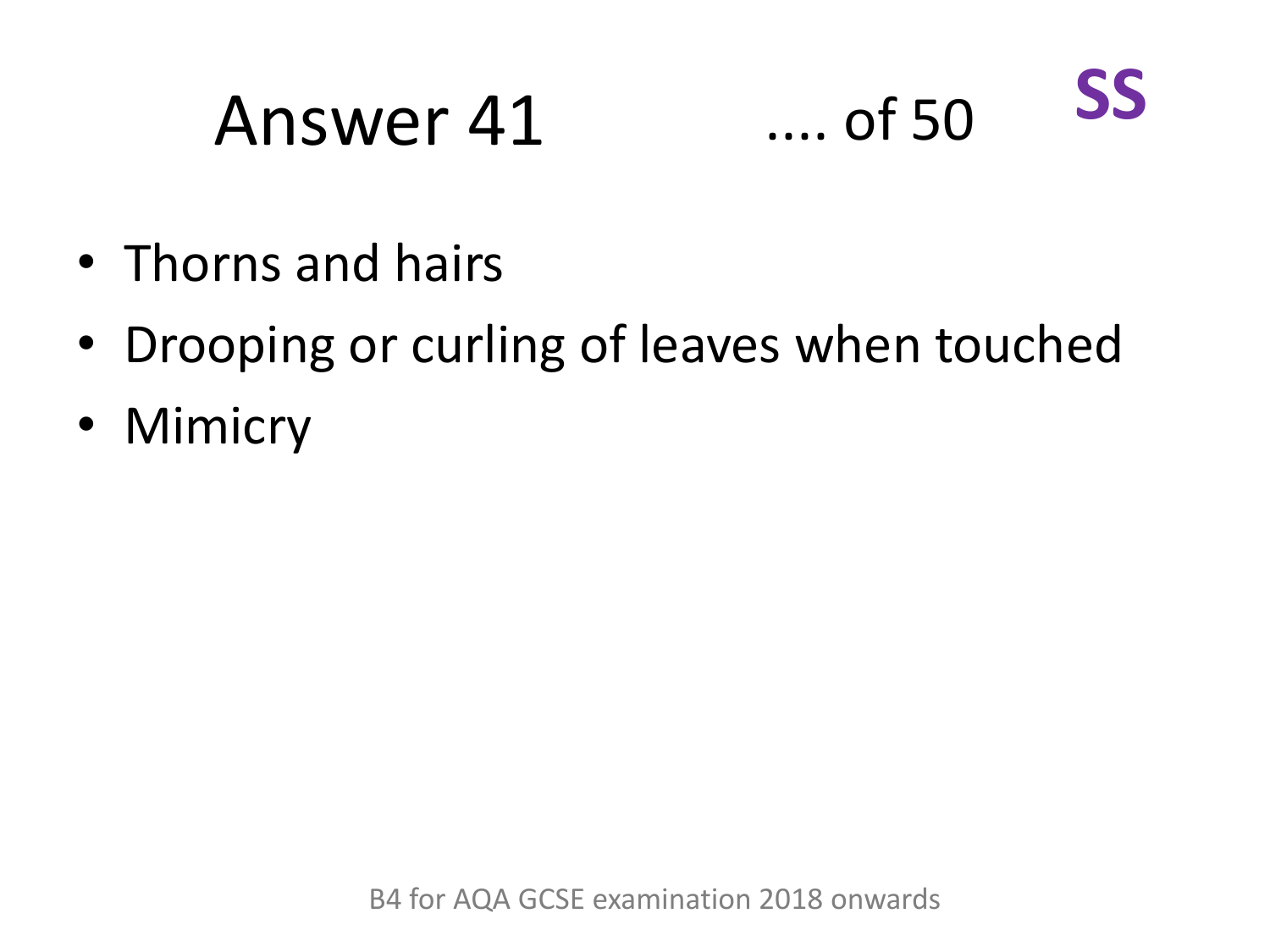#### Question 42 .... of 50 **SS**

• What are the chemical defences plants have?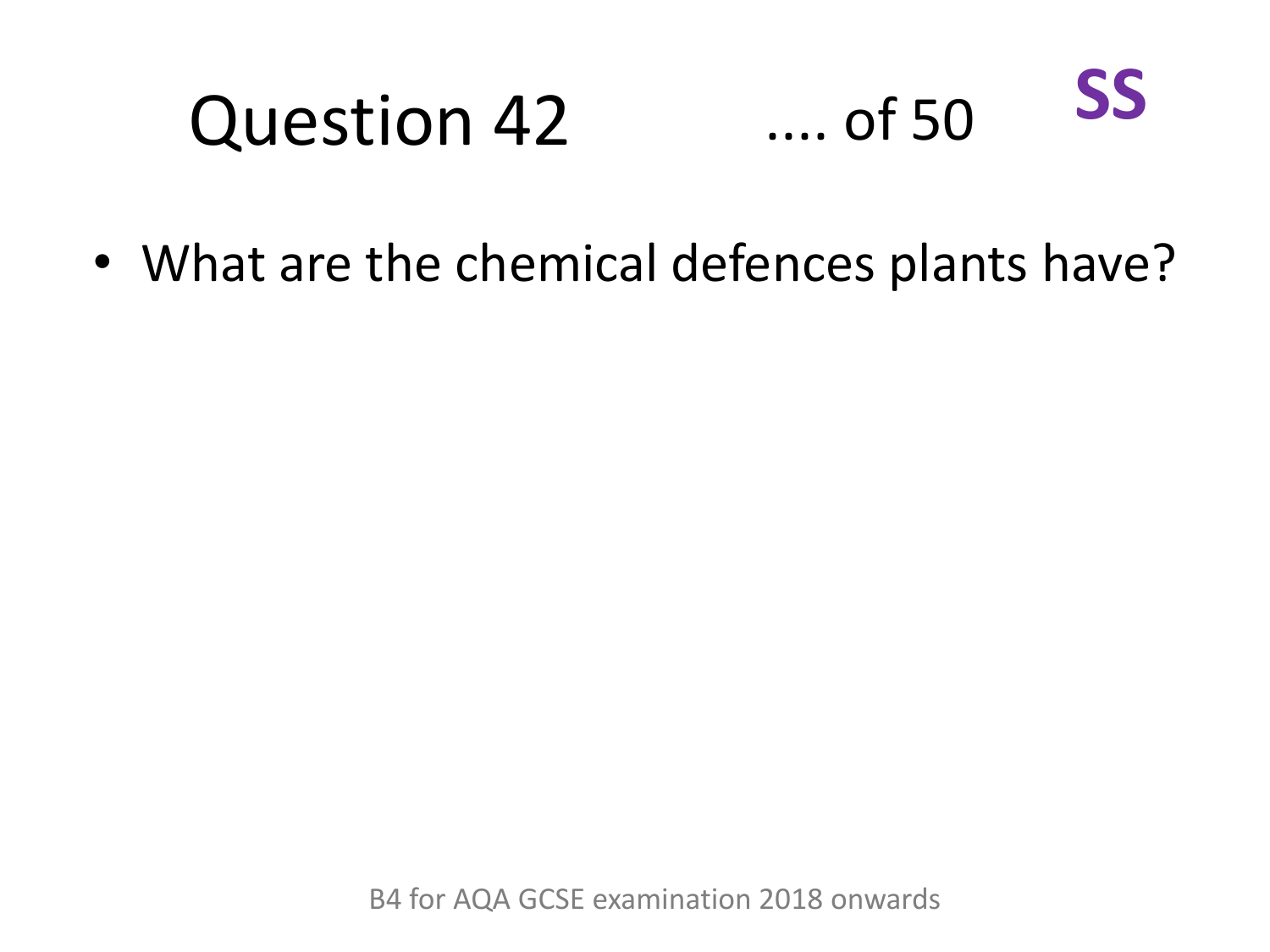## Answer 42 .... of 50



- Production of antibacterial chemicals
- Production of poisions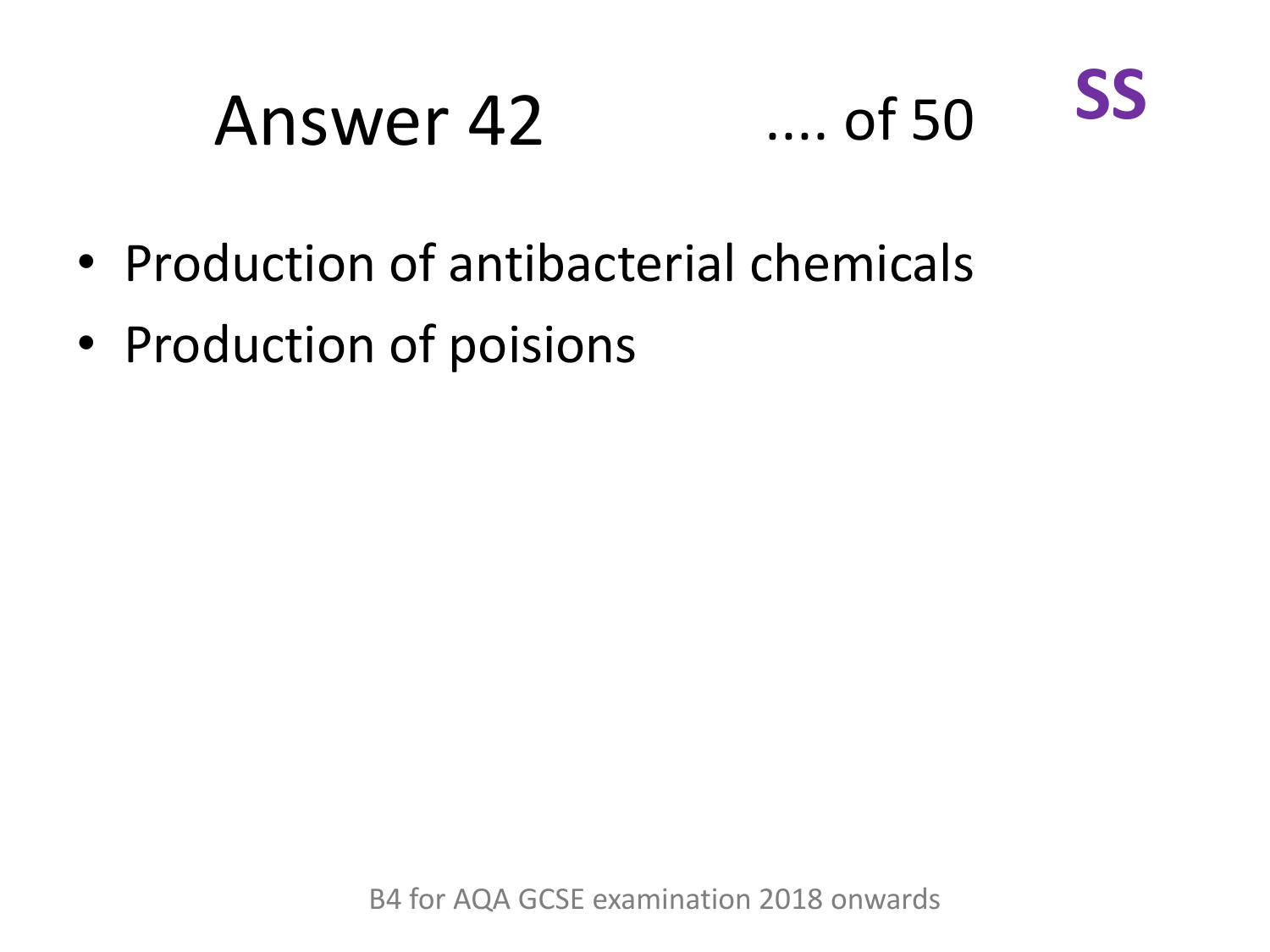

• Why do scientists use samples for investigation?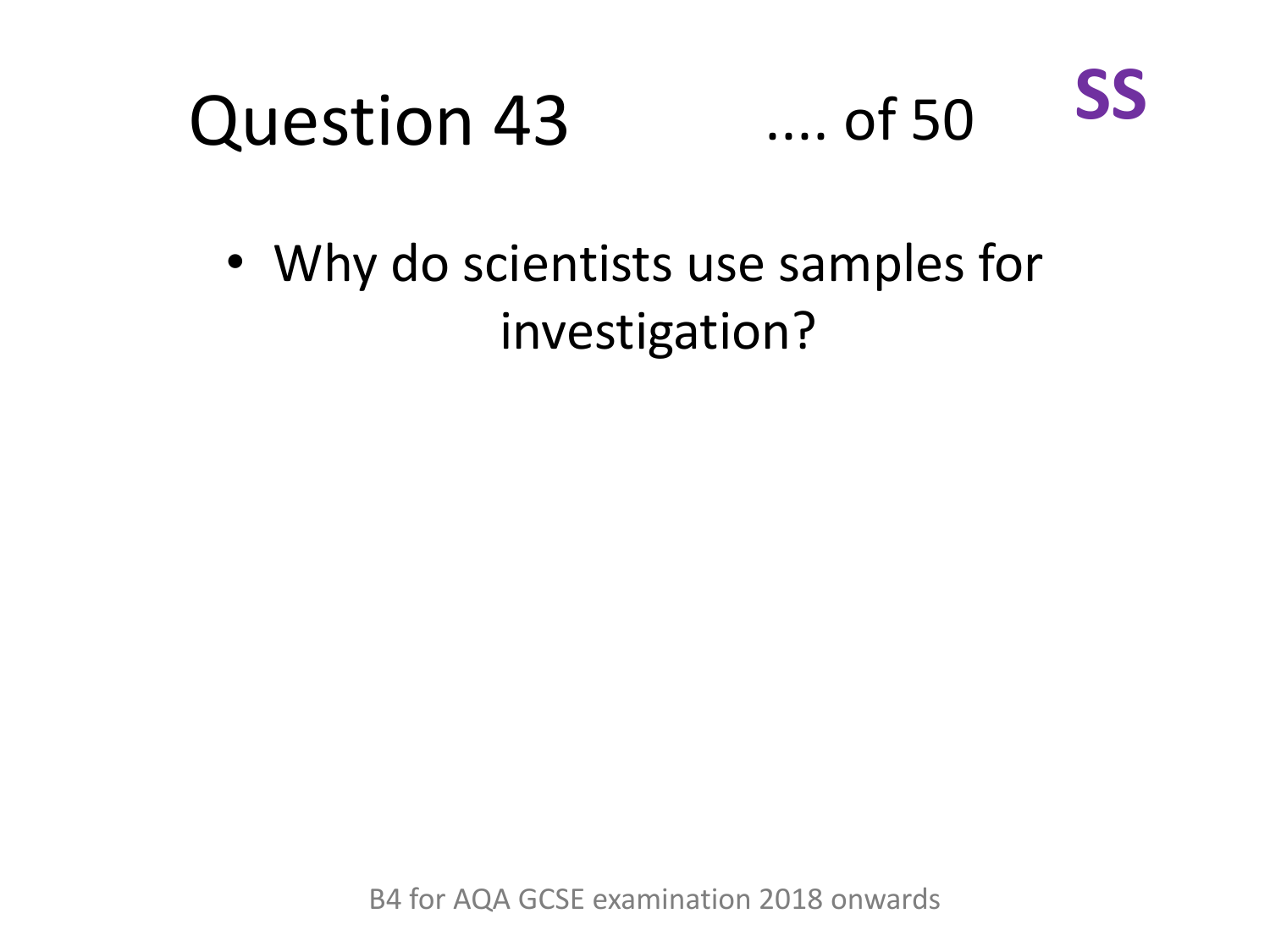### Answer 43 .... of 50 **SS**

• It is impossible to study every individual in a population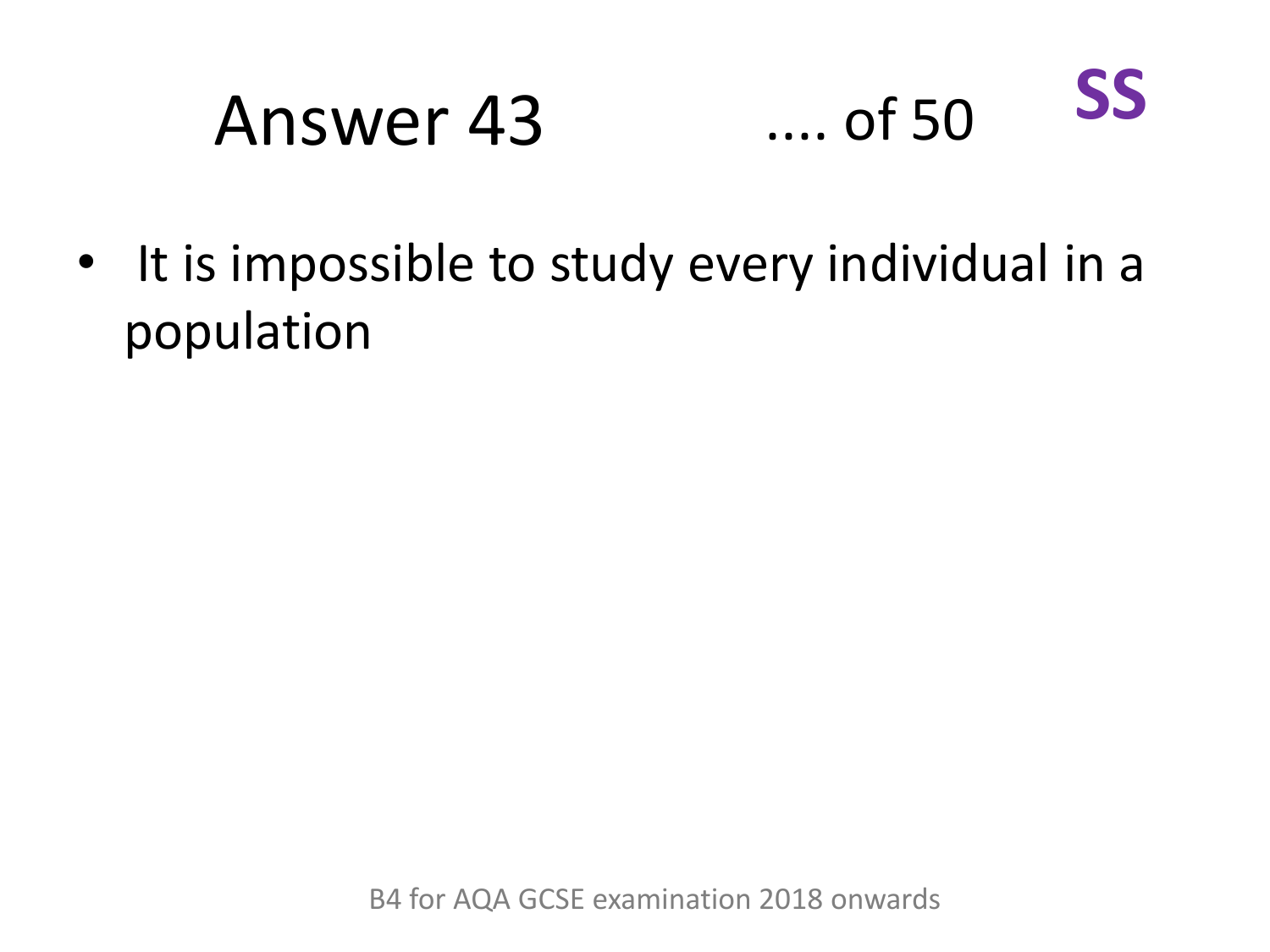#### Question 44 .... of 50 **SS**

• Give an advantage of using mABs to treat cancer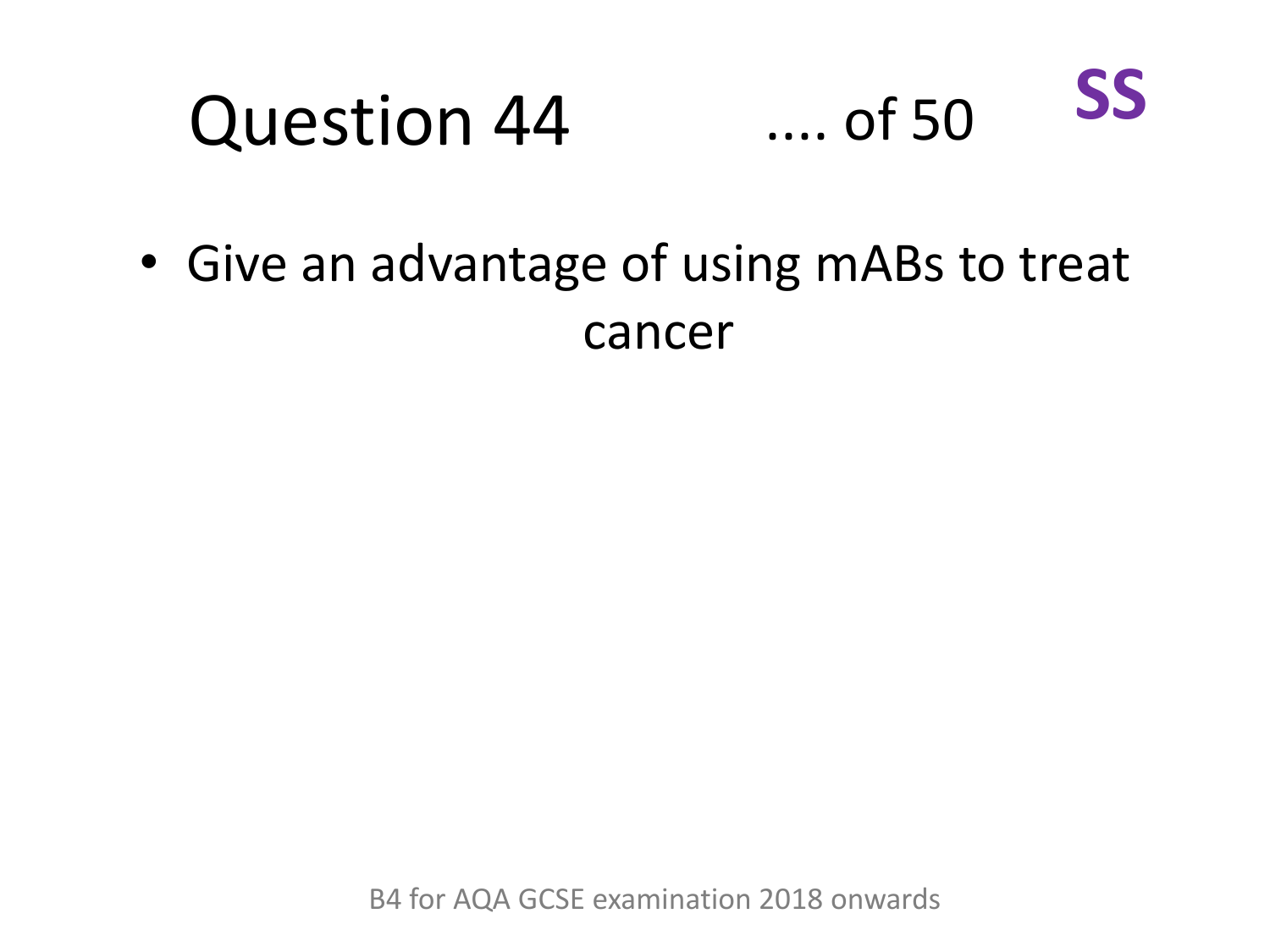## Answer 44 .... of 50



• Healthy body cells are unaffected

B4 for AQA GCSE examination 2018 onwards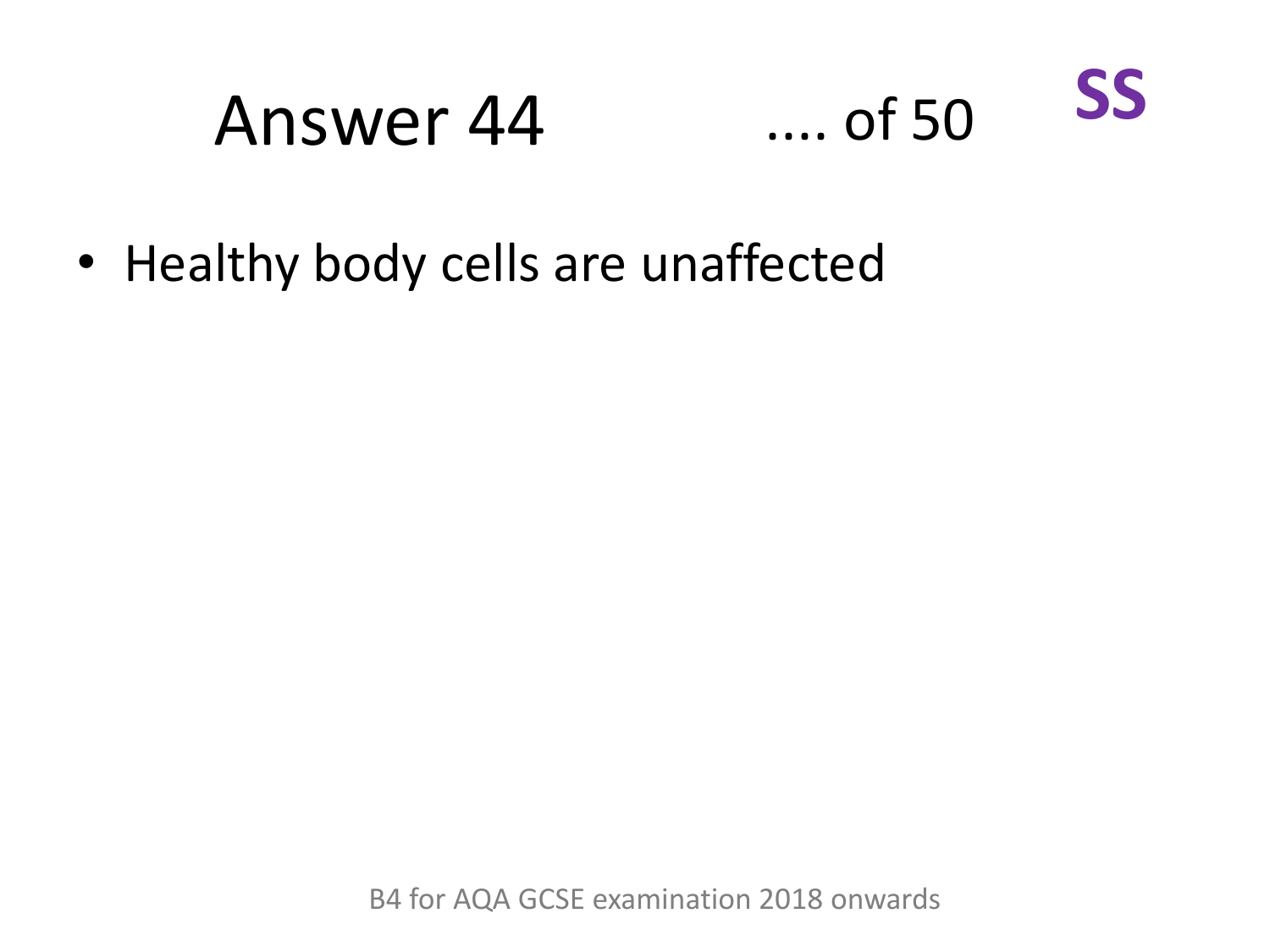### Question 45 .... of 50

• How is salmonella spread?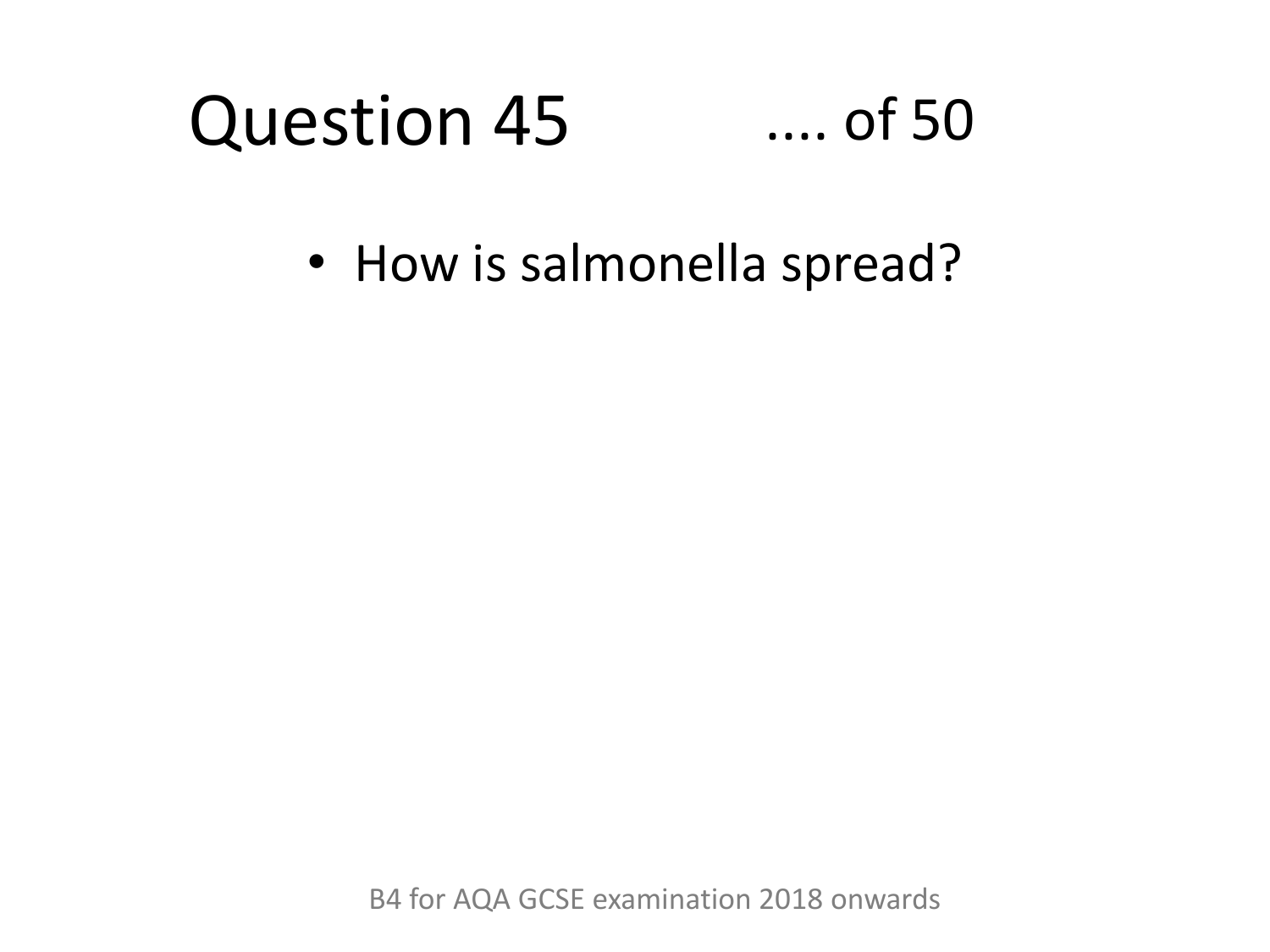# Answer 45 .... of 50

- Ingesting food that is contaminated with salmonella bacteria
- Preparing food in unhygienic conditions e.g. using contaminated knives or chopping boards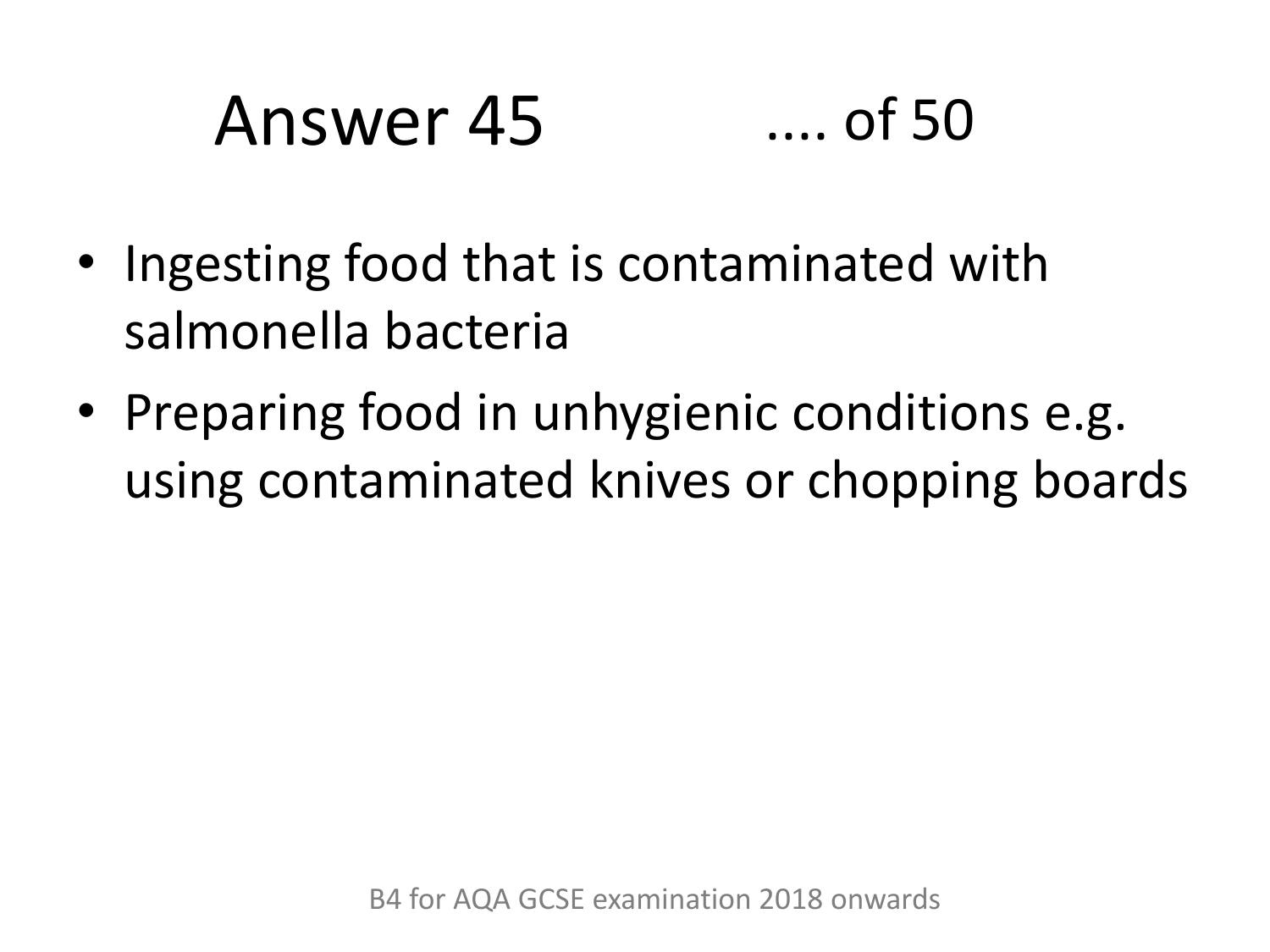### Question 46 .... of 50

• Give two examples of viral diseases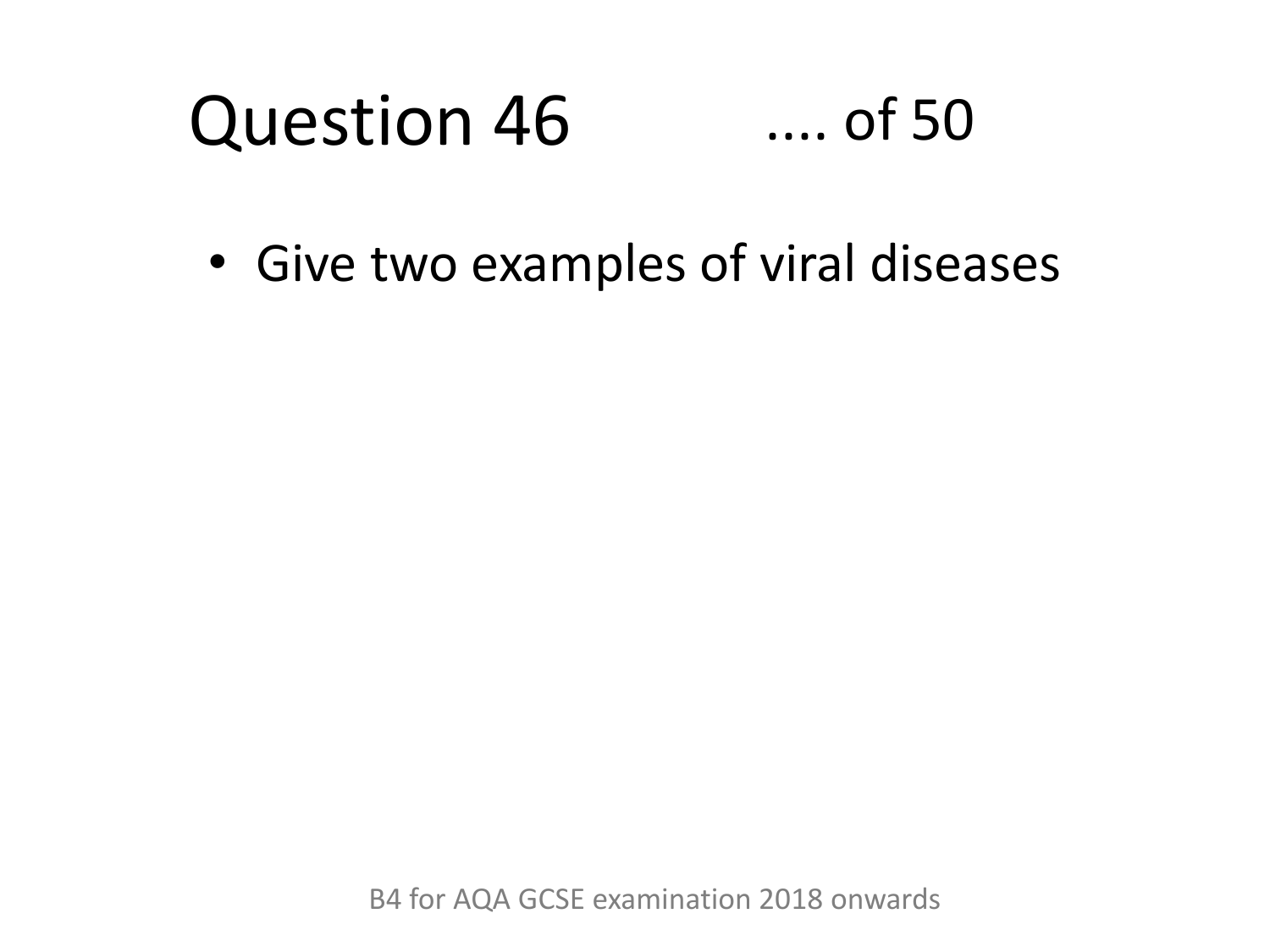## Answer 46 .... of 50

- Measles
- HIV
- Tobacco mosaic virus (TMV)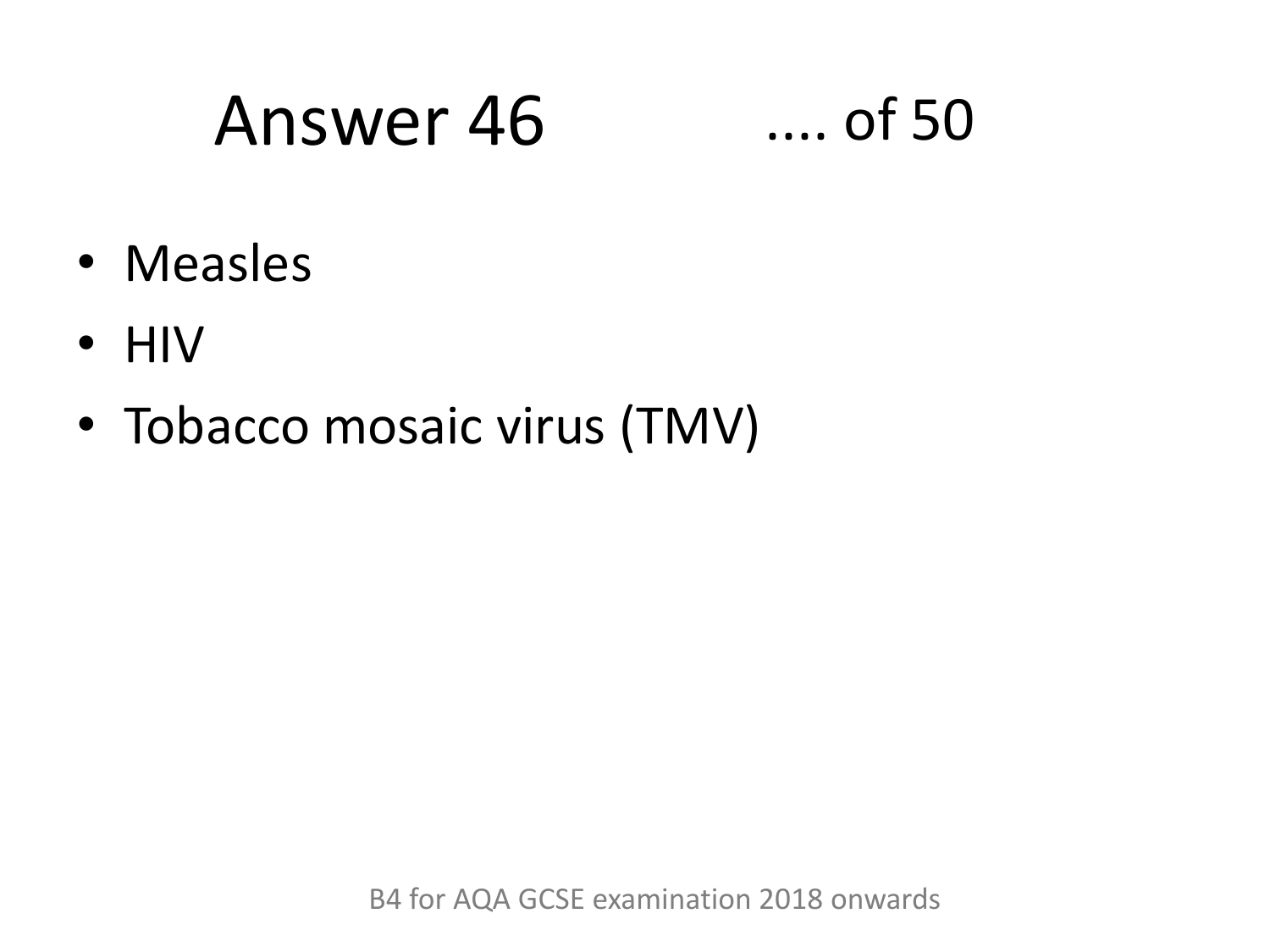### Question 47 .... of 50

• How is HIV under control?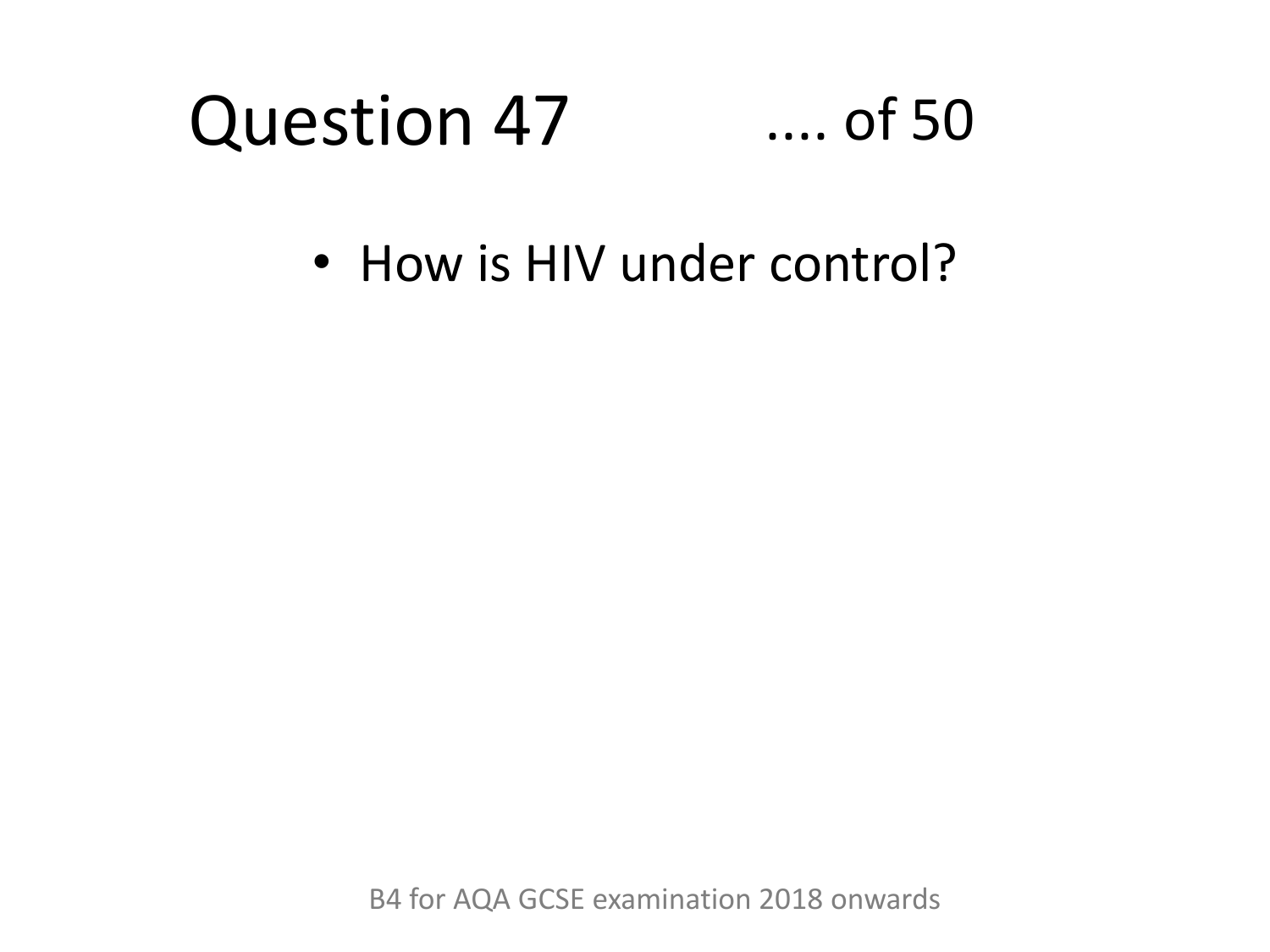## Answer 47 .... of 50



- Antiretroviral drugs
- Stops the virus entering the lymph nodes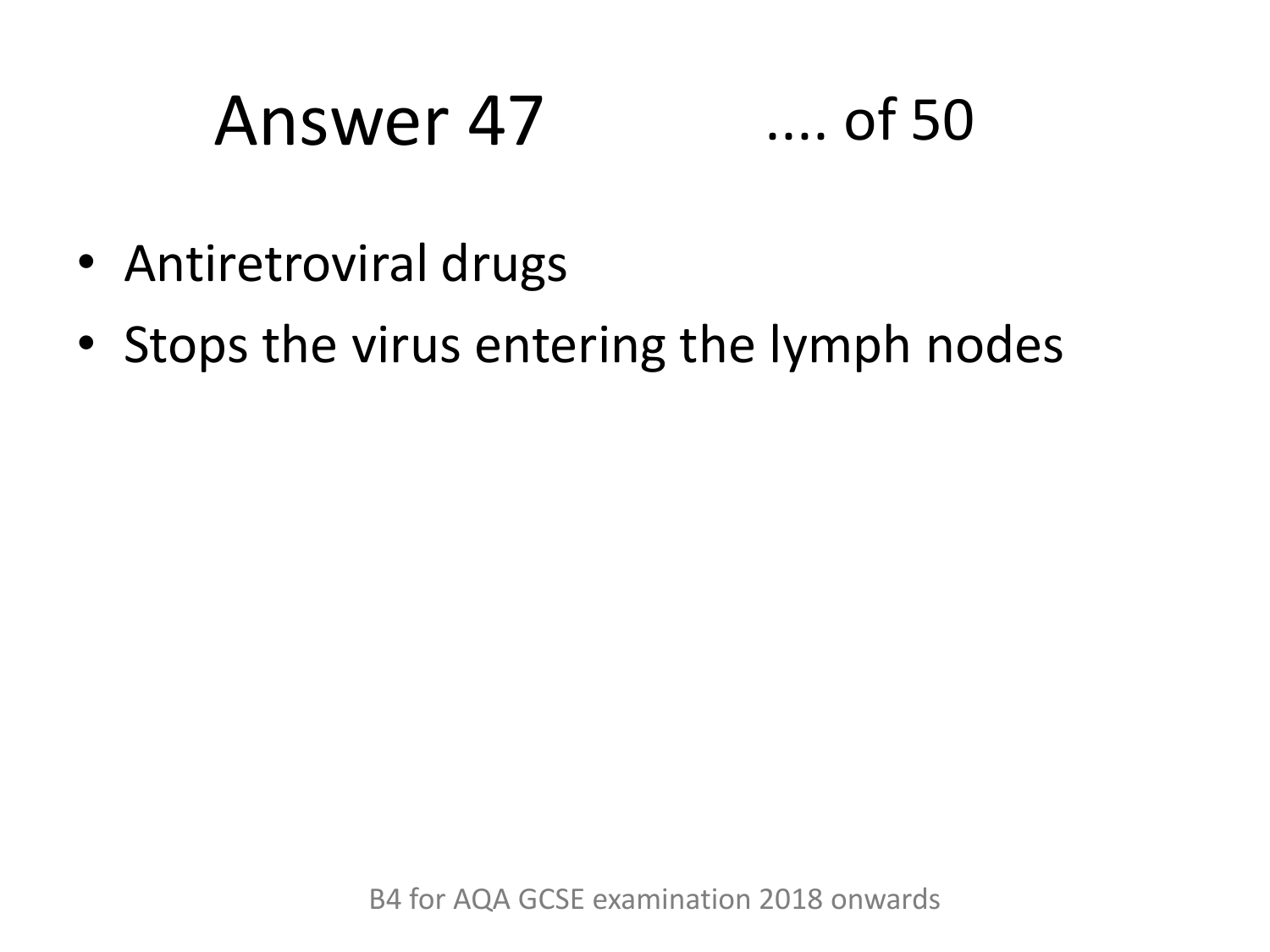### Question 48 .... of 50

• Give three prevention measures of Ebola haemorrhagic fever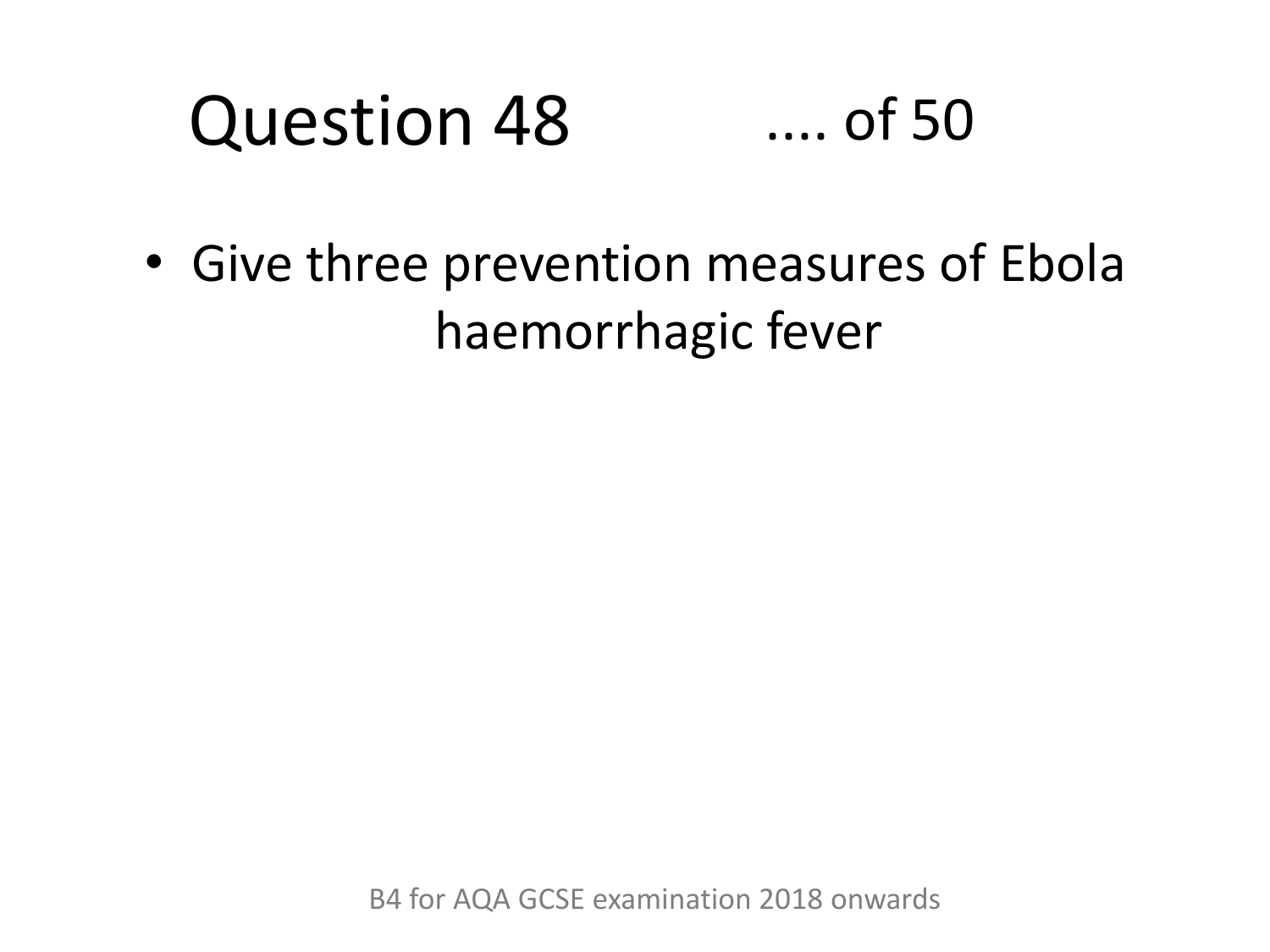# Answer 48 .... of 50

- Reduce the risk of contact with infected animals
- Wearing protective clothing
- Washing hands frequently
- Isolation of infected people and safe burials of the dead
- Travel restrictions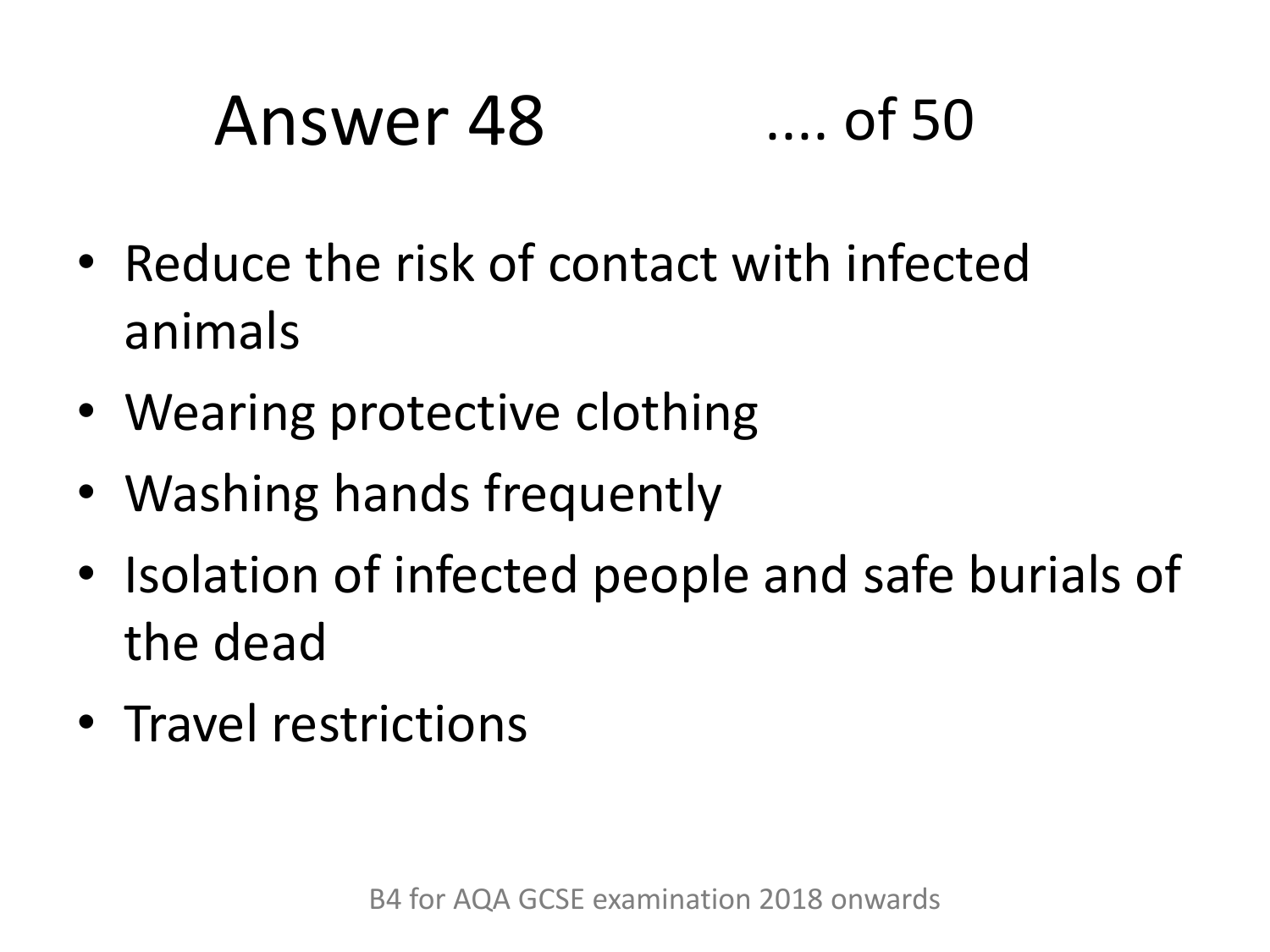### Question 49 .... of 50

• What protist causes malaria?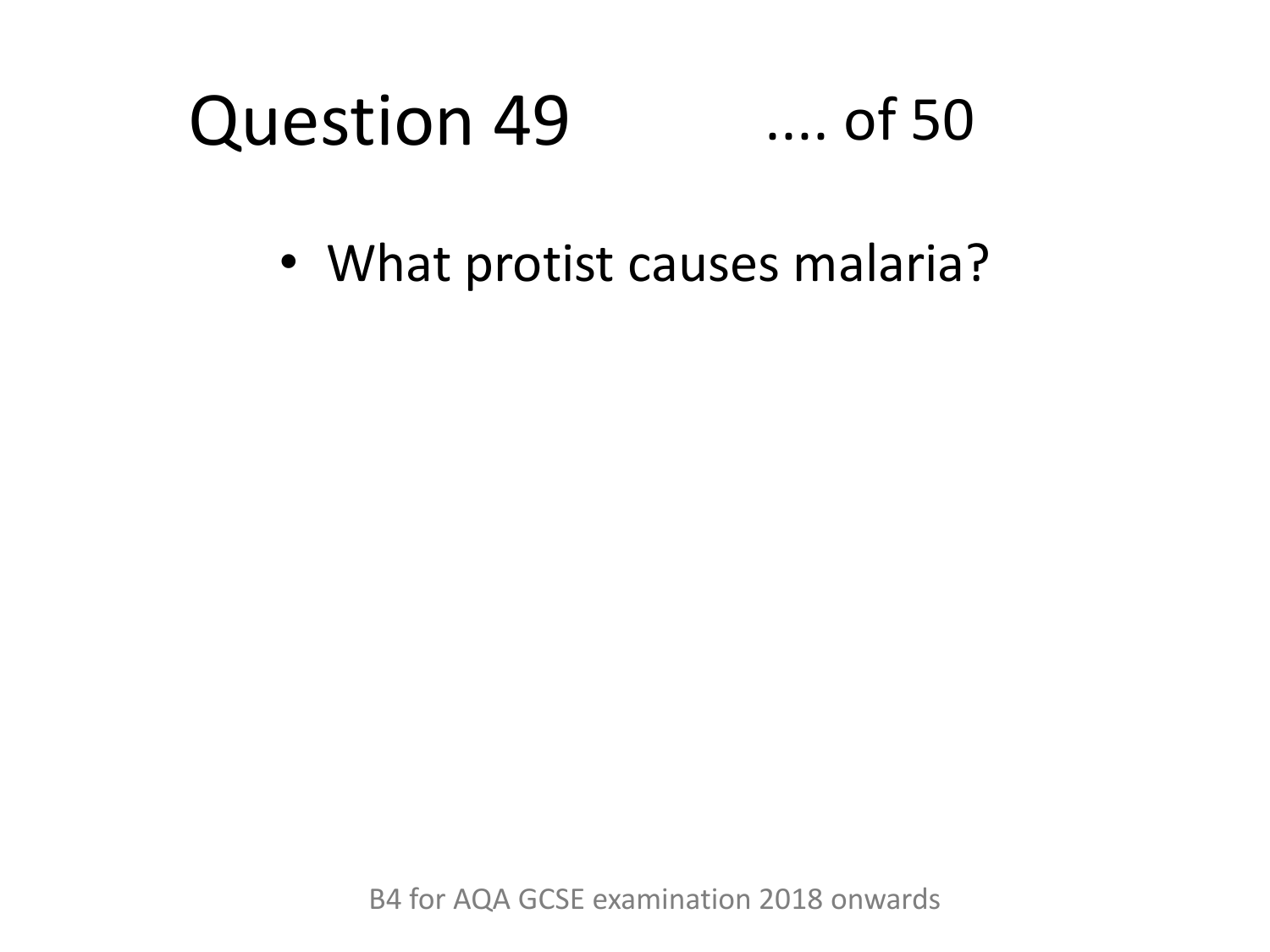## Answer 49 .... of 50

• Plasmodium

B4 for AQA GCSE examination 2018 onwards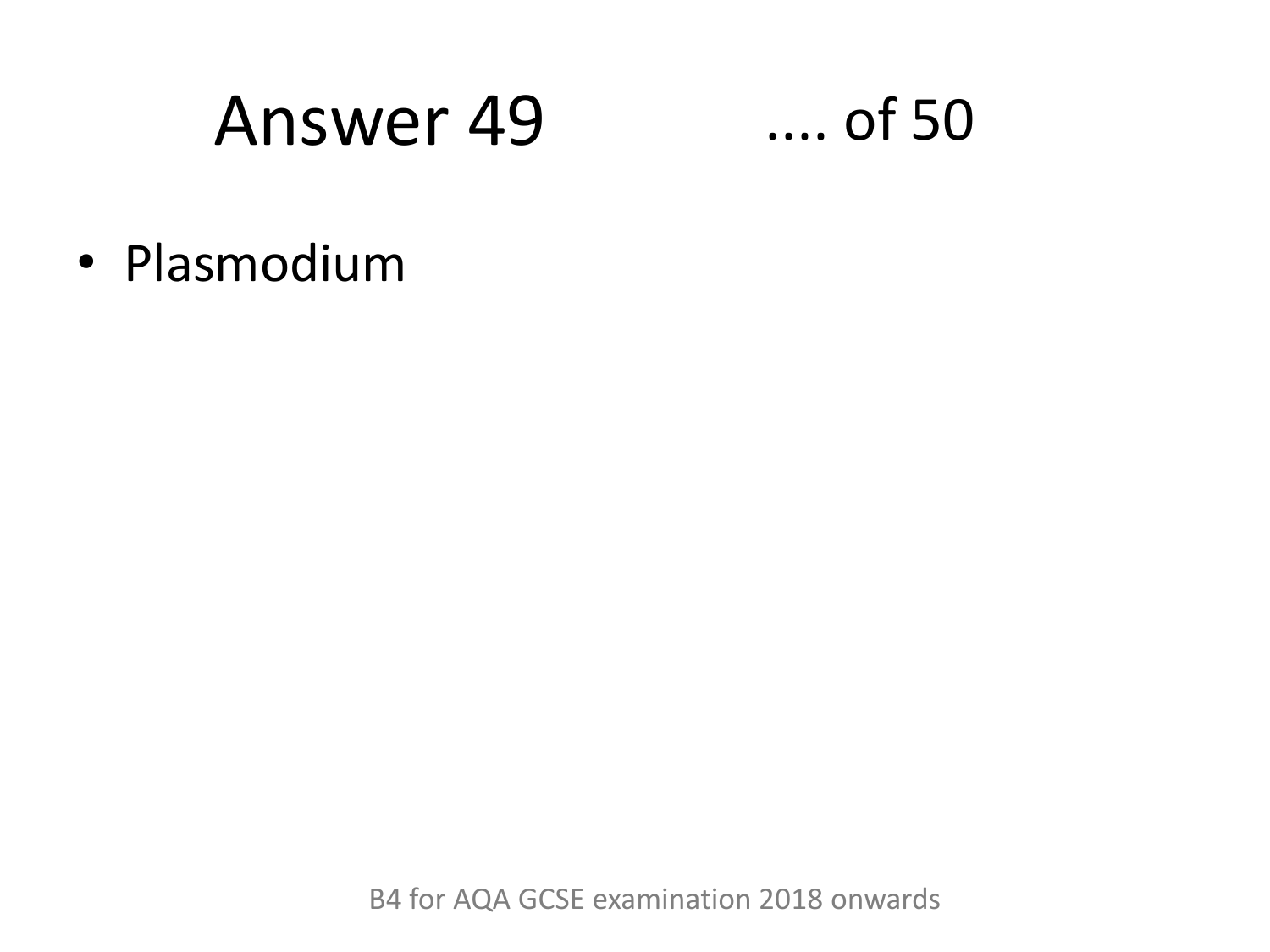### Question 50 .... of 50

• Give two of the defences of pathogens are bodies have